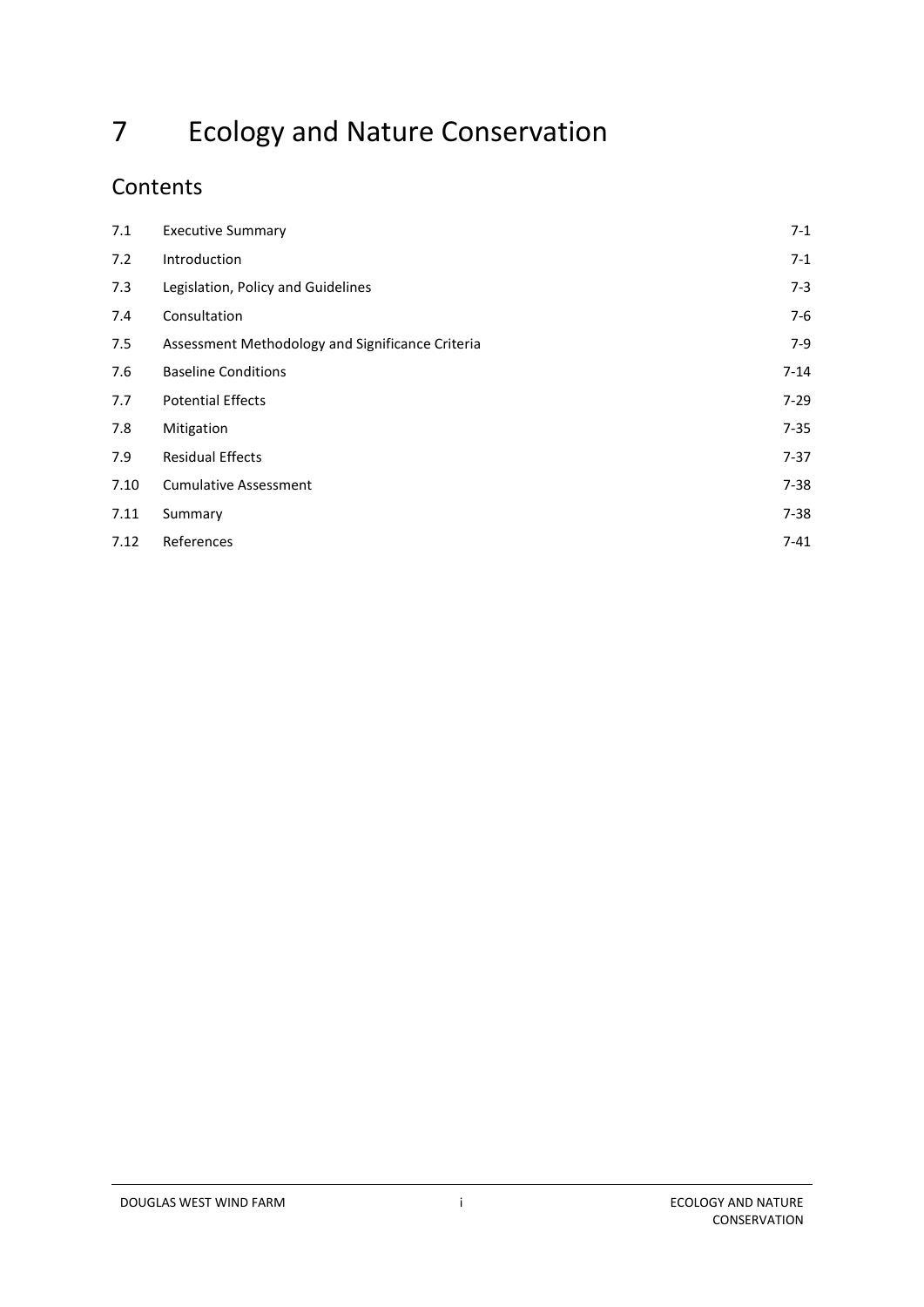This page is intentionally blank.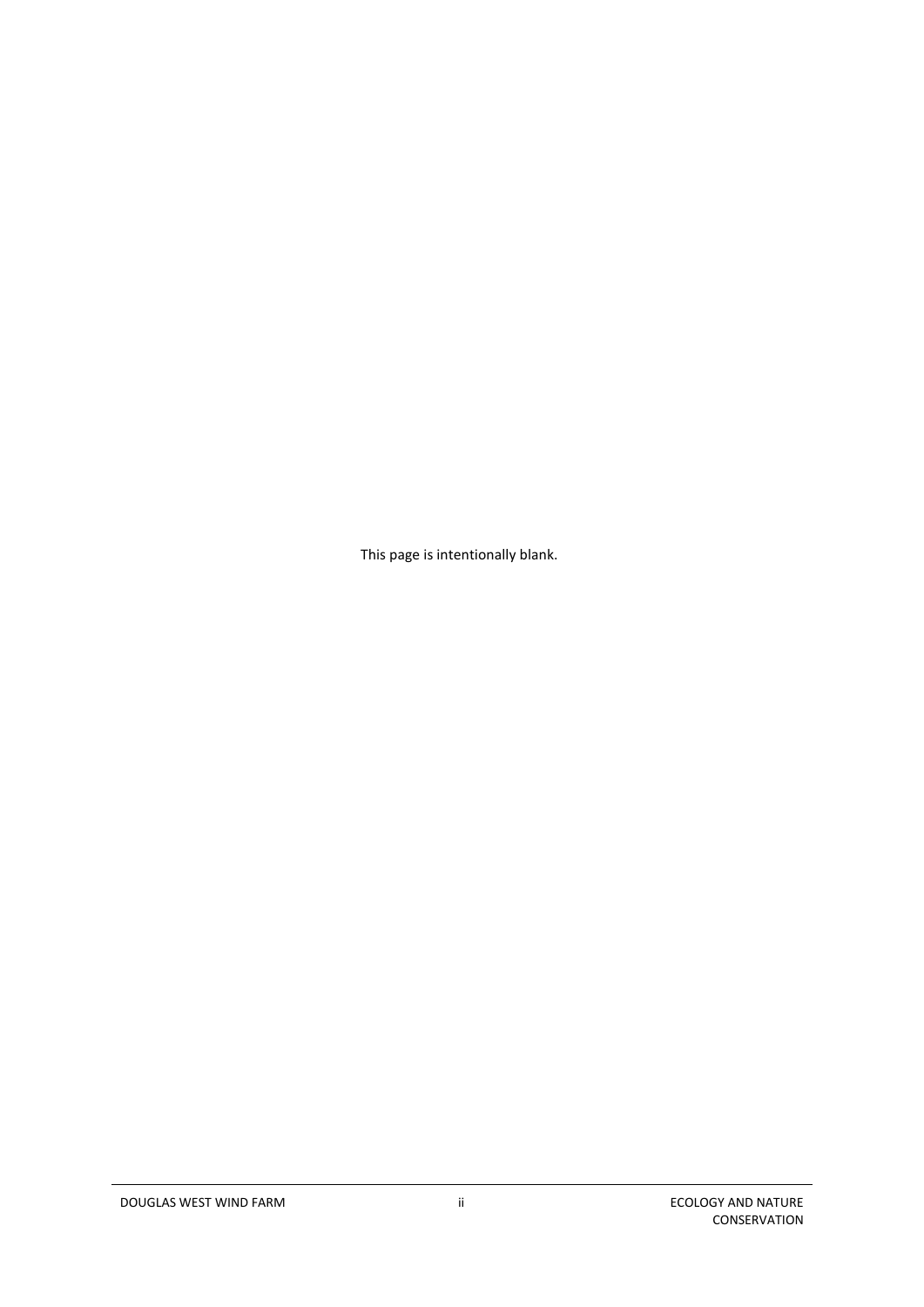# 7 Ecology and Nature Conservation

# <span id="page-2-0"></span>7.1 Executive Summary

- 7.1.1 This chapter provides an assessment of the potential effects associated with the Revised Development on ecological resources present, utilising baseline data obtained for the Consented Development and results gathered during update surveys in 2017.
- 7.1.2 The Revised Development is based on a 13 turbine layout with a maximum tip height of 149.9 m (compared to a 15 turbine layout with a maximum tip height of 131 m for the Consented Development). The Revised Development turbine layout is similar to that of the Consented Development across the northern half of the Revised Development site, although now extends further south, with turbines T10 to T13 located south of previous turbine locations.
- 7.1.3 The main changes in assessment associated with the Revised Development relate to: changes in the area of habitat loss due to infrastructure; distance of infrastructure to protected species' features; and advised stand-off distances of turbines from woodland, as mitigation for bats, due to change in turbine height. In general, conditions have remained similar to those recorded during the baseline period for the Consented Development, and so the ecological receptors taken forward to assessment have remained consistent. These are: North Atlantic Wet Heath (an Annex I habitat) and bats.
- 7.1.4 All changes associated with the Revised Development compared to the Consented Development are considered to be minimal, and so the evaluation of significance on each receptor has remained unchanged. As with the Consented Development, no significant effects are predicted for any ecological receptor.

# <span id="page-2-1"></span>7.2 Introduction

- 7.2.1 This chapter evaluates the effects of the Revised Development on the ecological resources present within and around the Revised Development site. Effects on birds are addressed separately in Chapter 8: Ornithology of this Environmental Statement (ES).
- 7.2.2 This chapter utilises baseline data gathered for, and presented and assessed in the Ecology and Nature Conservation ES chapter of the 2015 Application (for the Consented Development) by 3R Energy Solutions Ltd (Planning Reference: CL/15/0273). The Consented Development site boundary shares the same site boundary as the Revised Development (Figure 7.1). The desk study, initial consultation and baseline surveys were conducted by Dunnock Environmental Services in 2014 and 2015. Reports detailing this work are provided in the associated appendices (as outlined below).
- 7.2.3 A Supplementary Environmental Information (SEI) report for Douglas West and Dalquhandy DP Renewable Energy Project was submitted in September 2015, and an updated ecology assessment accompanied a Non-Material Variation submission (ref. CL/15/0273/01) in March 2016 to increase the tip height to 131m and rotor size to 113m. Information pertinent to the Revised Development from these earlier submissions has also been considered here. MacArthur Green conducted the baseline surveys for bats in 2014 for the ES, and in 2015 for the SEI. Protected species surveys to update/validate previous results were also conducted by MacArthur Green in 2017.
- 7.2.4 Ecological surveys were carried out on the site of the Revised Development during 2009 and 2010 on behalf of Community Windpower Ltd, the previous developers of this project. Under the control of Community Windpower Ltd the project was referred to as the proposed Douglas West Community Wind Farm (DWCW). Following initial baseline surveys, Community Windpower Ltd issued a Scoping Report in March 2012 which set out the scope of the proposed Environmental Impact Assessment (EIA) to be undertaken for the project (Community Windpower, Douglas West Scoping Report, dated March 2012 – see Table 7.1 for further details). This report was issued to SLC, Scottish Natural Heritage (SNH) and other stakeholders. No planning submission was subsequently made for the project by Community Windpower Ltd, but the ecology survey data have been made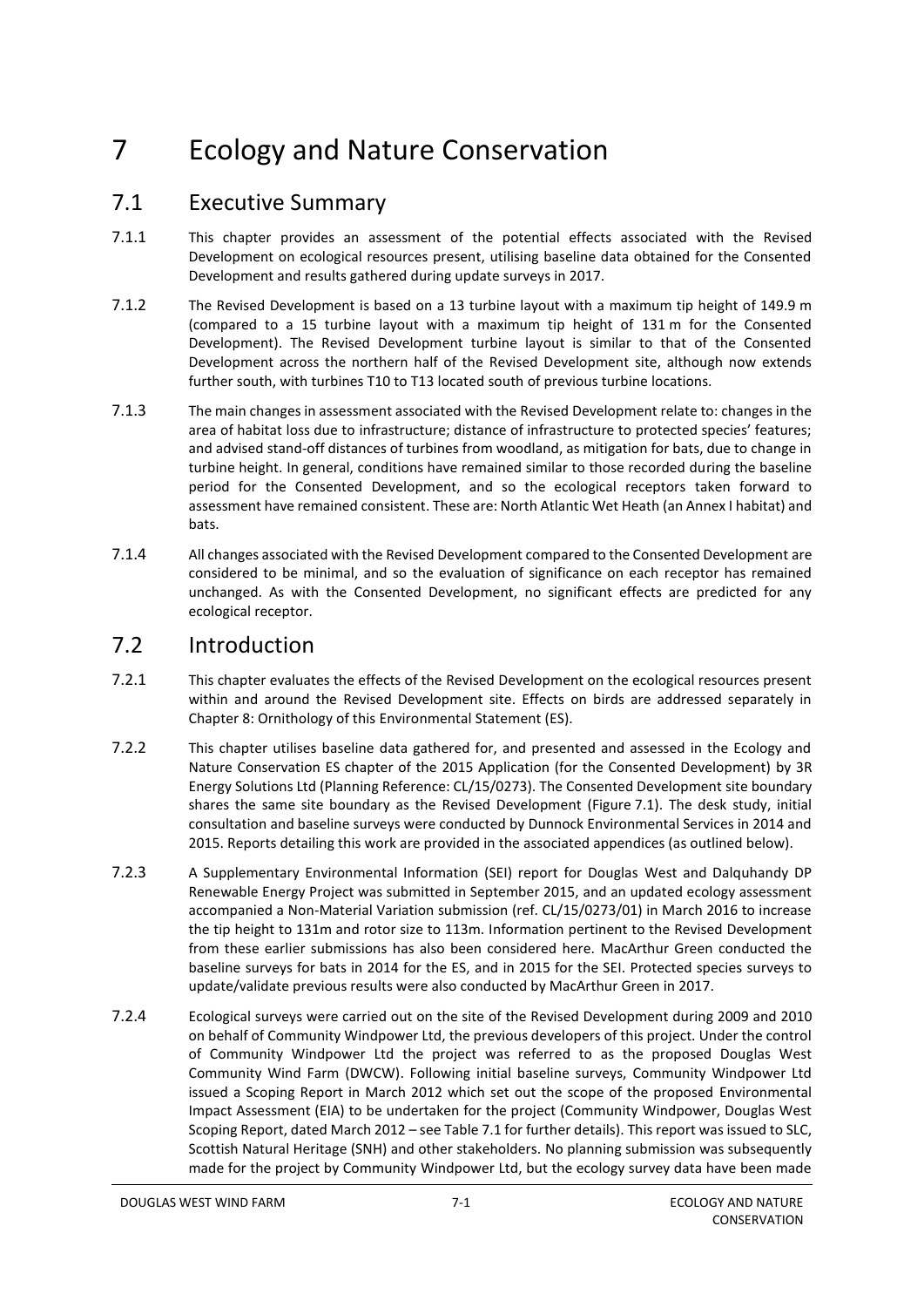available to the Applicant for consideration here. This will complement the baseline survey results obtained during 2014, 2015 and 2017 for the Revised Development, as agreed with SNH [\(Table 7.1\)](#page-7-1). A review of published ecological survey data for neighbouring wind farm developments, the survey buffers of which cover parts of the Revised Development site, has also been undertaken.

- 7.2.5 This ES chapter and proposed management plans have been written by MacArthur Green and consider information and data provided by Dunnock Environmental Services, Starling Learning and MacArthur Green.
- 7.2.6 The Revised Development is described in full within Chapter 3: Revised Development. In order to determine the potential ecological effects of the Revised Development, this chapter:
	- describes the current ecological condition of the site;
	- identifies the potential for ecological effects and the potential for mitigation of these effects; and,
	- assesses the residual effects remaining after mitigation has been implemented.
- 7.2.7 This chapter is supported by the following appendices (author company provided in parenthesis):
	- 7.1 2014 Habitat Survey [Dunnock Environmental Services];
	- 7.2 2014/2015 Otter and Water Vole Survey [Dunnock Environmental Services];
	- 7.3 Great Crested Newt Habitat Suitability Assessment 2014 [Dunnock Environmental Services];
	- 7.4 Great Crested Newt eDNA & Presence/Absence Surveys 2015 [Dunnock Environmental Services];
	- 7.5 2014 Badger Survey [Dunnock Environmental Services];
	- 7.6 Bat Survey Report [MacArthur Green];
	- 7.7 Fisheries Habitat and Fish Fauna Surveys July 2012 [Eco Fish Consultants]:
	- 7.8 Outline Habitat Management Plan [MacArthur Green];
	- 7.9 Draft Species Protection Plan [MacArthur Green];
	- Confidential Annex C.1: 2014/2015 Otter Survey Results [Dunnock Environmental Services];
	- Confidential Annex C.2: 2014 Badger Survey Results [Dunnock Environmental Services]; and
	- Confidential Annex C.3: Protected Species Survey Results 2017 [MacArthur Green]
- 7.2.8 Figures 7.1 to 7.10 and Confidential Figures C7.1 to C7.4 are referenced in the text where relevant. These figures have been updated to include all up to date and relevant information pertinent to the Revised Development and therefore vary slightly from those provided within the Dunnock Environmental Services Appendices 7.1 to 7.5 and Confidential Annexes C.1 and C.2.
- 7.2.9 For the purposes of this chapter, the definitions used are detailed below for ease of reference:
	- **The 'Revised Development' refers to the Douglas West Wind Farm in general. This comprises 13** wind turbines, access tracks, hardstanding, foundations, construction compounds, substation and met mast (see Figure 7.2 for details). All components of the Revised Development are included in the scope of this impact assessment.
	- The 'site' this is the area within which all infrastructure associated with the Revised Development shall be contained (including the access tracks), equating to the area within the Planning Application Boundary (Figure 7.1).
	- The 'Study Area' in general this equates to the Planning Application Boundary (Figure 7.1). Depending on type of survey (e.g. habitats, protected species), the Study Area has an additional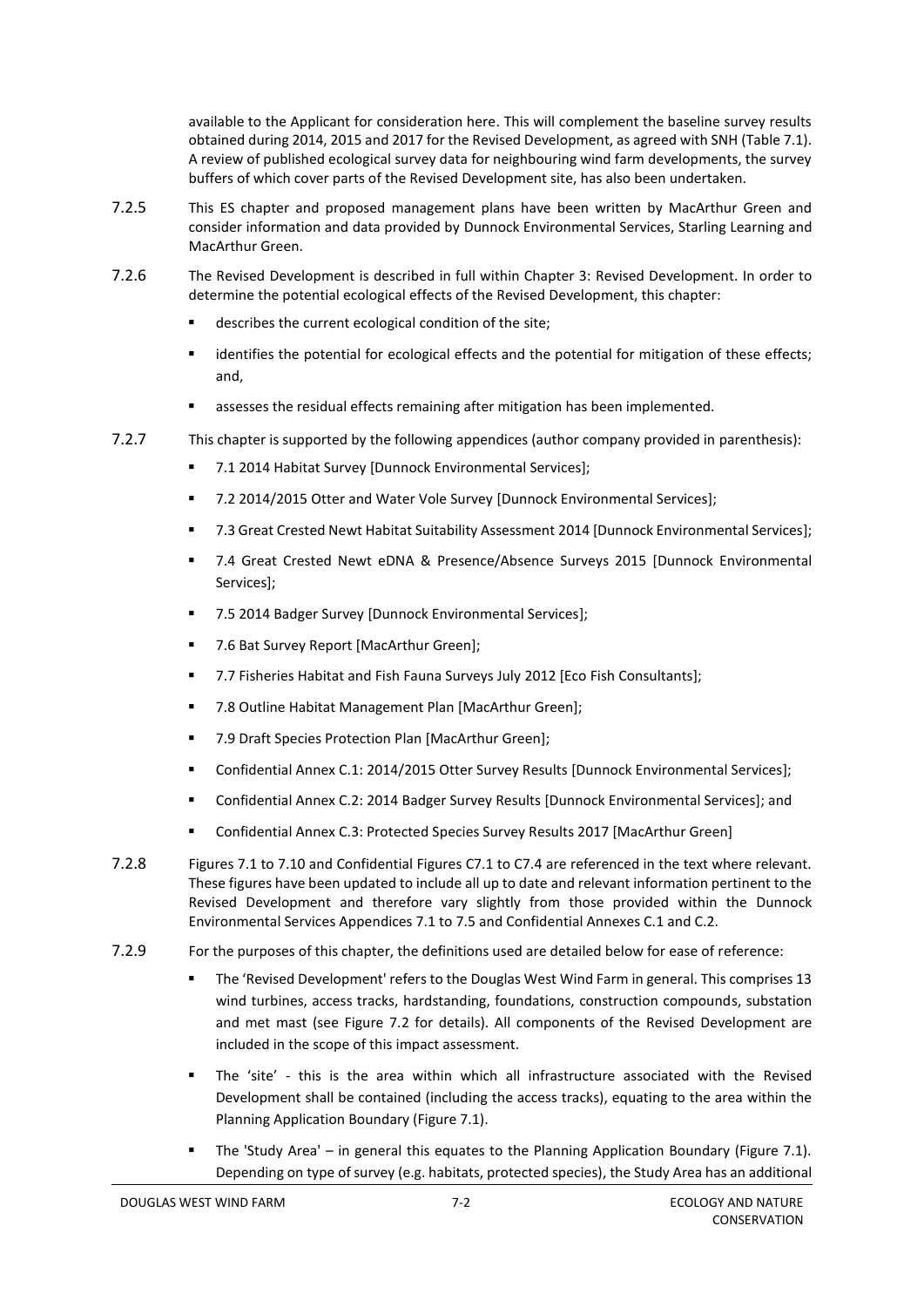buffer to record any receptors that may be influenced by the presence of the Revised Development. In this regard, it should be noted that the site boundary has been reduced (refer to Chapter 2) since some of the initial surveys were commissioned in 2014, therefore, the earlier surveys covered a larger area as identified in the relevant appendices.

# <span id="page-4-0"></span>7.3 Legislation, Policy and Guidelines

7.3.1 This section summarises the legislation, policy and guidance considered as part of the assessment.

# *Legislation*

- 7.3.2 Relevant legislation has been reviewed and taken into account as part of this ecological assessment. Of particular relevance are:
	- Council Directive 92/43/EEC on the Conservation of Natural Habitats and of Wild Fauna and Flora ("Habitats Directive");
	- Council Directive 2000/60/EC of the European Parliament and of the Council establishing a framework for the Community action in the field of water policy ("Water Framework Directive");
	- Environmental Impact Assessment Directive 2011/91/EU;
	- The Town and Country Planning (Environmental Impact Assessment) (Scotland) Regulations 2011;
	- **The Water Environment and Water Services (Scotland) Act 2003 (WEWS);**
	- The Water Environment (Controlled Activities) (Scotland) Regulations 2011;
	- **The Wildlife and Countryside Act 1981 (as amended);**
	- Nature Conservation (Scotland) Act 2004 (as amended);
	- The Wildlife and Natural Environment (Scotland) Act 2011;
	- The Conservation (Natural Habitats &c.) Regulations 1994 (as amended) ('The Habitats Regulations'); and
	- The Protection of Badgers Act 1992.

# *Planning Policy*

7.3.3 This section summarises the policies directly relevant to this Ecology chapter. Refer to Chapter 5 of this ES for detailed planning policies relevant to the Revised Development.

# **UK Post-2010 Biodiversity Framework (2012)**

7.3.4 The Framework (JNCC and Defra, 2012) aims to set a broad enabling structure for action across the UK between 2011 and 2020 for conservation of biodiversity. It supersedes the UK Biodiversity Action Plan (UK BAP) which was in response to the Convention on Biological Diversity (CBD) signed in 1992. The Convention called for the development and enforcement of national strategies and associated action plans to identify, conserve and protect existing biological diversity, and to enhance it wherever possible. Action plans and species information provided in the UK BAP can still be used.

# **Scottish Biodiversity Strategy: It's in Your Hands (2004)/2020 Challenge for Scotland's Biodiversity (2013)**

7.3.5 This Scottish Biodiversity Strategy sets out how the Scottish Government will conserve biodiversity for the health, enjoyment and wellbeing of the people of Scotland now and in the future. This has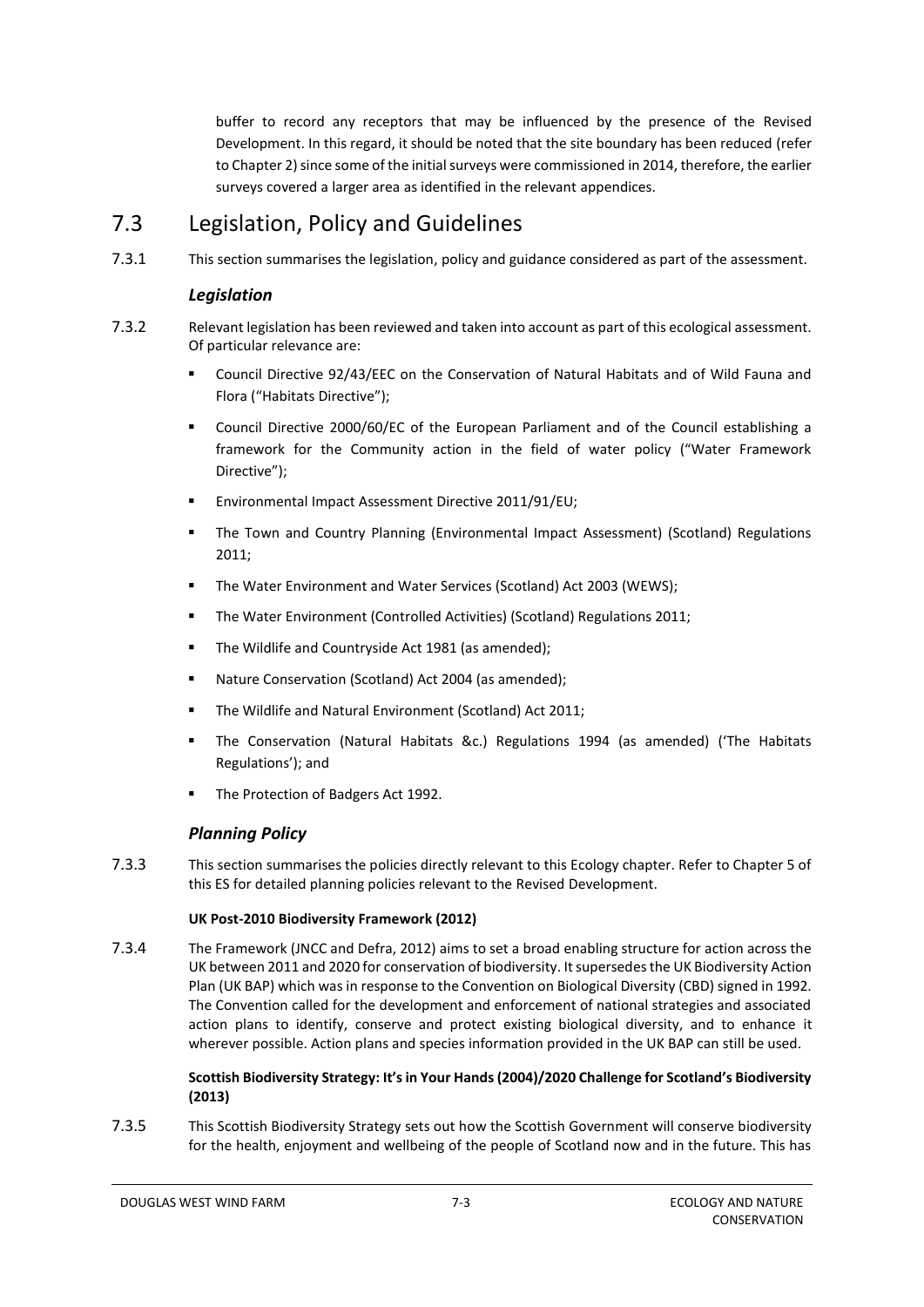been supplemented by '2020 Challenge for Scotland's Biodiversity' in response to the UK Post-2010 Biodiversity Framework.

#### **South Lanarkshire Biodiversity Strategy 2010**

7.3.6 The Biodiversity Strategy sets out the long and medium term aims of the Local Biodiversity Action Plan (LBAP) and identifies measures and actions which can deliver biodiversity gains over a longer timescale than a more traditional LBAP. The Strategy also sets the strategic policy framework for the associated, stand-alone Biodiversity Action Plan. The Strategy includes a compilation of projects and programmes taking place across South Lanarkshire which are contributing towards the delivery of the aims outlined in the Strategy. This Plan details the habitats deemed as important at a local level and receiving dedicated plans for their conservation as a result. The Strategy does not contain particular species of importance but considers that all species which are viewed as a priority nationally are considered to be a priority locally.

#### **Scottish Planning Policy**

7.3.7 SPP was published in June 2014 and sets out national planning policies which reflect Scottish Ministers' priorities for operation of the planning system and for the development and use of land. Under the subject policy "Valuing the Natural Environment" it states that, "*the presence (or potential presence) of a legally protected species is an important consideration in decisions on planning applications. The level of protection afforded by legislation must be factored into the planning and design of development and any impacts must be fully considered prior to the determination of an application*".

#### **South Lanarkshire Local Development Plan (2015)**

- **Policy 2, Climate Change. Proposals for new development must, where possible, seek to** minimise and mitigate against the effects of climate change by, among other aspects, having no significant adverse impacts on the water and soils environment, air quality, biodiversity (including Natura 2000 sites and protected species) and green networks;
- Policy 4, Development management and placemaking. When assessing development proposals, the Council will ensure that there is no significant adverse impact on landscape character, built heritage, habitats or species including Natura 2000 sites, biodiversity and Protected Species nor on amenity as a result of light, noise, odours, dust or particulates;
- Policy 14 Green network and greenspace. Any development proposals should safeguard the local green network, identified on the proposals map, and identify opportunities for enhancement and/or extension which can contribute towards mitigating greenhouse gases and supporting biodiversity. Partial loss of priority greenspace will only be considered where it can be demonstrated that there is no significant adverse impact on natural and/or built heritage resources, including Natura 2000 sites and Protected Species; or compensatory provision of at least equal quality and accessibility is provided locally.
- Policy 15 Natural and historic environment. The Council will seek to protect important natural and historic sites and features from adverse impacts resulting from development, including cumulative impacts. This includes development which could affect Category 1 Natura 2000 sites which will only be permitted where an appropriate assessment of the proposal demonstrates that it will not adversely affect the integrity of the site following the implementation of any mitigation measures. In Category 2 areas, development will be permitted where the objectives of the designation and the overall integrity of the area can be shown not to be compromised following the implementation of any mitigation measures. Development which will have an adverse effect on protected species following the implementation of any mitigation measures will not be permitted unless it can be justified in accordance with the relevant protected species legislation.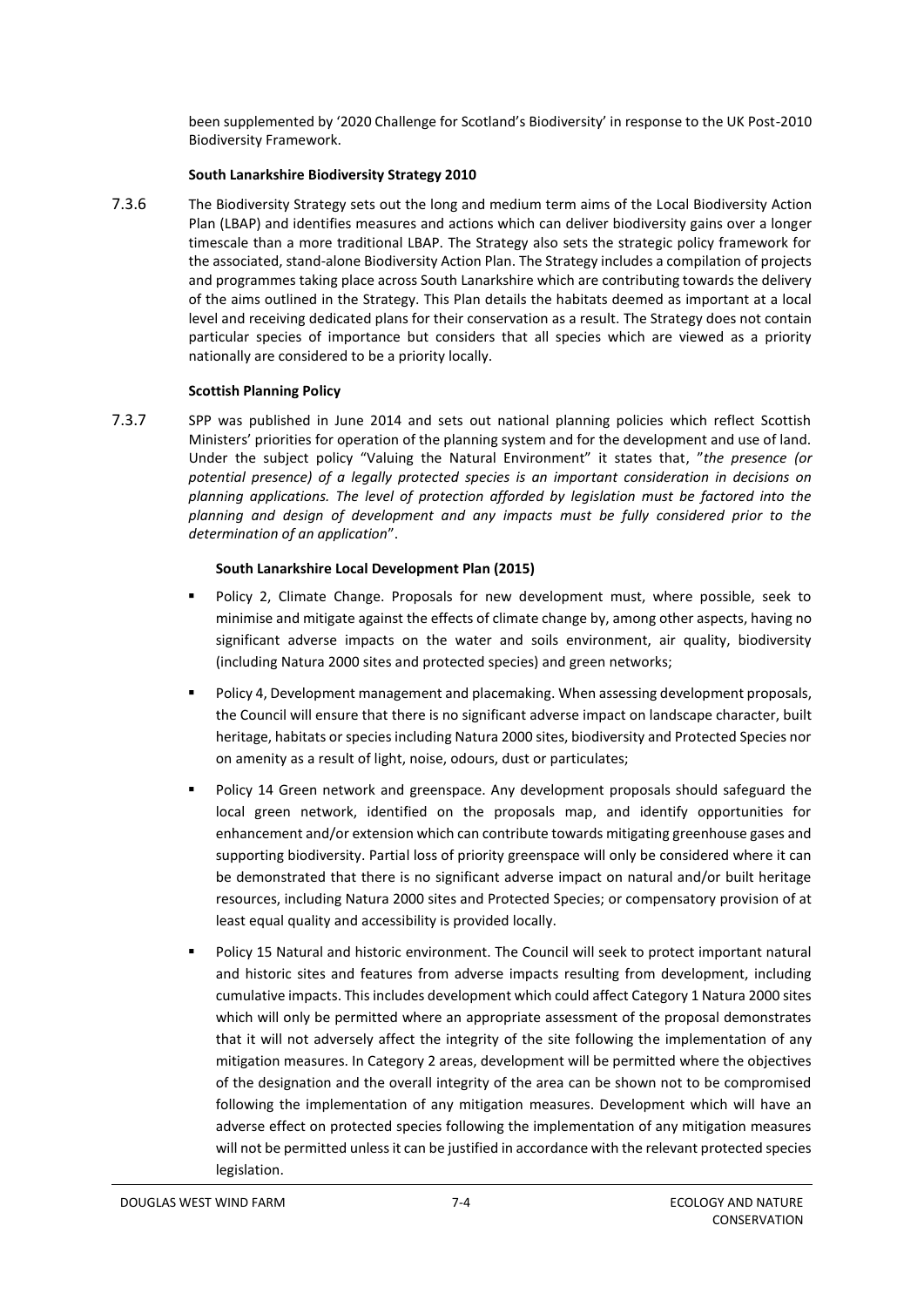**Policy 19 Renewable Energy. Applications for renewable energy infrastructure developments** will be supported subject to an assessment against the principles set out in the 2014 Scottish Planning Policy.

# *Guidance*

- 7.3.8 The following guidance documents are considered as part of this assessment:
	- Policy Advice Note PAN 1/2013 Environmental Impact Assessment (Scottish Executive 2013);
	- Planning Circular 3 2011: The Town & Country Planning (Environmental Impact Assessment) (Scotland) Regulations 2011;
	- JNCC (2013) Guidelines for the Selection of Biological Sites of Special Scientific Interest (SSSIs);
	- CIEEM (2016) Guidelines for Ecological Impact Assessment in the UK and Ireland: Terrestrial, Freshwater and Coastal, 2nd edition. Chartered Institute of Ecology and Environmental Management, Winchester.
	- Joint Nature Conservation Committee (2010) Handbook for Phase 1 Habitat Survey a technique for environmental audit. JNCC;
	- Rose, F. (2006) A Wild Flower Key, for the British Isles and North West Europe. Warne, London;
	- Stace, C. (2010) New Flora of the British Isles (3rd Edition), Cambridge University Press;
	- English Nature (2001) Great Crested Newt Mitigation Guidelines. August 2001.
	- Gent, T. and Gibson, S. (2003) Herpetofauna Workers' Manual. JNCC.
	- Hundt, L. (2012) Bat Surveys Good Practice Guidelines 2nd Edition: Surveying for Onshore Windfarms. Bat Conservation Trust;
	- Natural England (2014a) Natural England Technical Information Note TIN 051. Bats and Onshore Wind turbines – Interim Guidance – Third Edition;
	- Natural England (2014b) EPS Mitigation Licensing: Latest Developments. Natural England EPS Newsletter, April 2014.
	- Gurnell, J., Lurz, P. McDonald, R. & Pepper, H. (2009) Practical Techniques for Surveying and Monitoring Squirrels. Forestry Commission Practice Note, October 2009.
	- SEPA (2014) Guidance Note 4 Planning Guidance on On-shore Windfarm Developments;
	- Reynolds, P. and Harris, M. (2005) Inverness Badger Survey 2003. Scottish Natural Heritage, Commissioned Report No. 096 (ROAME No. F02LE01);
	- Sargent, G. and Morris, P. (2003) How to Find and Identify Mammals. The Mammal Society, London;
	- Croose, E., Birks, J.D.S. & Schofield, H.W. 2013. Expansion zone survey of pine marten (*Martes martes*) distribution in Scotland. Scottish Natural Heritage Commissioned Report No. 520.
	- Strachan, R., Moorhouse, T. and Gelling, M. (2011) The Water Vole Conservation Handbook. Third Edition, Wildlife Conservation Research Unit, Department of Zoology, University of Oxford;
	- Scottish Renewables, SNH, SEPA, Forestry Commission (Scotland), Historic Scotland (2015). Good Practice During Windfarm Construction (3rd Edition).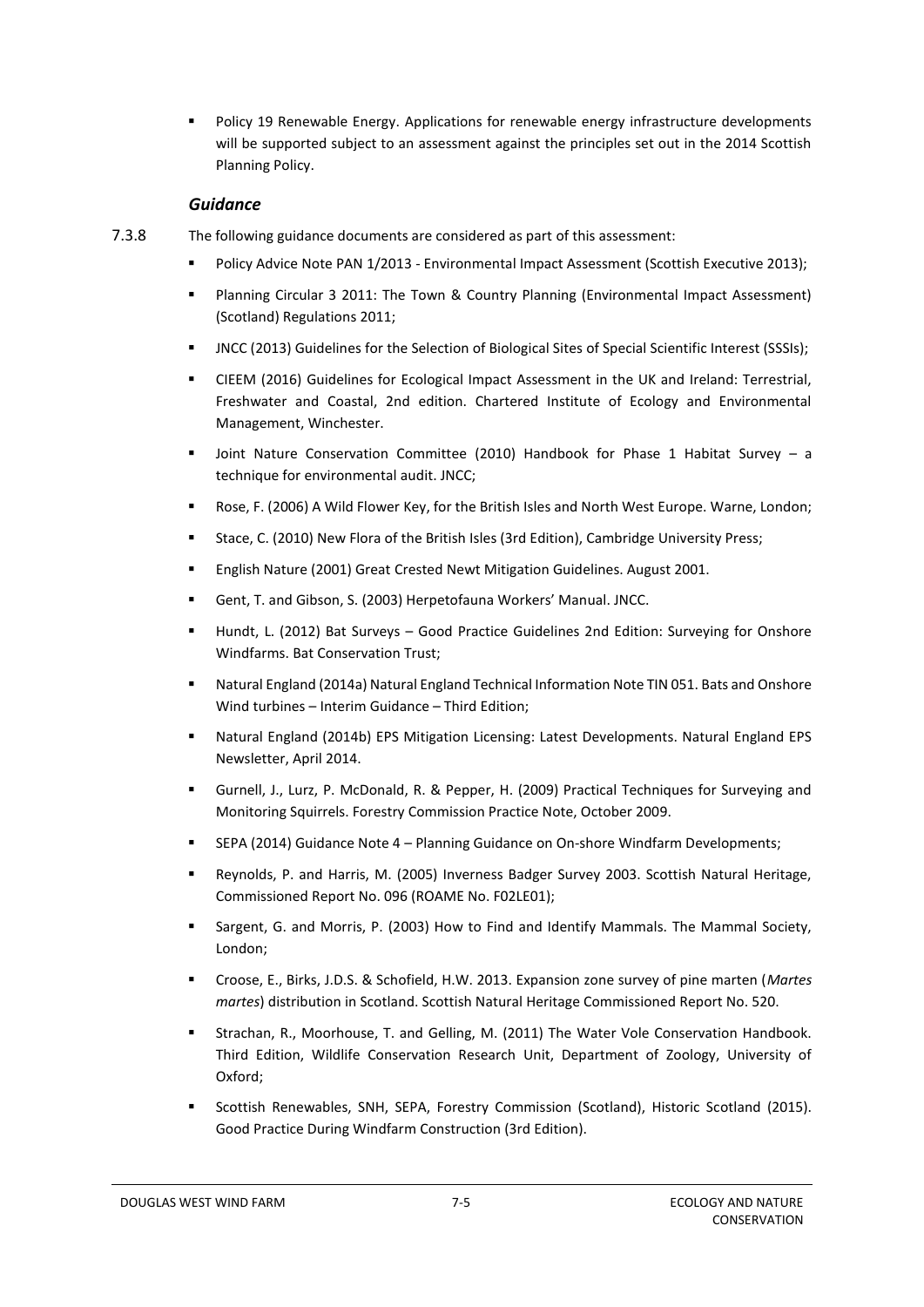- **Scottish Government (2001) European Protected Species, Development Sites and the Planning** System: Interim guidance for local authorities on licensing arrangements;
- **Scottish Natural Heritage (March 2012) Assessing the cumulative impact of onshore wind** energy developments; and
- Scottish Natural Heritage (2013) Planning for Development: What to consider and include in Habitat Management Plans.

# <span id="page-7-0"></span>7.4 Consultation

- 7.4.1 A consultation exercise was undertaken as part of the EIA process. Those organisations relevant to this chapter who were consulted are as follows:
	- **South Lanarkshire Council (SLC);**
	- Scottish Natural Heritage (SNH);
	- **Scottish Environment Protection Agency (SEPA);**
	- **Scottish Badgers; and**
	- Clyde Bat Group.
- 7.4.2 [Table 7.1](#page-7-1) summarises the information or comments received from these organisations. The table also details where these have been addressed in the design of the Revised Development and assessment process (where relevant). It should be noted that [Table 7.1](#page-7-1) is not exhaustive and duplicated comments have not been included.

<span id="page-7-1"></span>**Table 7.1 – Findings of the Consultation Exercise for the Revised Development**

| <b>Consultee</b>          | <b>Comments</b>                                                                                                                                                                                                                                     | <b>Where/How this is Addressed</b>                                                                                                                                                                                                                                                                        |  |
|---------------------------|-----------------------------------------------------------------------------------------------------------------------------------------------------------------------------------------------------------------------------------------------------|-----------------------------------------------------------------------------------------------------------------------------------------------------------------------------------------------------------------------------------------------------------------------------------------------------------|--|
| <b>SNH</b><br>23 May 2012 | Surveys need to be conducted for<br>European Protected Species (EPS) that<br>may be present on the site; specifically,<br>otter, bats and great crested newt (GCN).                                                                                 | Surveys for these species were<br>undertaken. Section 7.5 of this<br>chapter describes the methods<br>and results of the surveys.                                                                                                                                                                         |  |
|                           | Water vole, badger and red squirrels<br>should also be considered (although SNH<br>accept that red squirrels can be scoped<br>out due to lack of woodland habitat<br>within the site).                                                              | Survey and results for water voles<br>are provided in Appendix 7.2 and<br>Confidential Annex C.3.<br>Methods for the badger survey<br>are provided in Appendix 7.5 and<br>results can be found in<br>Confidential Annexes C.2 and C.3.<br>Red squirrels are considered in<br>Section 7.5 of this chapter. |  |
|                           | An assessment of how the Revised<br>Development would affect deer<br>movements and use of the site (during<br>construction and operation), plus a fit for<br>purpose deer management plan (DMP)<br>should be included as part of the<br>submission. | There is no existing deer<br>management covering the site.<br>Due to the very low numbers of<br>deer known to be using the site<br>and the relatively small area of<br>development in comparison to<br>the home ranges of deer, a Deer                                                                    |  |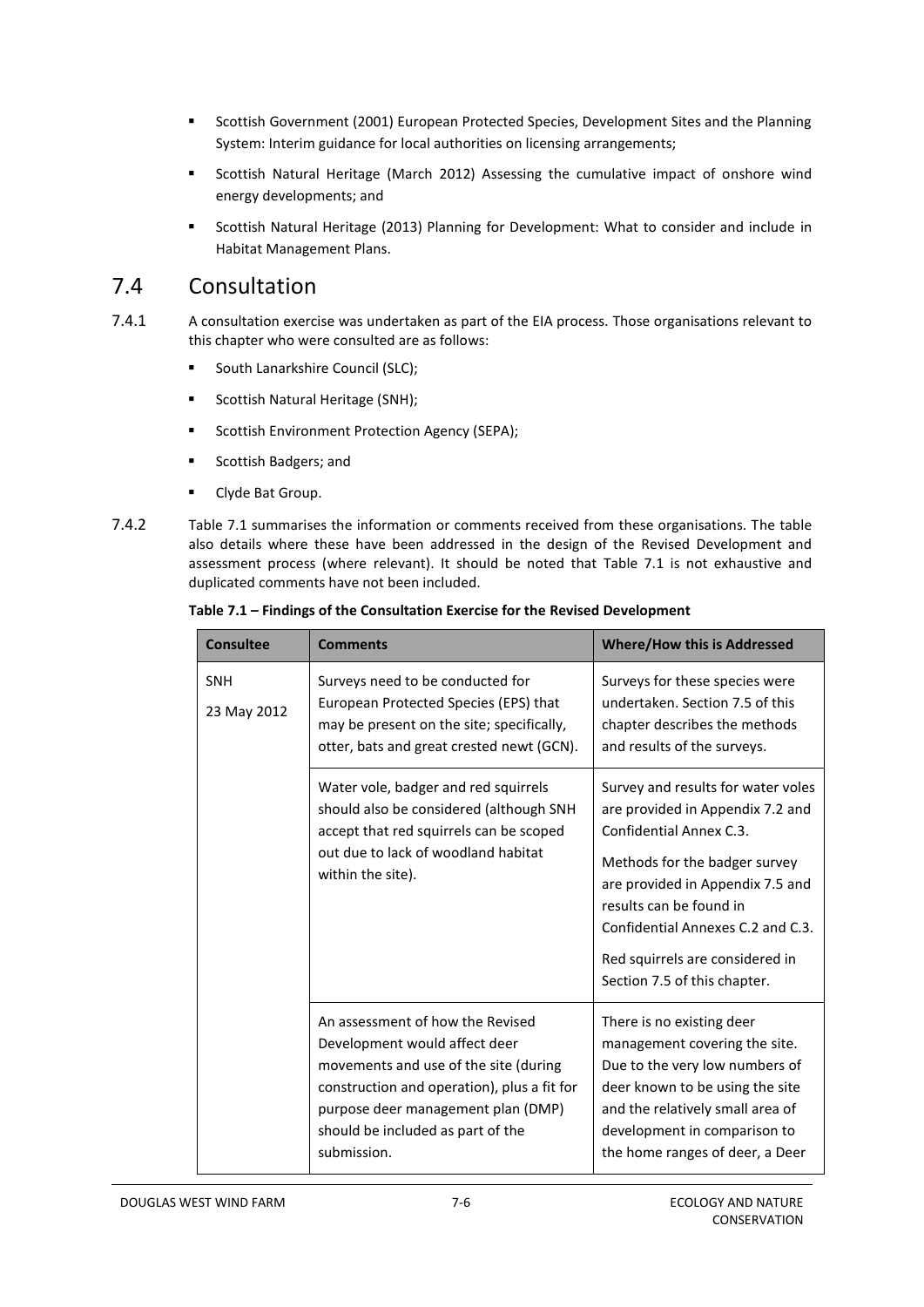| <b>Consultee</b>                                              | <b>Comments</b>                                                                                                                                                                                                                                                                                                                                                                                                                                                                                                  | <b>Where/How this is Addressed</b>                                                                                                                                                                                                                                                                                                                                                                                                                                                                                                                                                                                   |  |
|---------------------------------------------------------------|------------------------------------------------------------------------------------------------------------------------------------------------------------------------------------------------------------------------------------------------------------------------------------------------------------------------------------------------------------------------------------------------------------------------------------------------------------------------------------------------------------------|----------------------------------------------------------------------------------------------------------------------------------------------------------------------------------------------------------------------------------------------------------------------------------------------------------------------------------------------------------------------------------------------------------------------------------------------------------------------------------------------------------------------------------------------------------------------------------------------------------------------|--|
|                                                               |                                                                                                                                                                                                                                                                                                                                                                                                                                                                                                                  | Management Plan is not<br>considered necessary for the<br>Revised Development.                                                                                                                                                                                                                                                                                                                                                                                                                                                                                                                                       |  |
| <b>SNH</b><br>23 May 2012<br>&<br><b>SEPA</b><br>09 May 2012  | Any nationally or internationally<br>important habitats should be mapped to<br>National Vegetation Classification (NVC)<br>level. Any nationally or internationally<br>important plant species should be<br>identified and their locations avoided<br>during the construction phase. Where this<br>is not possible mitigation and<br>restoration/enhancement measures<br>should be described in the ES.                                                                                                          | Habitat surveys are described in<br>Appendix 7.1 and the results are<br>shown on Figures 7.2 and 7.3 for<br>Phase 1 and NVC respectively.                                                                                                                                                                                                                                                                                                                                                                                                                                                                            |  |
| <b>SNH</b><br><b>Interim</b><br>Response<br>21 August<br>2015 | "Great Crested Newts: SNH are satisfied<br>with the survey approach and the<br>interpretation of the findings.  We agree<br>with the results and can confirm that<br>Great Crested Newts are not likely to be<br>present on the development site."                                                                                                                                                                                                                                                               | No action required.                                                                                                                                                                                                                                                                                                                                                                                                                                                                                                                                                                                                  |  |
|                                                               | "Otters: The survey results show that the<br>abundance of water features across the<br>site has proven very attractive to otters<br>(and their prey species). The recorded<br>presence of the holt is of particular note<br>and will require special measures to be<br>put in place.  we recommend that a<br>fresh field survey is carried out shortly<br>before the commencement of<br>construction work. An Otter Management<br>Plan should form a key component of the<br>finalised Species Protection Plan." | Surveys for otter (and other<br>protected species) will be<br>conducted within six months of<br>construction commencement to<br>provide an update to the baseline<br>conditions (as outlined in the<br>Species Protection Plan, SPP -<br>Appendix 7.9).<br>Measures to protect otters and<br>their resting areas are provided<br>within the SPP. The SPP will be<br>updated with more specific<br>information relating to protection<br>of holts (if required) and finalised<br>following the pre-<br>commencement surveys and<br>agreed with SLC in consultation<br>with SNH prior to construction<br>commencement. |  |
|                                                               | "Badgers <sup>1</sup> : The EIA recommends<br>measures to reduce the potential for<br>impacts and  Careful consideration of<br>the need for a licence will be required                                                                                                                                                                                                                                                                                                                                           | Surveys for badger (and other<br>protected species) will be<br>conducted within six months of<br>construction commencement to                                                                                                                                                                                                                                                                                                                                                                                                                                                                                        |  |

 *<sup>1</sup> Confidential information relating to the location of badgers has been removed from this excerpt.*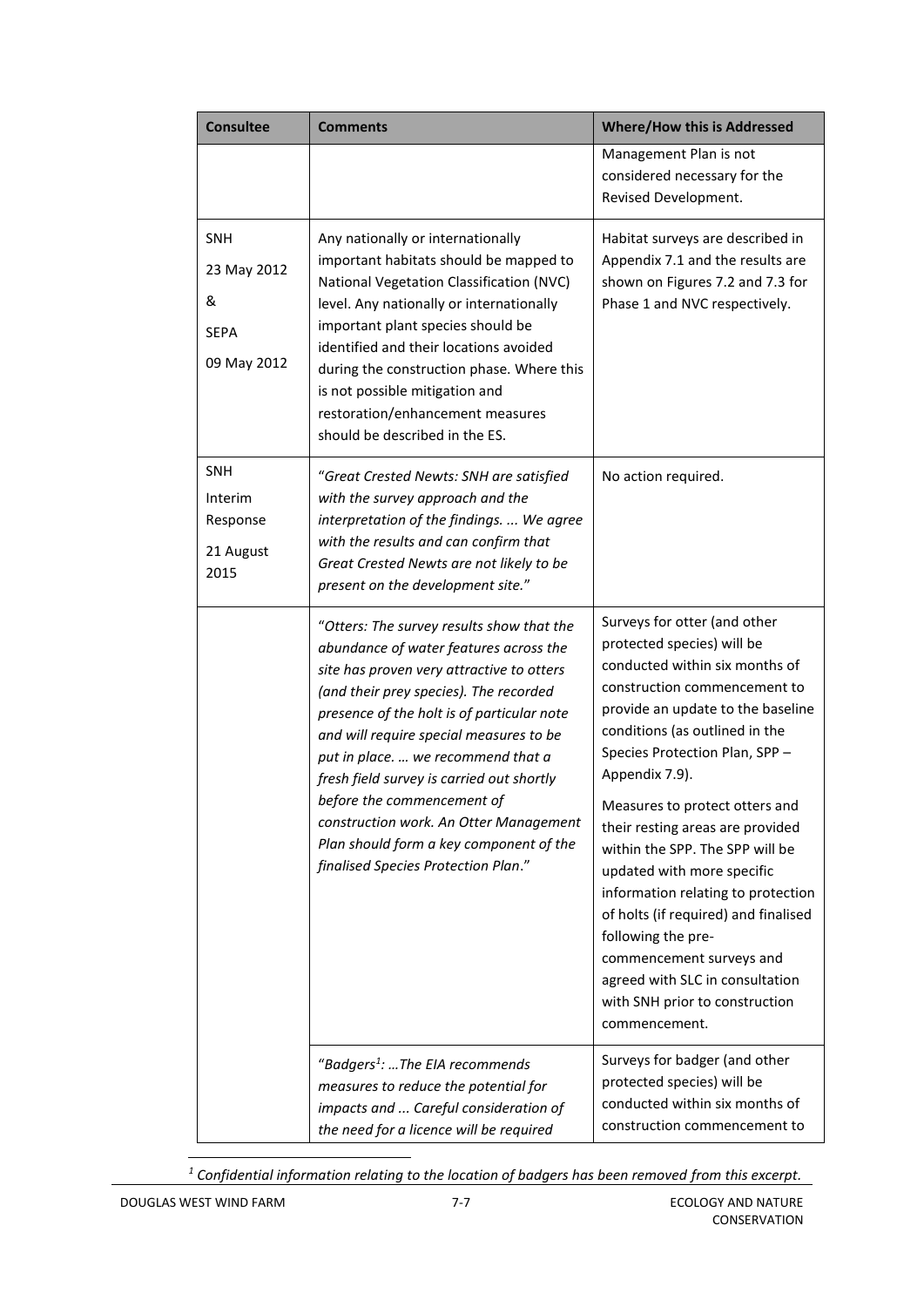| <b>Consultee</b>                                                    | <b>Comments</b>                                                                                                                                                                                                                                                                                                                                  | <b>Where/How this is Addressed</b>                                                                                                                                                                                                                             |  |
|---------------------------------------------------------------------|--------------------------------------------------------------------------------------------------------------------------------------------------------------------------------------------------------------------------------------------------------------------------------------------------------------------------------------------------|----------------------------------------------------------------------------------------------------------------------------------------------------------------------------------------------------------------------------------------------------------------|--|
|                                                                     | when the micro-siting  has been<br>finalised. We recommend that a pre-<br>construction survey should be carried out<br>We also recommend that the<br>precautionary measures outlined Annex<br>C.2 of the Environmental Statement are<br>included in a Badger Management Plan as<br>a key component of the finalised Species<br>Protection Plan." | provide an update to the baseline<br>conditions (as outlined in the<br>SPP).<br>The SPP will be updated and<br>finalised following the pre-<br>commencement surveys, and<br>agreed with SLC in consultation<br>with SNH prior to construction<br>commencement. |  |
|                                                                     | "Outline Habitat Management Plan<br>(OHMP): We support the general<br>approach to habitat management set out<br>in the submitted outline plan. The use of<br>grazing livestock as a management tool<br>will enhance the long term sustainability<br>of the management measures."                                                                 | No action required.                                                                                                                                                                                                                                            |  |
|                                                                     | "Draft Species Protection Plan:  It is<br>recommended that the SPP includes<br>specific protection measures for the EPS<br>that have been recorded as being present<br>on the site. It is also recommended that<br>there is a section which clearly sets out<br>measures and actions to minimise the<br>impacts on badgers."                     | As stated above, the SPP will be<br>updated and finalised following<br>the pre-commencement surveys,<br>and will be agreed with SLC in<br>consultation with SNH prior to<br>construction commencement.                                                         |  |
| <b>SNH</b><br>Email<br>response to<br>project update<br>12 May 2017 | The approach set out [in an email dated<br>11 May 2017] will provide an adequate<br>basis for the assessment of the potential<br>impacts on the ecological interests at the<br>site.                                                                                                                                                             | Noted. Protected species surveys<br>were carried out in 2017 as<br>planned (see Figures C7.3 and<br>C7.4). No further surveys deemed<br>necessary.                                                                                                             |  |
| <b>SEPA</b><br>09 May 2012                                          | Groundwater dependent terrestrial<br>ecosystems (GWDTEs) are specifically<br>protected under the Water Framework<br>Directive. The results of the NVC survey<br>should be used to identify if wetlands are<br>GWDTEs.                                                                                                                            | Figure 7.4 highlights the habitats<br>classed as potential GWDTEs<br>(under SEPA 2014a and 2014b<br>guidance).                                                                                                                                                 |  |
|                                                                     | If infrastructure cannot be relocated<br>outwith the recommended buffer zones<br>of GWDTEs then the likely impact on<br>them will require further assessment. The<br>results of this assessment and necessary<br>mitigation measures should be included in<br>the ES.                                                                            | Assessment and mitigation<br>associated with GWDTEs are<br>detailed in the relevant sections<br>of this chapter.                                                                                                                                               |  |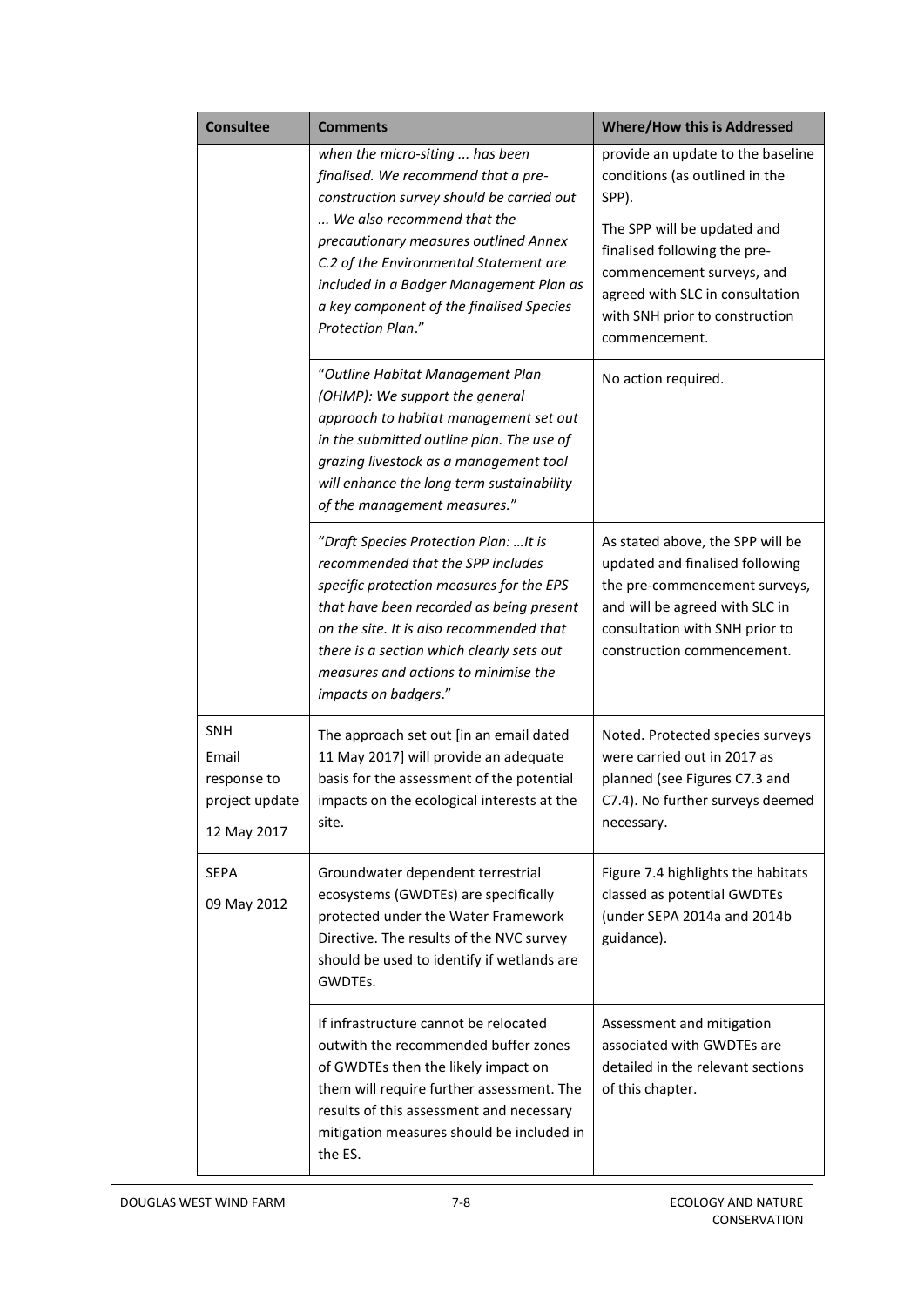| <b>Consultee</b>                                 | <b>Comments</b>                                                                                                                                                                                                                                                                | <b>Where/How this is Addressed</b>                                                                                                                                                                                                                                                       |
|--------------------------------------------------|--------------------------------------------------------------------------------------------------------------------------------------------------------------------------------------------------------------------------------------------------------------------------------|------------------------------------------------------------------------------------------------------------------------------------------------------------------------------------------------------------------------------------------------------------------------------------------|
| <b>SEPA</b><br>13 August<br>2015                 | Further information to be provided in<br>relation to hydrology and geology for the<br>Ground Water Dependent Terrestrial<br>Ecosystem (GWDTE) assessment.<br>Additional information in relation to the<br>GWDTE assessment provided (via e-mail)<br>to SEPA on 24 August 2015. | The additional information<br>provided satisfied SEPA in that<br>"the applicant has fully addressed<br>our previous concerns with regard<br>to the potential impacts to areas<br>of GWDTE at the proposed site".<br>Letter received from Brian<br>Fotheringham, dated 28 August<br>2015. |
| Scottish<br><b>Badgers</b><br>15 January<br>2015 | Request for badger records within the site<br>plus a 2 km buffer.                                                                                                                                                                                                              | Data received. Discussed in<br>Confidential Annex C.2.                                                                                                                                                                                                                                   |
| Clyde Bat<br>Group<br>16 April 2015              | Request for bat records within 10 km grid<br>square that the site falls within.                                                                                                                                                                                                | No response received.                                                                                                                                                                                                                                                                    |

# <span id="page-10-0"></span>7.5 Assessment Methodology and Significance Criteria

# *Baseline Characterisation*

# **Survey Areas**

7.5.1 The area within which the surveys were undertaken varies between survey methods (e.g. the otter survey extends outwith the site by a distance of up to 250 m). Details of the extent of each survey are described in the relevant sections in the associated appendices.

# **Desk Study**

7.5.2 A desk study was undertaken to collate available ecological information in relation to the site and surrounding environment. This comprised a thorough search of available online datasets, such as SNH's SiteLink website and the Scottish Bat Atlas and requests for ecological datasets (as detailed i[n Table 7.1\)](#page-7-1). Given the geographical range of species identified in this chapter (e.g. maximum 2 km for otter, or hydrological connectivity for fish), the desk study searched for ecological records within 5 km of the site boundary (refer to Figure 7.1) (designated sites with ornithological interests within 20 km are considered in Chapter 8).

# **Field Surveys**

- 7.5.3 The following field surveys were undertaken for the Revised Development:
	- Habitat Survey (Phase 1 and NVC of wetlands);
	- GCN Habitat Suitability Index (HSI) Assessment;
	- GCN eDNA (presence/absence) survey;
	- **Badger Survey;**
	- **D**tter Survey;
	- **Water Vole Survey;**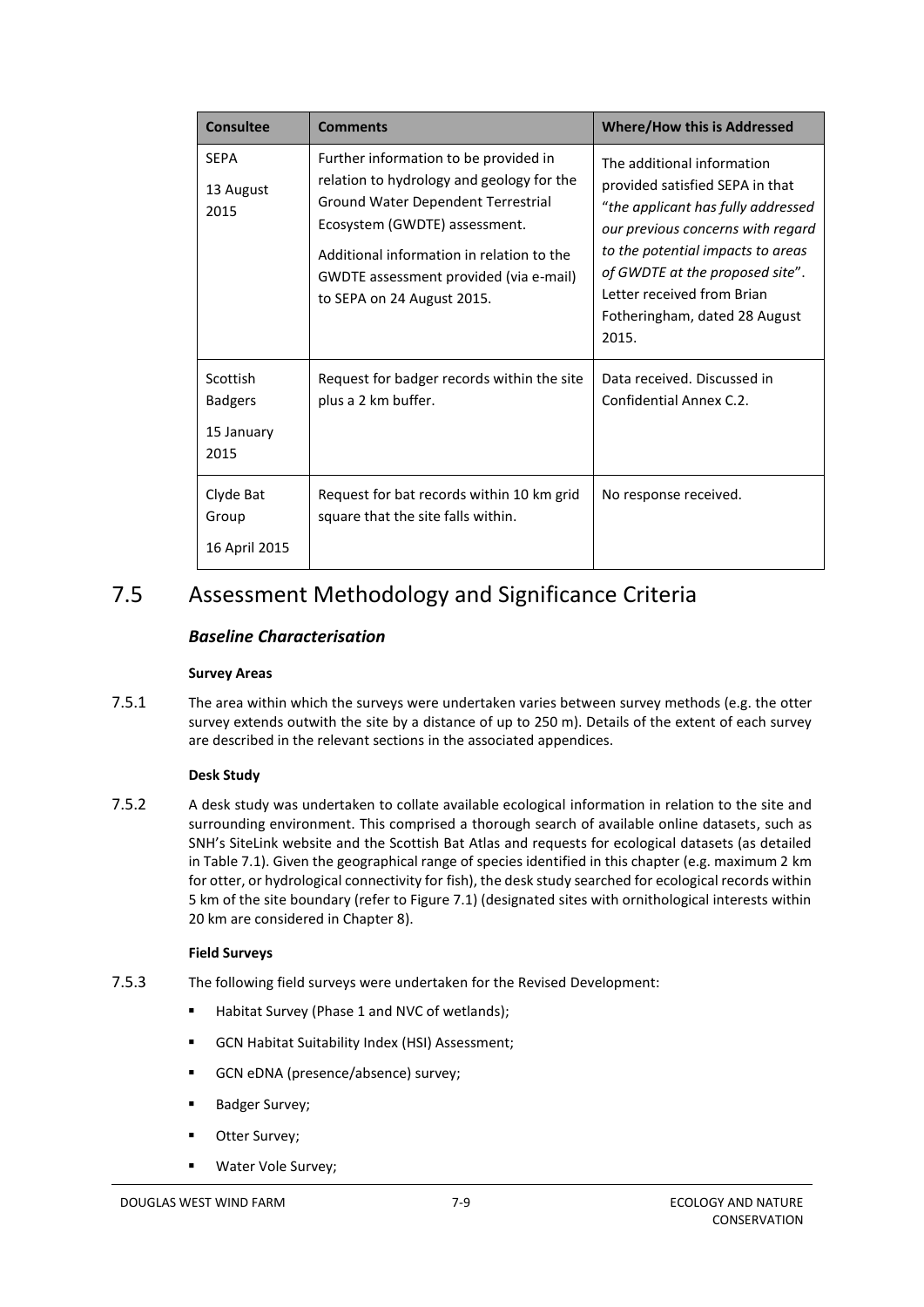- Fish Habitat and Fauna Surveys;
- Bat Habitat Assessment & Activity Survey: and
- Bat Roost Assessment.
- 7.5.4 The habitat, GCN HSI, badger, otter and water vole surveys were undertaken in 2014 (updated badger, otter and water vole surveys were conducted in 2017). The GCN eDNA testing and a second water vole survey were conducted in April and May 2015. The bat activity surveys started in September 2014 and continued to September 2015. Fish habitat and fish fauna surveys of all main watercourses on site were undertaken in 2012. The surveys concluded that the Study Area was of low value for fish species, therefore, no additional surveys have been undertaken. The full suite of survey methods and results is provided within Appendices 7.1 to 7.7 and Confidential Annexes C.1 to C.3.

#### **Method of Assessment**

- 7.5.5 The assessment method follows the process set out in The Town and Country Planning (Environmental Impact Assessment) (Scotland) Regulations 2011 (referred to as the 'EIA Regulations') and guidance on the implementation of the EU Habitats Directive.
- 7.5.6 The evaluation for wider countryside interests (i.e. all those receptors unrelated to any Natura 2000 sites) involves the following process:
	- identification of the potential impacts of the Revised Development;
	- consideration of the likelihood of occurrence of potential impacts where appropriate;
	- defining the Nature Conservation Value of the ecological receptors present;
	- establishing the receptor's Conservation Status where appropriate; and
	- establishing the magnitude of the likely impact (both spatial and temporal).
- 7.5.7 Based on the above information, a professional judgement as to whether or not the identified effect is significant with respect to the EIA Regulations will be made as follows:
	- if a potential effect is determined to be significant, measures to mitigate or compensate the effect are suggested where required;
	- opportunities for enhancement are considered; and
	- residual effects after mitigation, compensation or enhancement are considered.

# *Assessment of Potential Effect Significance*

7.5.8 Sensitivity of a receptor is based on its Nature Conservation Value and its conservation status, as described below.

#### **Determining Nature Conservation Value**

7.5.9 Nature Conservation Value is defined on the basis of the geographic scale given in Table 7.2 (which follows the guidance within CIEEM, 2016). Attributing a value to a receptor is generally straightforward in the case of designated sites, as the designations themselves are normally indicative of a value level. For example, a Special Area of Conservation (SAC) designated under the Habitats Directive is implicitly of European (International) importance. In the case of species, assigning value is less straightforward as it is necessary to consider its distribution and status, including a consideration of trends based on available historical records. This means that even though a species may be protected through legislation at a national or international level, the relative value of the population on site may be quite different (e.g. the site population may consist of a single transitory animal, which within the context of a thriving local/regional/national population of a species, is clearly of local or regional value rather than national or international).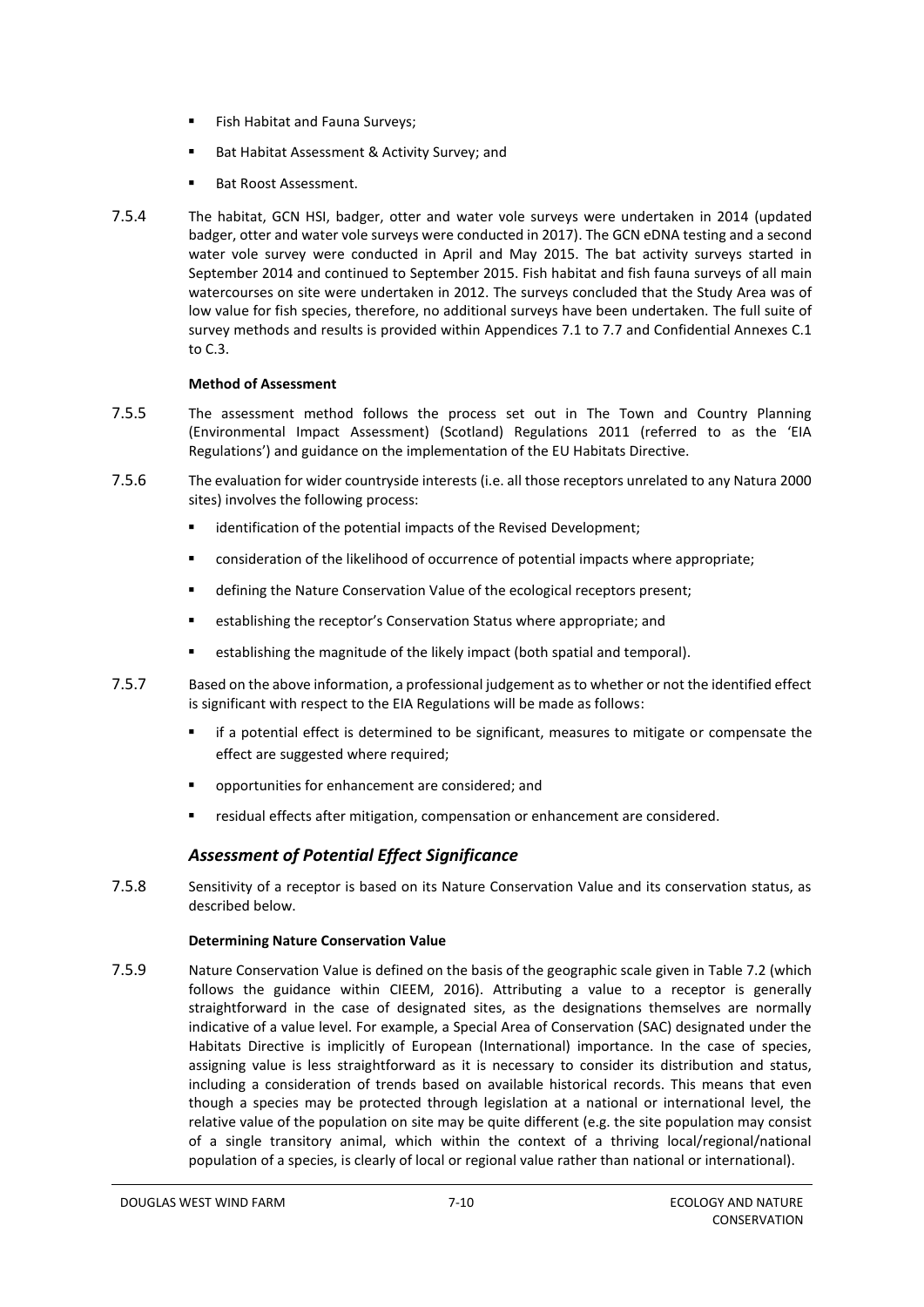- 7.5.10 Where possible, the valuation of habitat/populations within this assessment will make use of any relevant published evaluation criteria (e.g. Joint Nature Conservation Committee (2013) on selection of biological SSSIs).
- 7.5.11 Those ecological receptors affected at the site and deemed to be of local, regional, national and international importance are termed 'Valued Ecological Receptors' (VERs).
- 7.5.12 Where relevant, information regarding the particular receptor's conservation status shall also be considered in order to fully define its value. This will enable an appreciation of current population or habitat trends to be incorporated into the assessment.

| <b>Value of Receptor</b>                    | <b>Description</b>                                                                                                                                                                               |  |  |  |
|---------------------------------------------|--------------------------------------------------------------------------------------------------------------------------------------------------------------------------------------------------|--|--|--|
| International                               | An internationally designated site (e.g. SAC).<br>Site meeting criteria for international designations or qualifying<br>species of an SAC where there is connectivity.                           |  |  |  |
|                                             | Species present in internationally important numbers (>1 % of<br>biogeographic populations).                                                                                                     |  |  |  |
| National                                    | A nationally designated site (SSSI, or a National Nature Reserve<br>(NNR)), or sites meeting the criteria for national designation or<br>qualifying species where there is connectivity.         |  |  |  |
|                                             | Species present in nationally important numbers (>1 % UK<br>population).                                                                                                                         |  |  |  |
|                                             | Large areas of priority habitat listed on Annex I of the EC Habitats<br>Directive and smaller areas of such habitat that are essential to<br>maintain the viability of that ecological resource. |  |  |  |
| Regional (Natural<br>Heritage Zone or Local | Species present in regionally important numbers (>1 % of Natural<br>Heritage Zone population).                                                                                                   |  |  |  |
| Authority Area)                             | Areas of habitat of conservation concern falling below criteria for<br>selection as a SSSI (e.g. areas of semi-natural ancient woodland larger<br>than 0.25 ha).                                 |  |  |  |
| Local                                       | Local Nature Reserves (LNR).                                                                                                                                                                     |  |  |  |
|                                             | Areas of semi-natural ancient woodland smaller than 0.25 ha.                                                                                                                                     |  |  |  |
|                                             | Areas of habitat or species considered to appreciably enrich the<br>ecological resource within the local context, e.g. species-rich flushes<br>or hedgerows.                                     |  |  |  |
| Negligible                                  | Usually widespread and common habitats and species. Receptors<br>falling below local value are not normally considered in detail in the<br>assessment process.                                   |  |  |  |

|  | Table 7.2 - Approach to Valuing Ecological Receptors (adapted from Hill et al, 2005) |  |  |
|--|--------------------------------------------------------------------------------------|--|--|
|  |                                                                                      |  |  |

7.5.13 The following sections further define the methods used to evaluate magnitude of likely effects and sensitivity.

#### **Magnitude of Impact**

7.5.14 Impact magnitude refers to changes in the extent and integrity of an ecological receptor. The only definition of ecological 'integrity' is found within circular 6/1995 (2000) which states that '*The*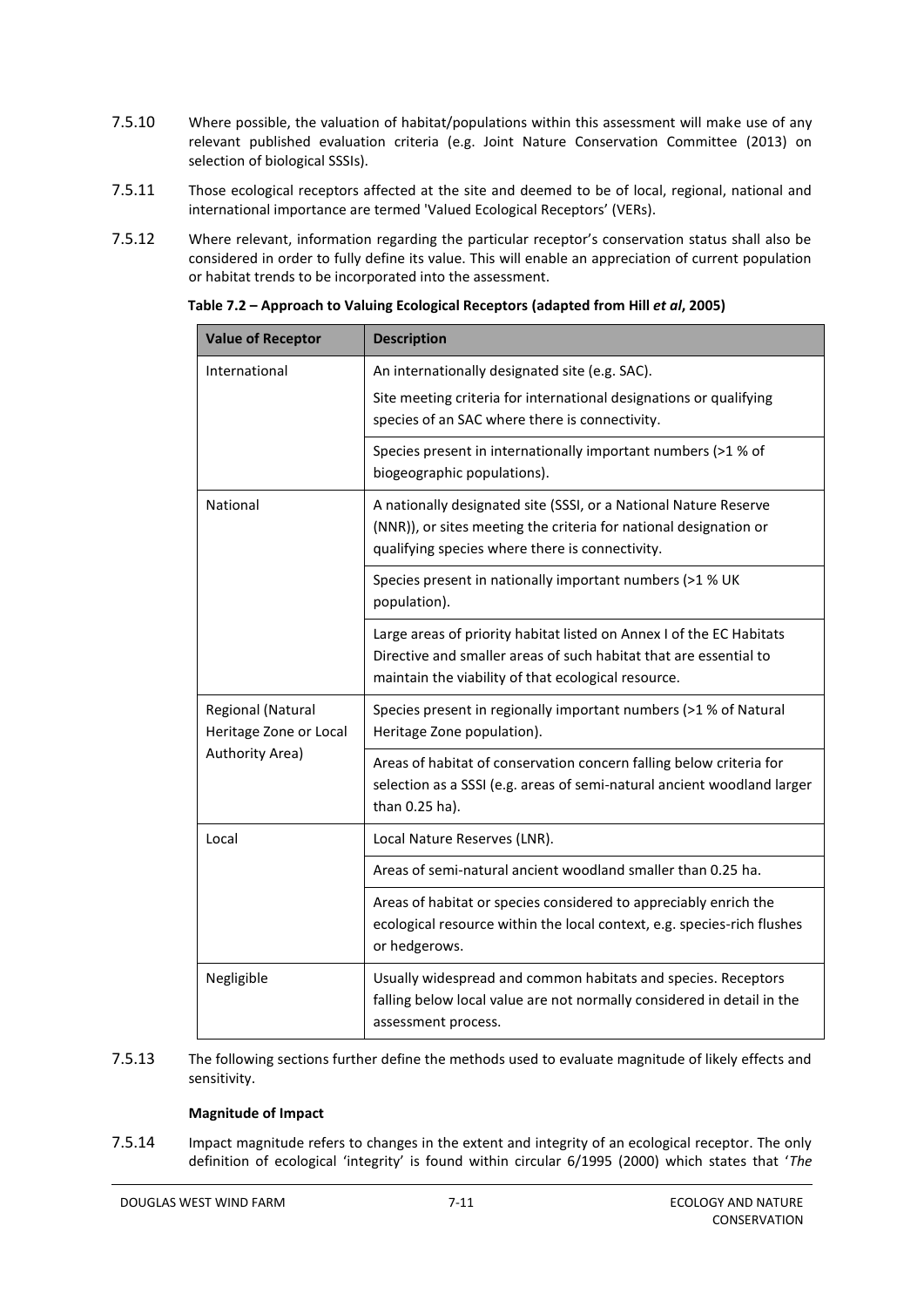*integrity of a site is the coherence of its ecological structure and function, across its whole area, which enables it to sustain the habitat, complex of habitats and/or the levels of populations of the species for which it was classified'*. Although this definition is used specifically regarding European level designated sites (SACs and SPAs), it is applied to wider countryside habitats and species for the purposes of this assessment.

- 7.5.15 Determining the magnitude of any likely impacts requires an understanding of how the ecological receptors are likely to respond to the Revised Development. This change can occur during construction, operation or after the decommissioning of the Revised Development.
- 7.5.16 Impacts can be adverse, neutral or beneficial.
- 7.5.17 Impacts are judged in terms of magnitude in space and time. There are five levels of spatial impacts and five levels of temporal impacts as described in Tables 7.3 and 7.4.

| <b>Spatial</b><br><b>Magnitude</b> | <b>Definition</b>                                                                                                                                                                         |
|------------------------------------|-------------------------------------------------------------------------------------------------------------------------------------------------------------------------------------------|
| Very high                          | Would cause the loss of the majority of a receptor (>80%), or would be<br>sufficient to damage a receptor sufficient to immediately affect its viability.                                 |
| High                               | Would have a major impact on the receptor, sufficient to result in short-term<br>losses and impacts upon its long-term viability. For example, more than 20%<br>habitat loss or damage.   |
| Moderate                           | Would affect the receptor in the short and medium-term, but should not alter<br>its long-term viability. For example, between 10 - 20% habitat loss or damage.                            |
| Low                                | Would have a minor impact upon the receptor, either of sufficiently small-scale<br>or of short duration to cause no long-term harm. For example, less than 10%<br>habitat loss or damage. |
| Negligible                         | Minimal change on a very small scale; impacts not dissimilar to those expected<br>within a 'do nothing' scenario.                                                                         |

**Table 7.3 – Definition of Spatial Impact Magnitude upon the VERs**

#### **Table 7.4 – Definition of Temporal Impact Magnitude upon the VERs**

| <b>Temporal Magnitude</b> | <b>Definition</b>                                                                                                                                                                                                                                 |
|---------------------------|---------------------------------------------------------------------------------------------------------------------------------------------------------------------------------------------------------------------------------------------------|
| Permanent                 | Impacts continuing indefinitely beyond the span of one human<br>generation (taken as 26+ years), except where there is likely to be<br>substantial improvement after this period in which case the category<br>long term may be more appropriate. |
| Long term                 | Between 15 years up to (and including) 25 years.                                                                                                                                                                                                  |
| Medium term               | Between 5 years up to (but not including) 15 years.                                                                                                                                                                                               |
| Short term                | Up to (but not including) 5 years.                                                                                                                                                                                                                |
| Negligible                | No impact.                                                                                                                                                                                                                                        |

#### **Significance of Effect**

- 7.5.18 The significance of potential effects is determined by integrating the assessments of sensitivity (Nature Conservation Value and Conservation Status) and magnitude of impact in a reasoned way.
- 7.5.19 [Table 7.5](#page-14-0) details the significance criteria that have been used in assessing the effects of the Revised Development: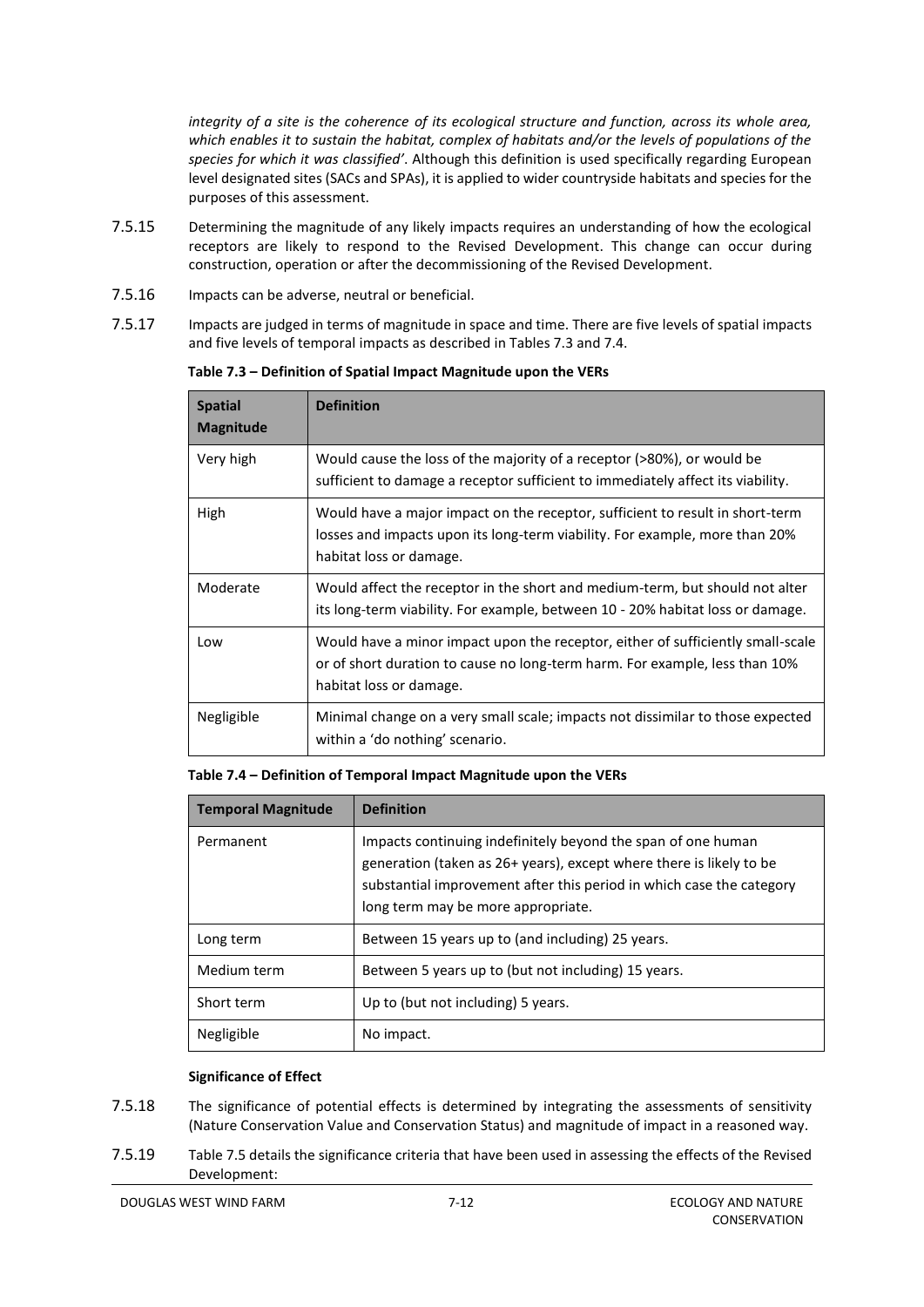| <b>Significance of Effect</b> | <b>Definition</b>                                                                                                                                                                                                               |
|-------------------------------|---------------------------------------------------------------------------------------------------------------------------------------------------------------------------------------------------------------------------------|
| Major                         | Significant effect, as the effect is likely to result in a long term<br>significant adverse effect on the integrity of the receptor.                                                                                            |
| Moderate                      | Significant effect, as the effect is likely to result in a medium term or<br>partially significant adverse effect on the integrity of the receptor.                                                                             |
| Minor                         | The effect is likely to adversely affect the receptor at an insignificant<br>level by virtue of its limited duration and/or extent, but there will<br>probably be no effect on its integrity. This is not a significant effect. |
| Negligible                    | No material effect. This is not a significant effect.                                                                                                                                                                           |

#### <span id="page-14-0"></span>**Table 7.5 – Significance Criteria**

- 7.5.20 Using these definitions, it must be decided whether there would be any effects which would be sufficient to adversely affect the VER to the extent that its Conservation Status deteriorates above and beyond that which would be expected should baseline conditions remain (i.e. the 'do nothing' scenario).
- 7.5.21 Major and moderate effects are considered significant in the context of the EIA Regulations (2011).

# *Cumulative Assessment*

7.5.22 Cumulative effects are not possible to evaluate through the study of one development in isolation, but require the assessment of effects when considered in combination with other projects or activities. The context in which these effects are considered is heavily dependent on the ecology of the receptor assessed. For example, for water voles it may be appropriate to consider effects specific to individual catchments, should the distance between neighbouring catchments be sufficient to assume no movement of animals between them. Therefore, an assessment of cumulative impacts will be made for each receptor, appropriate to its ecology.

# *Limitations to Assessment*

- 7.5.23 Limitations exist with regard to the knowledge base on how some species, and the populations to which they belong, react to impacts. A precautionary approach is taken in these circumstances, and as such it is considered that these limitations do not affect the robustness of this assessment.
- 7.5.24 The habitat survey was carried out on 16 and 19 October 2014, which is during the latter end of the optimal time period (April to October for Phase 1 Habitat Survey and May to September for NVC survey, with the latter period being more appropriate for moorland habitat). Some early flowering species may therefore have been missed. However, this is highly unlikely to have had any significant bearing on the habitat classifications due to the nature of the habitats present.
- 7.5.25 The otter, water vole and badger surveys in 2014 were carried out at the optimal times of the year (September and October) for these species. The weather during the September surveys was dry and sunny; the October surveys had some rain showers however the watercourses were not in spate during the surveys. A second water vole survey was carried out at the start of the water vole survey season in April 2015 in suitable weather conditions. Surveys in May 2017 were carried out during wet weather although the preceding days were dry. The survey timings and weather are not expected to alter the results of the surveys. The GCN surveys were conducted in the appropriate season under suitable weather conditions.
- 7.5.26 Baseline bat surveys of the Study Area were carried out by Starling Learning in 2012; however, it was considered prudent to update the baseline information for this assessment. Therefore, further baseline data collection covering all the bat survey seasons (spring, summer and autumn) was conducted in 2014 and 2015. Transect (spatial) and static (temporal, including 'at height') surveys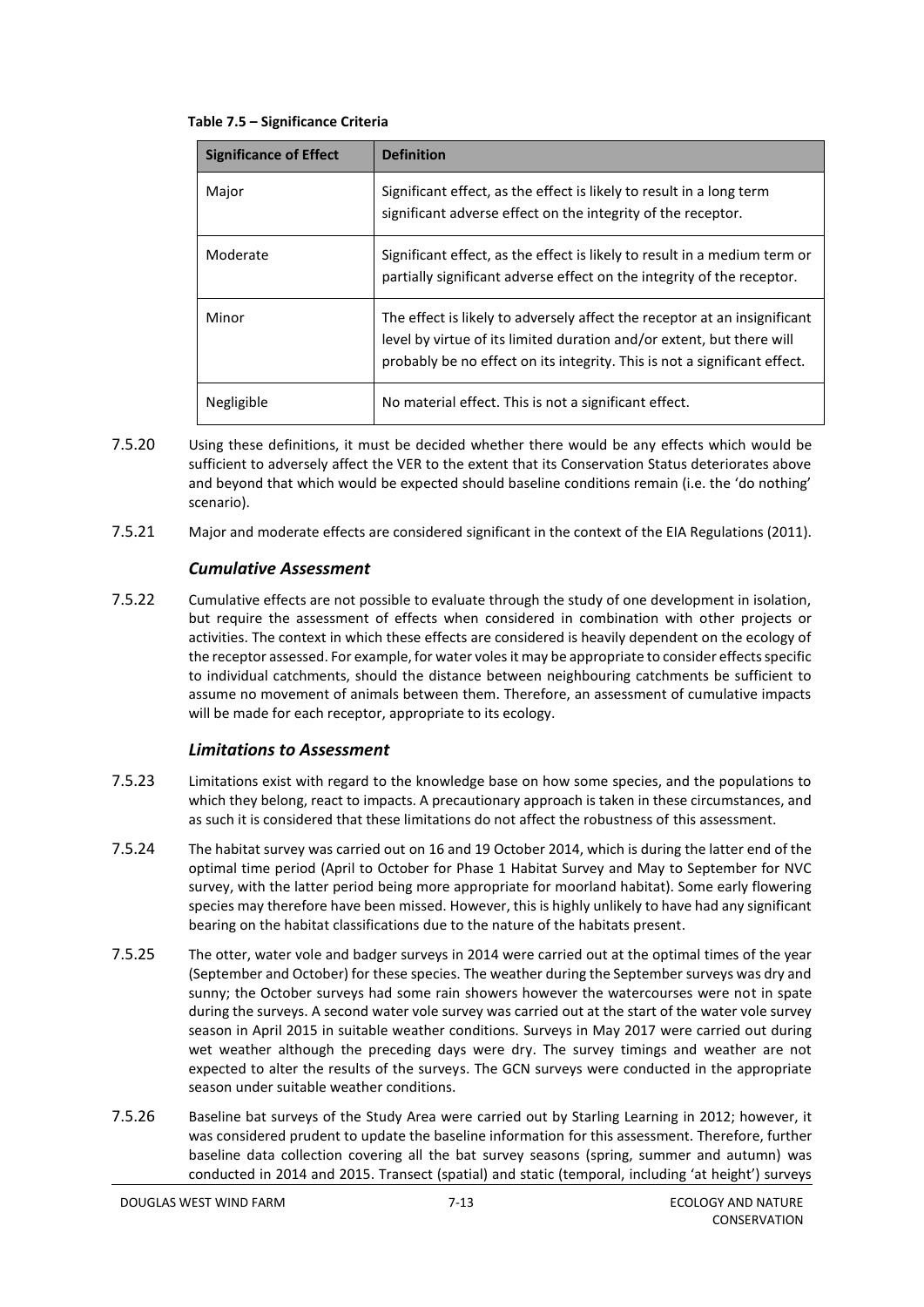were conducted in autumn 2014 (September/October). Spatial and temporal surveys continued throughout the spring and summer seasons (2015) to provide an up to date baseline for the Study Area.

7.5.27 It should be noted that the layout of the turbines, tracks and cables, would be subject to a micrositing allowance (50 m). The assessment of impacts presented within this chapter has been based upon the layout defined in Chapter 3. Any micrositing changes would respect the exclusion zones defined within this chapter such that no infrastructure would be moved to the extent that impacts would be any greater than those reported in this chapter.

### *Project Assumptions*

- 7.5.28 It is assumed that all electrical cabling between the proposed turbines and the associated infrastructure would be underground and follow the proposed access tracks. Connection between the substation and the electrical grid would form part of a separate consent application, as required.
- 7.5.29 Implementation of appropriate pollution prevention measures would occur across the site as standard which will be included in the Construction Environmental Management Plan (CEMP) (also refer to Chapter 3 and Chapter 11 of this ES).
- <span id="page-15-2"></span>7.5.30 A Species Protection Plan (SPP) (refer to Appendix 7.9) would be implemented during construction and decommissioning of the Revised Development.
- 7.5.31 An Outline Habitat Management Plan (HMP) would be implemented during the operational phase of the Revised Development (refer to Appendix 7.8 for the Outline HMP).

# <span id="page-15-0"></span>7.6 Baseline Conditions

### *Desk Study*

#### **Designated Sites**

<span id="page-15-1"></span>7.6.1 There are no statutory or non-statutory designated sites within the Revised Development site[. Table](#page-15-1)  [7.6](#page-15-1) below details the sites designated for their ecological importance located within 5 km of the site (refer to Figure 7.1). There are also areas designated as Ancient Woodland within 5 km of the site.

|  | Table 7.6 - Designated Sites within 5 km of the Site Boundary |  |
|--|---------------------------------------------------------------|--|
|  |                                                               |  |

| <b>Name</b>          | <b>Designation</b> | <b>Designated For and Condition</b>                                                                                | Approximate<br><b>Distance from Site</b> |
|----------------------|--------------------|--------------------------------------------------------------------------------------------------------------------|------------------------------------------|
| Miller's Wood        | SSSI               | Upland birch woodland (status:<br>unfavourable declining).                                                         | 2.23 km                                  |
| <b>Coalburn Moss</b> | <b>SAC</b>         | Active raised bog (status: favourable<br>maintained);<br>Degraded raised bog (status:<br>unfavourable recovering). | $1.62$ km                                |
| <b>Coalburn Moss</b> | <b>SSSI</b>        | Raised bog (status: unfavourable<br>recovering).                                                                   | $1.62$ km                                |

#### **Species Records**

- 7.6.2 The site falls within OS tile NS83. A search on SNHi Sitelink for species records in this tile from 1990 onwards contained records for the following:
	- Brown/sea trout (*Salmo trutta*);
	- Common pipistrelle (*Pipistrellus pipistrellus*);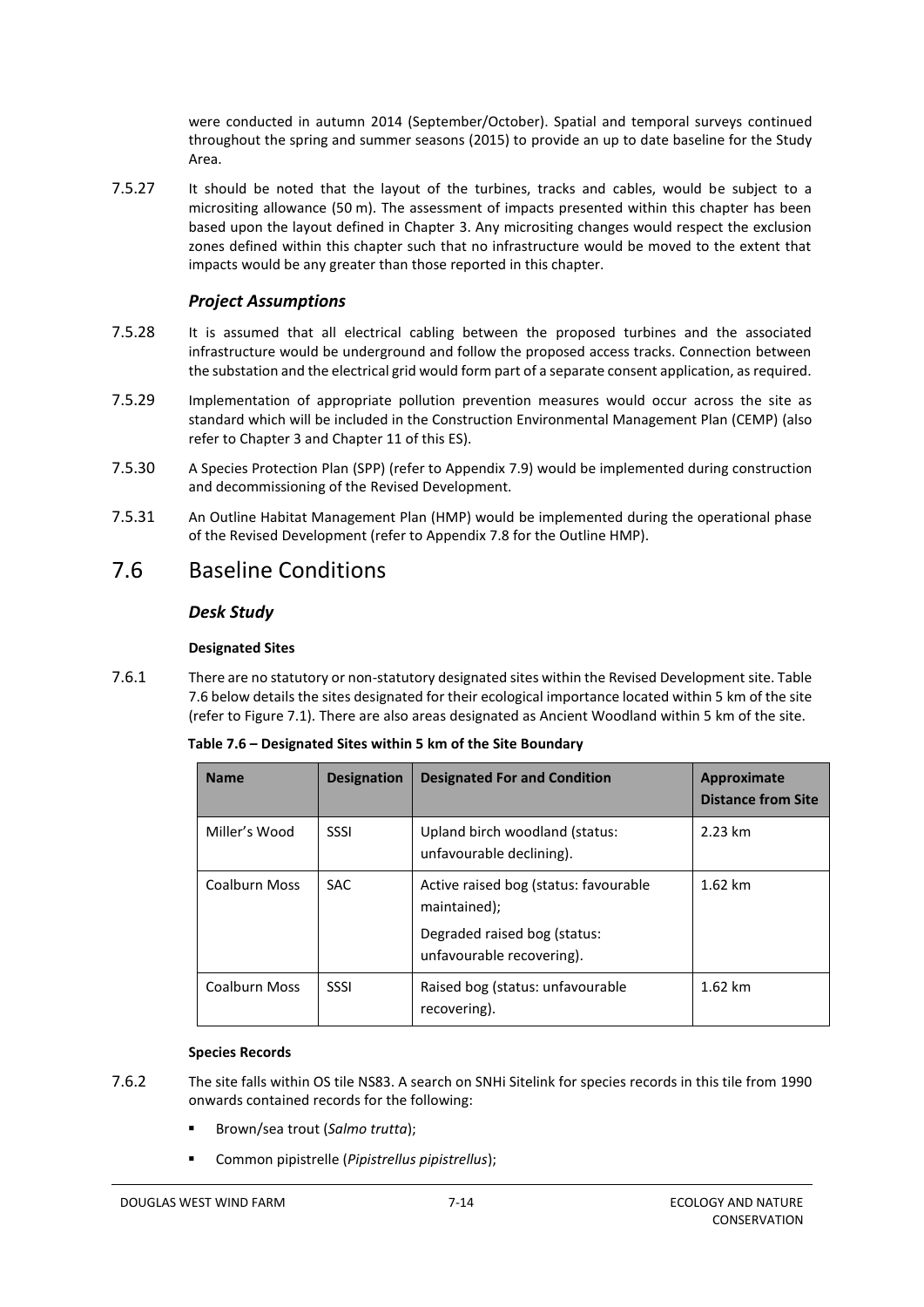- Otter (*Lutra lutra*);
- Lesser noctule (Leisler's bat) (*Nyctalus leisleri*);
- Mountain hare (*Lepus timidus*);
- Nathusius pipistrelle (*Pipistrellus nathusii*); and
- European hedgehog (*Erinaceus europaeus*).
- 7.6.3 Scottish Badgers has provided records of badgers (*Meles meles*) within 5 km of the site. The results of the badger survey conducted in 2009 to 2010 at the Study Area by Starling Learning and all historical data are considered within Confidential Annex C.2.

#### *Earlier Site Surveys*

7.6.4 Previous baseline ecology surveys within the Study Area have been undertaken by Starling Learning, on behalf of previous developers Community Windpower Ltd (refer to Chapter 2). Information derived from these surveys have been considered in the relevant baseline sections of this chapter.

#### **Bat Desk Study**

- 7.6.5 The desk based study revealed no sites designated for their importance to bat species within 20 km of the site.
- 7.6.6 The Scottish Bats Atlas (Haddow and Herman, 2000) recorded eight species within a 100 km<sup>2</sup> grid square that the site is positioned within: Daubenton (*Myotis daubentonii*), Natterer's bat (*Myotis nattereri*), whiskered bat (*Myotis mystacinus*), noctule (*Nyctalus noctula*), *Nyctalus* sp. Nathusius's pipistrelle (*Pipistrellus nathusii*), common pipistrelle (*Pipistrellus pipistrellus*), soprano pipistrelle (*Pipistrellus pygmaeus*) and brown long eared bat (*Plecotus auritus*).
- 7.6.7 The SNHi database was searched for records of bats within 10 km of the site. The results of this search are shown in [Table 7.7.](#page-16-0)
- 7.6.8 Courtesy of the Scottish Leisler's Bat Project the 'Looking for Leisler's in Scotland' (Haddow, 2012) distribution map was used to determine that *Nyctalus* species are within the surrounding environs of the site. This map shows Leisler records to be present around the Douglas and Lanark areas which are in the locality of the site.

| <b>Species</b>             | No. of<br><b>Records</b> | <b>Distance from Site</b>               | <b>Area of Sighting</b> | Date of<br><b>Record</b> |
|----------------------------|--------------------------|-----------------------------------------|-------------------------|--------------------------|
| Common pipistrelle         | 2                        | 2 km                                    | 100 m x 100 m           | 2005,<br>2008            |
| Daubenton's bat            | 1                        | 2 km                                    | 1 km x 1 km             | 1985                     |
| Daubenton's bat            | $\overline{2}$           | 1.9 km                                  | 10 km x 10 km           | 1999                     |
| Noctule                    | 1                        | North-west of site, distance<br>unknown | 10 km x 10 km           | 2010                     |
| <b>Noctule</b>             | 1                        | $<$ 10 km                               | 10 km x 10 km           | 2010                     |
| Nathusius's<br>pipistrelle | $\overline{2}$           | $<$ 10 km                               | 10 km x 10 km           | 2010                     |

<span id="page-16-0"></span>

| Table 7.7 – SNHi Records within 10 km of Site |  |  |  |
|-----------------------------------------------|--|--|--|
|-----------------------------------------------|--|--|--|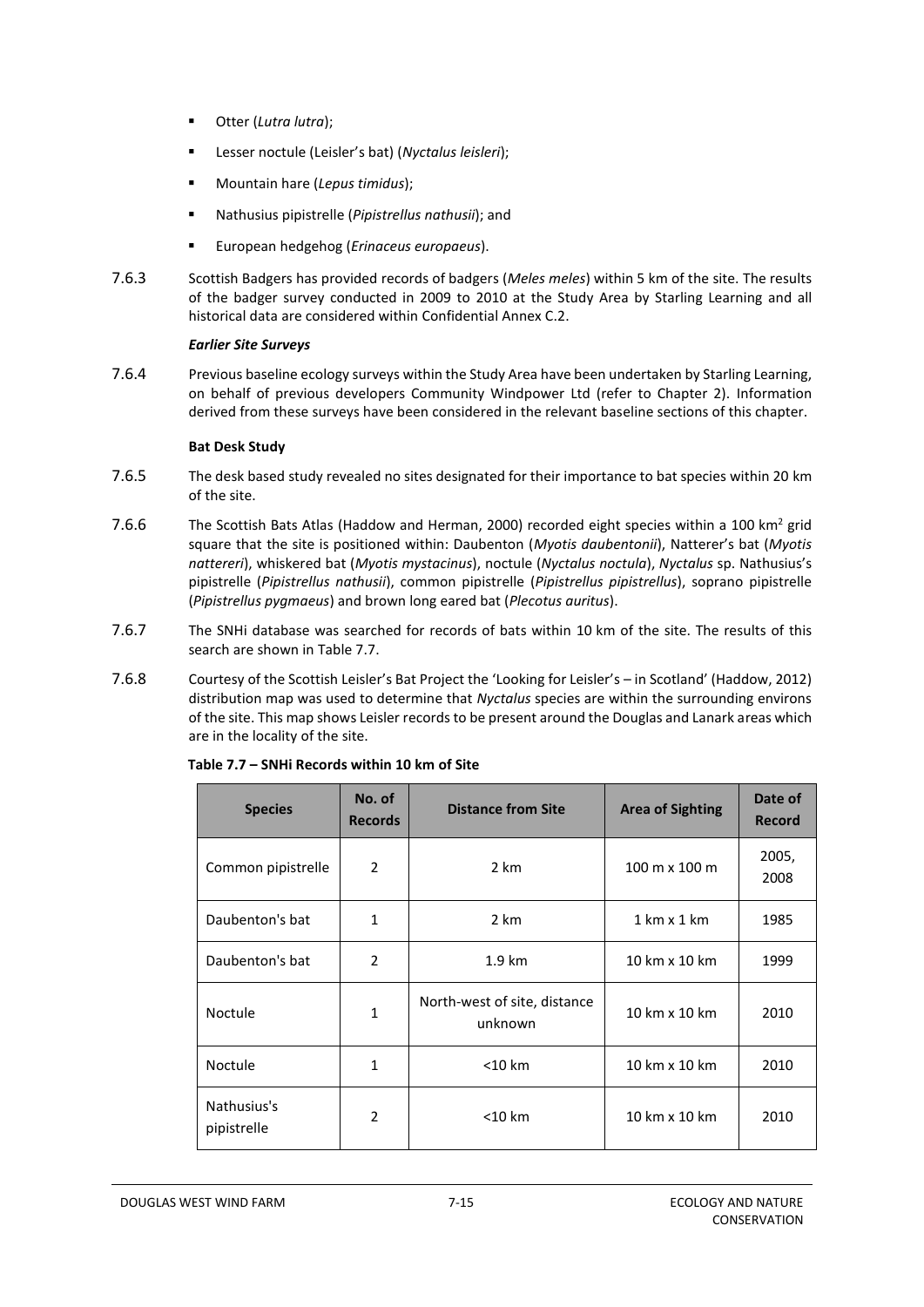| <b>Species</b> | No. of<br><b>Records</b> | <b>Distance from Site</b> | <b>Area of Sighting</b>              | Date of<br><b>Record</b> |
|----------------|--------------------------|---------------------------|--------------------------------------|--------------------------|
| Pipistrelle    | 1                        | 8 km                      | $100 \text{ m} \times 100 \text{ m}$ | 2002                     |
| Pipistrelle    | 2                        | 6.7 km                    | 100 m x 100 m                        | 2001                     |
| Pipistrelle    | 1                        | $<$ 10 km                 | 10 km x 10 km                        | 1999                     |

7.6.9 A search was conducted of the baseline information for planned and approved wind farm developments surrounding the site. This search aims to provide contextual information relating to bat activity within the wider area. [Table 7.8](#page-17-0) shows the results of this search.

|  |  | Table 7.8 – Planned and Approved Wind Farm Developments in the Surrounding Area |  |
|--|--|---------------------------------------------------------------------------------|--|
|  |  |                                                                                 |  |

<span id="page-17-0"></span>

| <b>Development</b><br><b>Name</b>                                              | <b>Stage</b>                             | <b>Document</b><br><b>Reviewed</b>                                                                   | <b>Location &amp;</b><br><b>Distance</b><br>from Site                                      | <b>High Risk</b><br><b>Species</b>                                                                                          | <b>ES Assessment</b>                                                                                                                                                                                                                                                                                                                                                                                                                                                                                                                                                                                                                                          |
|--------------------------------------------------------------------------------|------------------------------------------|------------------------------------------------------------------------------------------------------|--------------------------------------------------------------------------------------------|-----------------------------------------------------------------------------------------------------------------------------|---------------------------------------------------------------------------------------------------------------------------------------------------------------------------------------------------------------------------------------------------------------------------------------------------------------------------------------------------------------------------------------------------------------------------------------------------------------------------------------------------------------------------------------------------------------------------------------------------------------------------------------------------------------|
| Dalquhandy<br>Wind Farm                                                        | Consented                                | Dalquhandy<br>SEI. Echoes<br><b>Ecology Bat</b><br>Report, 2012                                      | Immediately<br>adjacent to<br>the western<br>boundary of<br>site (refer to<br>Figure 8.4). | <b>Nyctalus</b><br>bat<br>(Noctule<br>or<br>Leisler's)<br>passes<br>were<br>recorded<br>during<br>surveys at<br>low levels. | Common pipistrelle were the<br>most commonly<br>encountered bat (40.1 % of<br>all passes) followed closely<br>by soprano pipistrelle<br>(38.0 %). Unidentified<br>pipistrelle were the next<br>most frequently recorded<br>(13.8 %), followed by Myotis<br>species (7.1 %), Nyctalus<br>species (1.0 %) and brown<br>long-eared bat (0.02 %).<br>With the exception of edge<br>and edge/water habitats, the<br>lower activity of bats on site<br>supports a conclusion that<br>bats are not at risk based on<br>the anticipated operational<br>layout of the turbines. A<br>50 m buffer (blade tip to tree<br>edges) was recommended by<br>SNH for this site. |
| Douglas West<br>(under<br>previous<br>developers -<br>Community<br>Wind Power) | <b>Not</b><br>submitted<br>into planning | Douglas West<br>Community<br>Wind Farm<br>Draft<br>Environmental<br>Statement,<br>Section 7,<br>2012 | Covers the<br>same area as<br>the site.                                                    | A noctule<br>bat was<br>recorded<br>on three<br>occasions<br>in 2012,<br>along the<br>plantation<br>edge in                 | Common pipistrelle, soprano<br>pipistrelle, noctule and<br>Myotis species all recorded<br>in 2012. Bat activity is low.<br>No EIA assessment<br>conducted.                                                                                                                                                                                                                                                                                                                                                                                                                                                                                                    |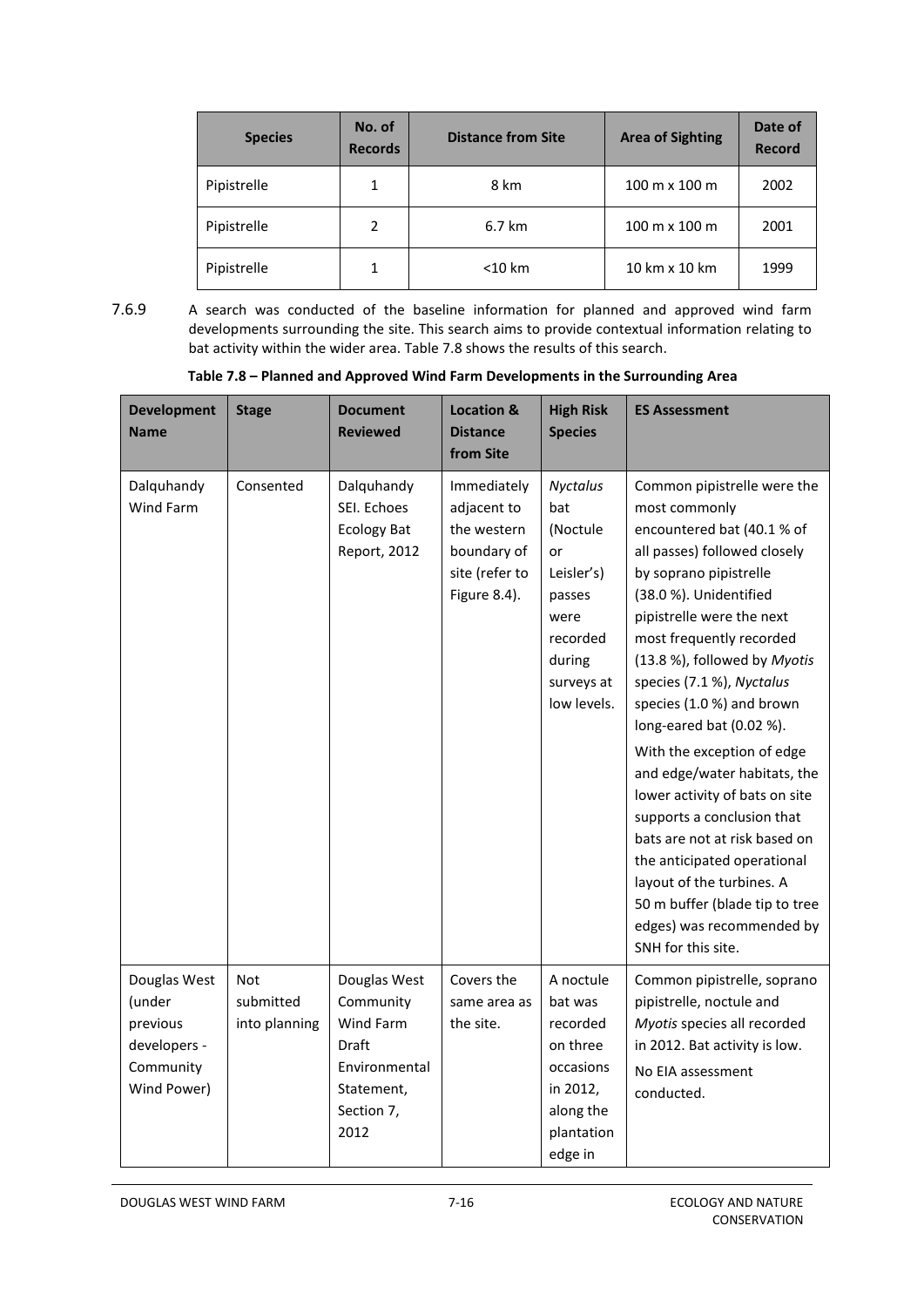| <b>Development</b><br><b>Name</b> | <b>Stage</b>        | <b>Document</b><br><b>Reviewed</b>                           | <b>Location &amp;</b><br><b>Distance</b><br>from Site                     | <b>High Risk</b><br><b>Species</b>                                                        | <b>ES Assessment</b>                                                                                                                                                                                         |
|-----------------------------------|---------------------|--------------------------------------------------------------|---------------------------------------------------------------------------|-------------------------------------------------------------------------------------------|--------------------------------------------------------------------------------------------------------------------------------------------------------------------------------------------------------------|
|                                   |                     |                                                              |                                                                           | the west<br>of the site.                                                                  |                                                                                                                                                                                                              |
| Galawhistle<br>Wind Farm          | In.<br>construction | Galawhsitle ES<br>Vol 1, 2010                                | $2.2 \text{ km}$ to<br>the south-<br>west (refer<br>to Figure<br>$8.4$ ). | None                                                                                      | Common pipistrelle, soprano<br>pipistrelle, brown long-eared<br>bat, Daubenton's and Myotis<br>species recorded. Common<br>pipistrelle roost at<br>Monkshead derelict farm<br>building. Bat activity is low. |
| Poniel Wind<br>Farm               | Approved            | <b>Bat Survey</b><br>Report 2012<br>and SEI<br>February 2013 | 1 km to the<br>north-east.                                                | Nyctalus<br>bat passes<br>were<br>recorded<br>during<br>surveys at<br>very low<br>levels. | No roosts confirmed on site.<br>Common pipistrelle, soprano<br>pipistrelle, brown long-eared<br>bat and Myotis species also<br>recorded. All bat activity was<br>low. No significant impacts.                |

# *Site Description*

- 7.6.10 The site (excluding the Dalquhandy access road) consists of two distinctive sections: a northern section and a southern section, which are separated by the former coal haul road, a tarmac road that crosses the site in an east-west direction.
- 7.6.11 The northern half of the site consists of previous opencast coal land which operated between 1988 and 2004, including restoration of the northern section of the study in the mid-1990s). This section has reverted predominantly to rough grassland consisting of a mixture of soft-rush (*Juncus effusus*) and tufted hair-grass (*Deschampsia cespitosa*) with patches of more open and improved grassland scattered in between. A number of small waterbodies, including former settlement lagoons, and running streams occur across the site. The concrete hardstanding of the former Disposal Point (DP) in the north-east corner of the site and the tarmac road are remnants of the previous opencast coal infrastructure.
- 7.6.12 The southern section of the site consists of unworked land that is more semi-natural in character, although has been drained in the past, and consists of a mixture of purple moor-grass (*Molinia caerulea*) dominated wet heath, marshy grassland and acid grassland. There is also a band of young mixed woodland plantation along the south-western site boundary which was recently planted as part of black grouse mitigation for Hagshaw Hill Wind Farm Extension.
- 7.6.13 The site sits between the eastern tip of the Cumberhead plantation on the west and Long Plantation on the east. The former is homogenous Sitka spruce (*Picea sitchensis*) plantation in the area close to the site. The latter, in addition to Sitka spruce, also has some areas of broadleaved woodland.
- 7.6.14 The Poniel Water corridor, deeply incised, particularly in the west, runs to the north of the site boundary, part of which is in a diverted channel which is the remnant diversion and re-profiling from the opencast coal site. The access track to Hagshaw Hill Wind Farm forms the southern boundary of the site, beyond which the rough grassland of the southern section continues south-eastwards for some distance.
- 7.6.15 The entire site is grazed by sheep and there is a low level of informal recreational use of the site, primarily along the former coal haul road in the centre of the site.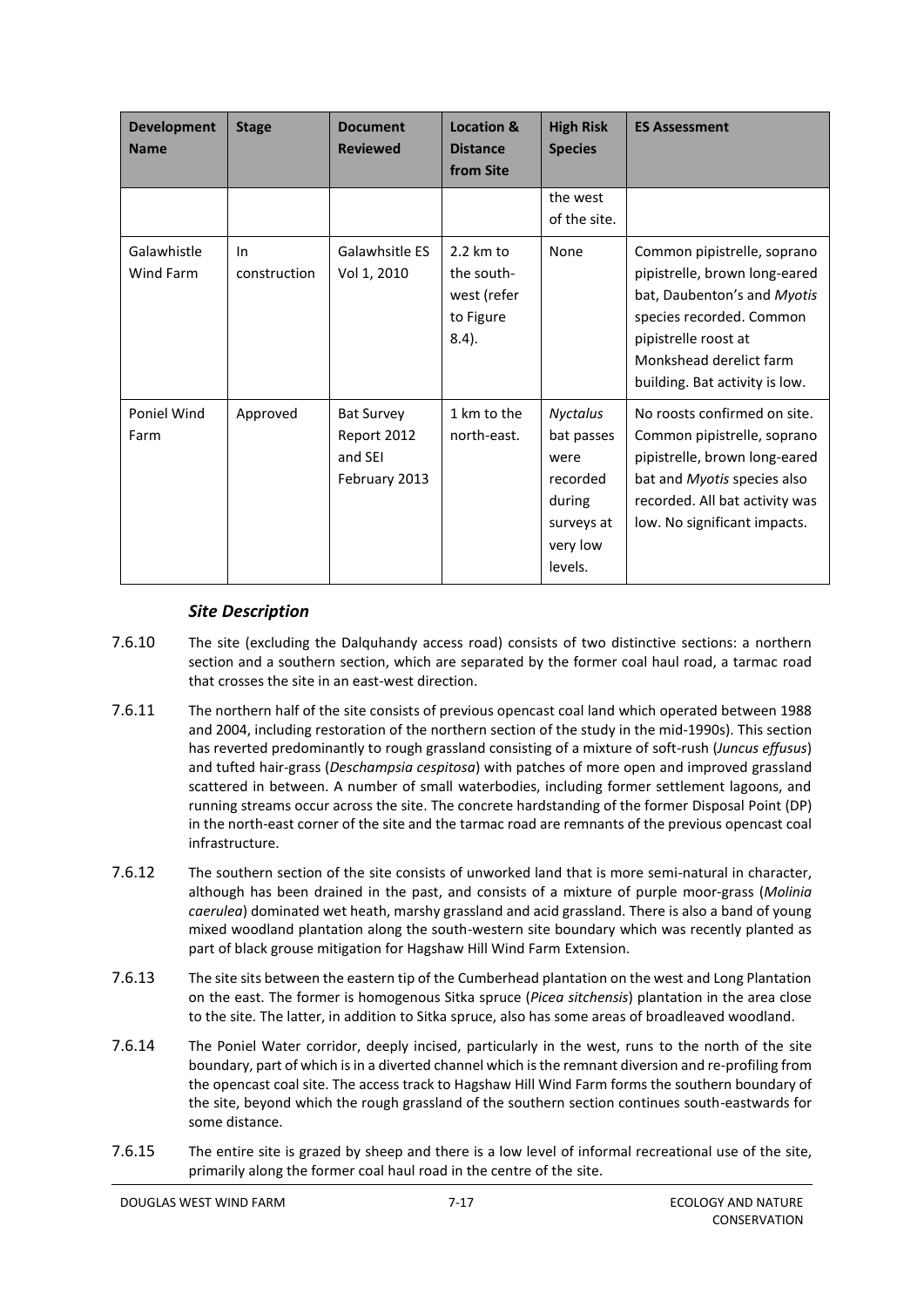# *Field Survey*

7.6.16 Details regarding field survey methodologies and results are included within Appendices 7.1 to 7.7. The following section summarises the baseline conditions as identified during these surveys.

#### **Habitat Description – Phase 1 Habitat and NVC Surveys**

- 7.6.17 The habitat survey methodology and results are detailed in Appendix 7.1. The Phase 1 Habitat survey results and the NVC results pertinent to this chapter are shown on Figures 7.2 and 7.3, respectively.
- 7.6.18 The habitat surveys were carried out within the Study Area on 16 and 19 October 2014. The northern half of the Study Area consists of previously worked and restored opencast coal land. Large areas of this section were re-seeded for use as grazing land and are fairly homogenous and species-poor and were therefore surveyed using the standard Phase 1 Habitat Survey methodology (JNCC, 2007).
- 7.6.19 The southern section of the Study Area, which consists of unworked land that is more semi-natural in character, was surveyed using the standard NVC methodology (Rodwell, 1991 *et* seq.; Rodwell, 2006).
- 7.6.20 To allow a consistent and accurate assessment of the habitat areas in relation to the infrastructure, MacArthur Green used the habitat information provided in Appendix 7.1 to establish the equivalent Phase 1 code for the southern section of the Study Area. The Phase 1 habitats are used in the habitat calculations below.
- 7.6.21 Table 7.9 also includes the direct habitat loss area from the infrastructure associated with each habitat. The original habitat surveys were conducted over a larger survey area: the habitat calculations below relate to the current site (refer to Chapter 2 for further information).

| <b>Habitat Type</b>                      | Area (ha) (% of<br><b>Overall Site)</b> | Infrastructure Area (ha)<br>(% of Individual Habitat Area) |
|------------------------------------------|-----------------------------------------|------------------------------------------------------------|
| Marshy grassland (B5)                    | 132.91 (56.08%)                         | 4.05 (3.05%)                                               |
| Semi-improved acidic grassland (B1.2)    | 28.22 (11.91%)                          | 0.75(2.65%)                                                |
| Wet dwarf shrub heath (D2)               | 31.34 (13.22%)                          | 0.59(1.87%)                                                |
| Semi-improved neutral grassland (B 2.2)  | 25.33 (10.69%)                          | 0.70(2.77%)                                                |
| Mixed woodland plantation (A1.3.2)       | 1.05 (0.44%)                            | 0.00                                                       |
| Continuous Bracken (C1.1)                | 7.46 (3.15%)                            | 0.18(2.44%)                                                |
| Bare ground (J4)                         | 6.24 (2.63%)                            | 1.10 (1.66%)                                               |
| Standing water (G1)                      | 4.71 (1.99%)                            | 0.00                                                       |
| Improved grassland (B4)                  | 2.48 (1.05%)                            | 0.00                                                       |
| Dry dwarf shrub heath (D1)               | 0.21(0.09%)                             | 0.00                                                       |
| Broadleaved woodland plantation (A1.1.2) | 0.65(0.27%)                             | 0.00                                                       |
| Amenity grassland (J1.2)                 | 0.72(0.31%)                             | 0.00                                                       |
| Total                                    | 237.00                                  | 6.38 (2.69%)                                               |

**Table 7.9 – Extent of Phase 1 Habitats within the Site and Estimated Loss of Habitat (by area and percentage of habitat type)<sup>2</sup>**

*<sup>2</sup> Discrepancy between these figures and the landtake areas quoted in Chapter 3 is caused by linear features, such as tracks, watercourses etc. not being included in the habitat calculations.*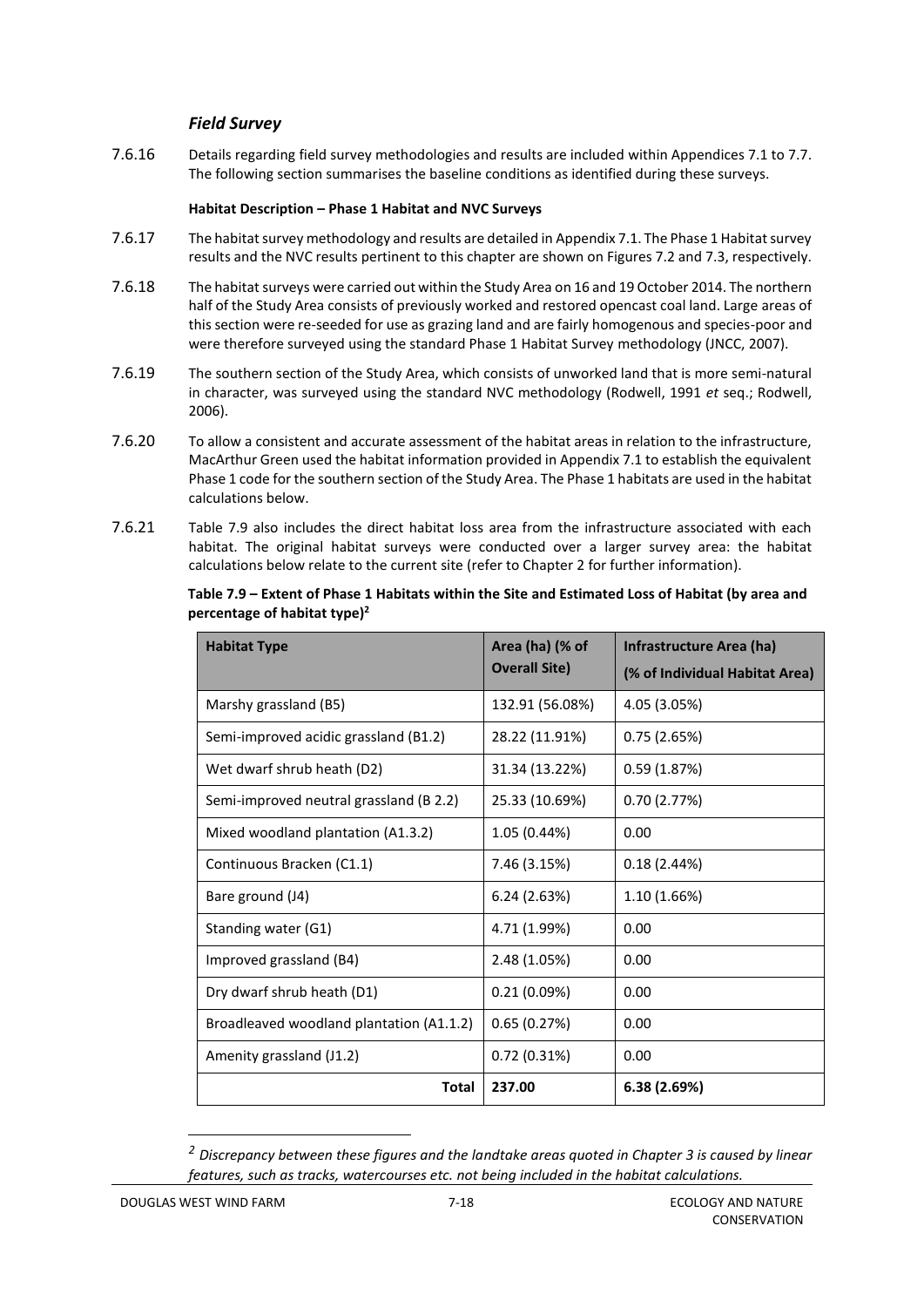#### **Groundwater Dependent Terrestrial Ecosystems**

- 7.6.22 The results of the NVC survey were referenced against SEPA guidance (2014a and 2014b) to aid identification of those habitats which may be classified, depending on the hydrological setting, as being groundwater dependent (Ground Water Dependent Terrestrial Ecosystems – GWDTE) (refer to Figure 7.4). Table 7.10 lists the NVC habitats recorded (mainly within the southern section of the site) and highlights those communities listed in the SEPA guidance (2014a, 2014b) and those that fall within the Annex 1 habitat categories under the Habitats Directive.
- <span id="page-20-0"></span>7.6.23 The northern section of the Study Area was used for opencast coal mining with operations between 1988 and 2004, including restoration of the majority of the northern section of the Study Area in the mid-1990s. This area is known to be underlain by glacial till with a very thin layer of topsoil (0- 25 cm) which indicates there is unlikely to be much in the way of shallow groundwater flow. Habitats in this area have reverted predominantly to rough grassland consisting of a mixture of soft-rush and tufted hair-grass with patches of more open and improved grassland scattered in between. The habitats within the area of the opencast mine are therefore not considered to be important wetland habitats and an NVC survey and subsequent GWDTE assessment is not considered necessary.

| <b>Community</b><br><b>Type</b>           |                                        | <b>Community Name and Title</b>                                                                                                         | <b>Potential</b><br>Groundwater<br><b>Dependency</b> | <b>Annex 1</b><br><b>Habitat</b>    |
|-------------------------------------------|----------------------------------------|-----------------------------------------------------------------------------------------------------------------------------------------|------------------------------------------------------|-------------------------------------|
| Dry Heath                                 | H10a                                   | Calluna vulgaris - Erica<br>cinerea heath, typical sub-<br>community                                                                    | No                                                   | No                                  |
|                                           | H21a                                   | Calluna vulgaris - Vaccinium<br>myrtillus - Sphagnum<br>capillifolium heath, Calluna<br>vulgaris - Pteridium aquilinum<br>sub-community | No                                                   | No                                  |
| Mesotrophic<br>Grassland                  | MG9a                                   | Holcus lanatus - Deschampsia<br>cespitosa grassland, Poa<br>trivialis sub-community                                                     | Moderate                                             | <b>No</b>                           |
| Wet Heath                                 | M15d                                   | Scirpus cespitosus - Erica<br>tetralix wet heath, Vaccinium<br>myrtillus sub-community                                                  | Moderate                                             | Yes: North<br>Atlantic wet<br>heath |
| Mires, Bog<br>Pools and<br><b>Flushes</b> | M <sub>23b</sub>                       | Juncus effusus/acutiflorus<br>rush pasture, Juncus effusus<br>sub-community                                                             | High                                                 | <b>No</b>                           |
| Swamps and                                | S <sub>9</sub><br>Carex rostrata swamp |                                                                                                                                         | <b>No</b>                                            | <b>No</b>                           |
| tall-herb fens                            | S11c                                   | Carex vesicaria swamp, Carex<br>rostrata sub-community                                                                                  | High                                                 | No                                  |
|                                           | S12a                                   | Typha latifolia swamp, Typha<br>latifolia sub-community                                                                                 | <b>No</b>                                            | No                                  |

<span id="page-20-1"></span>**Table 7.10 – NVC Communities Recorded within the Study Area**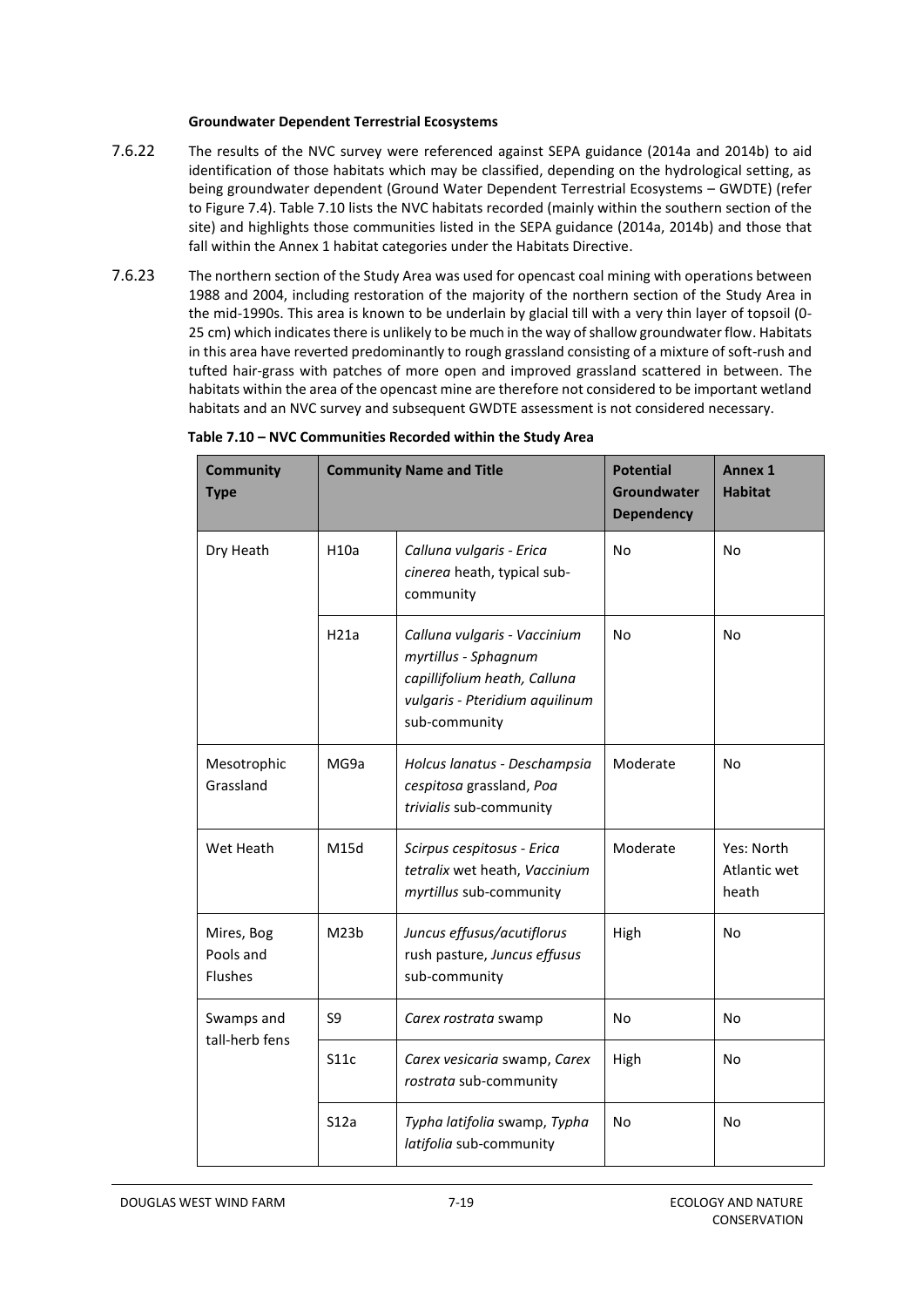| <b>Community</b><br><b>Type</b> |                  | <b>Community Name and Title</b>                                                                     | <b>Potential</b><br>Groundwater<br><b>Dependency</b> | Annex 1<br><b>Habitat</b> |
|---------------------------------|------------------|-----------------------------------------------------------------------------------------------------|------------------------------------------------------|---------------------------|
| Calcifugous<br>Grassland        | U <sub>5</sub> a | Nardus stricta - Galium<br>saxatile grassland, Carex<br>panicea - Viola riviniana sub-<br>community | No                                                   | No                        |

#### **Invasive Non-Native Species**

- 7.6.24 The only invasive non-native species (INNS) recorded within the Study Area was grey squirrel. No signs of American mink were recorded and no vegetation INNS were recorded.
- 7.6.25 The South Lanarkshire Biodiversity Partnership identifies grey squirrel as an INNS that is a priority for action. Bracken is also highlighted as an invasive species for action (due to its threat on upland heath habitats due to encroachment), which was recorded on site, mainly around the banks of Poniel Water (which was redirected and profiled as part of the previous coal mine workings).

#### **Otter**

- 7.6.26 Full details pertaining to the legal status of otters (*Lutra lutra*) are detailed within Appendix 7.2.
- 7.6.27 The field survey methods employed in all surveys are detailed within Appendix 7.2.
- 7.6.28 There are historical records of otter on and surrounding the site in the last 15 years. Otter is listed on the Scottish Biodiversity Action Plan.
- 7.6.29 The presence of otter was confirmed during 2014 baseline surveys for the Revised Development through identification of spraints along Poniel Water. A holt and potential resting up sites (couches) were recorded within the Study Area (refer to Confidential Annex C.1 for full survey results and Confidential Figure C7.1).
- 7.6.30 Surveys in 2017 again recorded otter presence on the Poniel Water and tributaries, including spraints, a couch and a potential holt (Figure C7.3). A second potential holt, where a spraint was also found, was recorded within the Study Area (at a different location to that in 2014, although a spraint was also recorded there in 2014).
- 7.6.31 It is likely that otter regularly use Poniel Water (along the northern site boundary) and its tributary Shiel Burn for foraging and commuting. There are numerous ponds within the Study Area along with Longhill Burn in the centre and Alder Burn in the north-eastern section of the Study Area which are also likely to be utilised by this species.
- 7.6.32 The fish resource in the upper section of Poniel Water is likely to be limited although otters may be attracted to the Study Area seasonally to prey on amphibians, especially in the ponds on site. The central pond may hold some fish and is likely to be the pond that is most attractive to otters. There was an apparent increase in activity around ponds in the Study Area in April 2015, coinciding with the amphibian spawning period. However, the Douglas Water valley to the east, outwith the Study Area, is likely to be a more attractive location for otters than Poniel Water.

#### **Great Crested Newts**

- 7.6.33 Full details pertaining to the legal status of great crested newts (GNC) (*Triturus cristatus*) are detailed within Appendix 7.3.
- 7.6.34 The HSI survey method is detailed within Appendix 7.3. Further surveys using the eDNA method and 'traditional' presence/absence survey methods are detailed in Appendix 7.4.
- 7.6.35 GCN is listed on the Scottish Biodiversity Action Plan. The desk study revealed no records of GCN and the most recent historical record of an 'unidentified newt' is from 1991.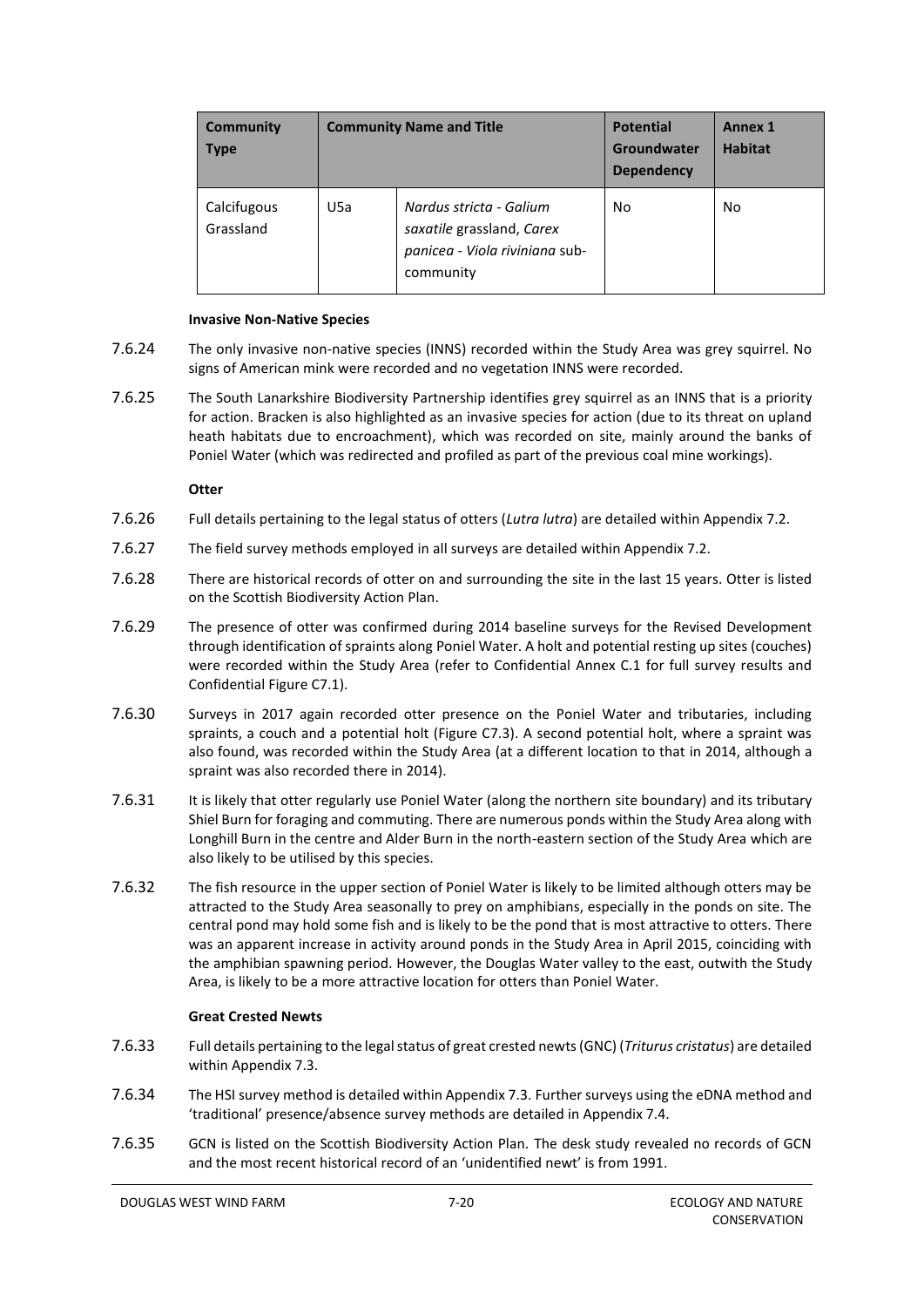#### *Habitat Suitability Index Assessment*

7.6.36 A total of 26 ponds within a 500 m buffer zone of the site were located during the survey and considered for their suitability to support GCN (refer to Figure 7.5). Due to access restrictions, two ponds, Pond 25 and Pond 26, were excluded from the field survey. Table 7.11 lists the HSI results of the ponds surveyed (refer to Appendix 7.3 for full details and Figure 7.5 for pond locations).

**Table 7.11 – HSI Assessment Results of Ponds within 500 m of the Site**

| Pond No.     | <b>HSI Score</b>         | <b>Category</b>          | <b>Further Survey</b><br><b>Required</b> | <b>Comments</b>                                                                                                                            |
|--------------|--------------------------|--------------------------|------------------------------------------|--------------------------------------------------------------------------------------------------------------------------------------------|
| $\mathbf{1}$ | $\overline{\phantom{a}}$ | $\overline{\phantom{a}}$ |                                          | No longer exists.                                                                                                                          |
| 2            | 0.50                     | Below average            | No                                       |                                                                                                                                            |
| 3            | 0.43                     | Poor                     | No                                       |                                                                                                                                            |
| 4            |                          |                          |                                          | No longer exists.                                                                                                                          |
| 5            |                          |                          |                                          | No longer exists.                                                                                                                          |
| 6            | 0.72                     | Good                     | Yes                                      |                                                                                                                                            |
| 7            | $\frac{1}{2}$            | $\overline{\phantom{a}}$ | $\overline{\phantom{m}}$                 | No longer exists.                                                                                                                          |
| 8            | 0.70                     | Good                     | Yes                                      |                                                                                                                                            |
| 9            | 0.61                     | Average                  | Yes                                      |                                                                                                                                            |
| 10           | 0.63                     | Average                  | Yes                                      | Ponding due to blocked<br>drainage channel under existing<br>road. Palmate newt (Lissotriton<br>helveticus) recorded during HSI<br>survey. |
| 11           | 0.68                     | Average                  | Yes                                      |                                                                                                                                            |
| 12           | 0.72                     | Good                     | Yes                                      |                                                                                                                                            |
| 13           | 0.68                     | Average                  | Yes                                      | Ponding due to blocked<br>drainage channel under existing<br>road.                                                                         |
| 14           | $\overline{\phantom{a}}$ | $\overline{\phantom{a}}$ | $\qquad \qquad \blacksquare$             | No longer exists.                                                                                                                          |
| 15           | 0.58                     | Below average            | Yes                                      | Palmate newt recorded during<br>HSI survey.                                                                                                |
| 16           |                          |                          | No                                       | Unsuitable due to pollution &<br>separation from site by Poniel<br>Water.                                                                  |
| 17           | 0.62                     | Average                  | No                                       | outside main dispersal distance<br>of 500 m.                                                                                               |
| 18           | 0.66                     | Average                  | No                                       | Poniel Water constitutes barrier<br>to dispersal and more than<br>500 m from any likely<br>construction-disturbed areas.                   |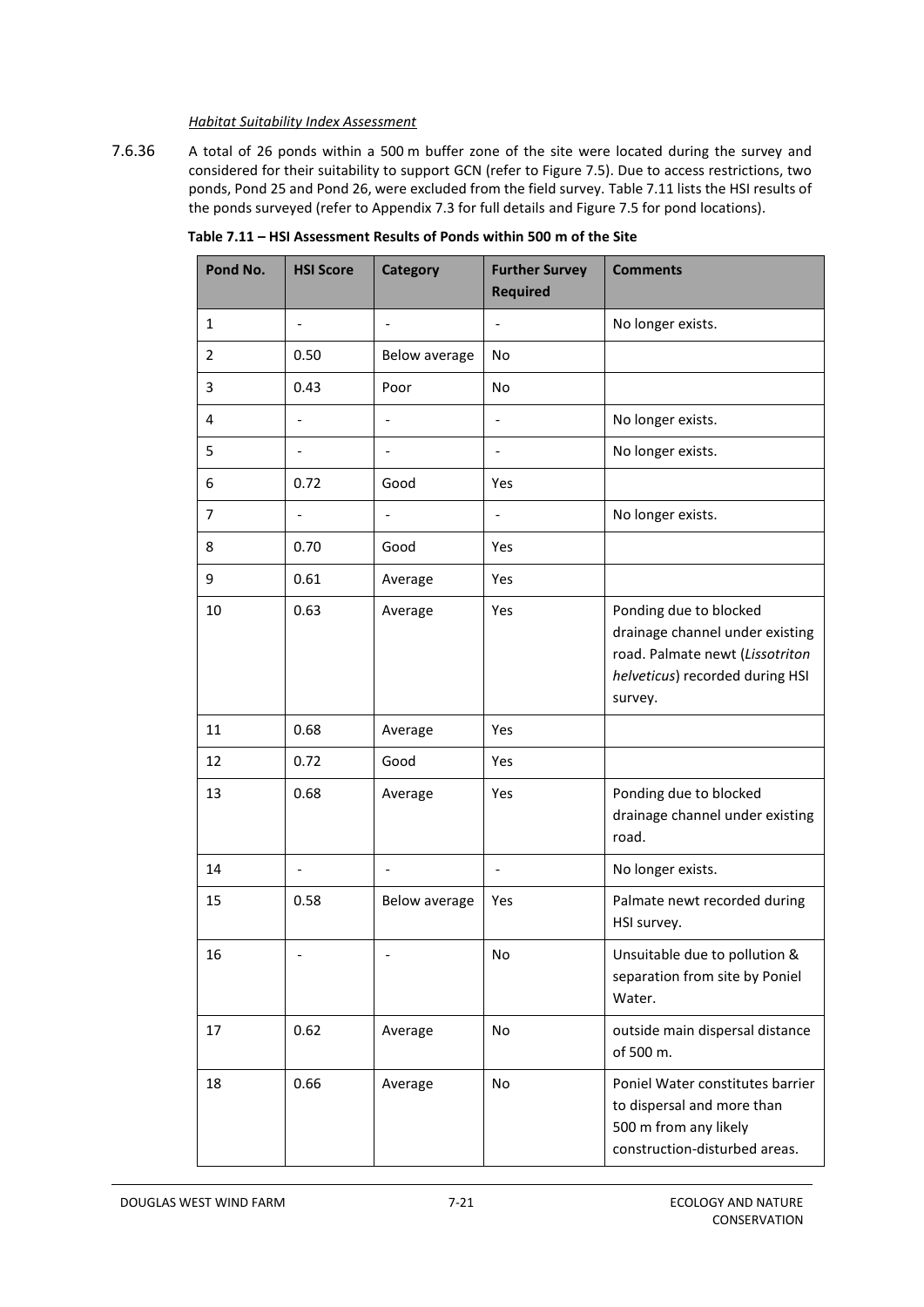| Pond No. | <b>HSI Score</b> | <b>Category</b> | <b>Further Survey</b><br><b>Required</b> | <b>Comments</b>                                                                                                                                       |
|----------|------------------|-----------------|------------------------------------------|-------------------------------------------------------------------------------------------------------------------------------------------------------|
| 19       | 0.73             | Good            | <b>No</b>                                | Poniel Water constitutes barrier<br>to dispersal and ca. 750 m from<br>any likely construction-<br>disturbed areas.                                   |
| 20       | 0.66             | Average         | No                                       | Poniel Water constitutes barrier<br>to dispersal and ca. 750 m from<br>any construction-disturbed<br>areas                                            |
| 21       | 0.50             | Below average   | No                                       | Below average habitat<br>suitability; and Poniel Water<br>constitutes barrier to dispersal<br>and $> 750$ m from any<br>construction-disturbed areas. |
| 22       | 0.48             | Poor            | No                                       | Poor habitat suitability; and ca.<br>1 km from nearest construction<br>-disturbed area.                                                               |
| 23       | 0.67             | Average         | No                                       | Young palmate or smooth newt<br>(Lissotriton vulgaris) caught<br>during netting. ca. 1 km from<br>nearest construction -disturbed<br>area.            |
| 24       | $\overline{a}$   | $\overline{a}$  |                                          | No longer exists                                                                                                                                      |
| 25       |                  |                 | No access<br>permission                  | Poniel Water constitutes barrier<br>to dispersal and ca. 840 m from<br>nearest known construction-<br>disturbed areas.                                |
| 26       |                  |                 | No access<br>permission                  | Poniel Water constitutes barrier<br>to dispersal and ca. 730 m from<br>nearest known construction-<br>disturbed areas.                                |

- 7.6.37 Two ponds, Pond 25 and Pond 26, had to be excluded from the field survey but potential effects of the Revised Development on these were considered unlikely due to their location and distance to construction-disturbed areas.
- 7.6.38 Of the remaining 24 ponds, 16 were considered unsuitable and scoped out of further assessment (either due to them no longer existing, heavy pollution or their distance to the closest infrastructure being over 500 m). The remaining 8 ponds were recommended for further survey work: ponds 6, 8 to 13 and 15.

#### *eDNA and Presence/Absence Surveys*

7.6.39 eDNA sampling has been approved by Natural England (NE) for the determination of the presence/absence of GCN in ponds in England since 2014 (Natural England, 2014b) following publication of the results of a study by the Freshwater Habitats Trust (Biggs *et al.,* 2014). Confirmation for the acceptance of this method to determine presence or absence of GCN on site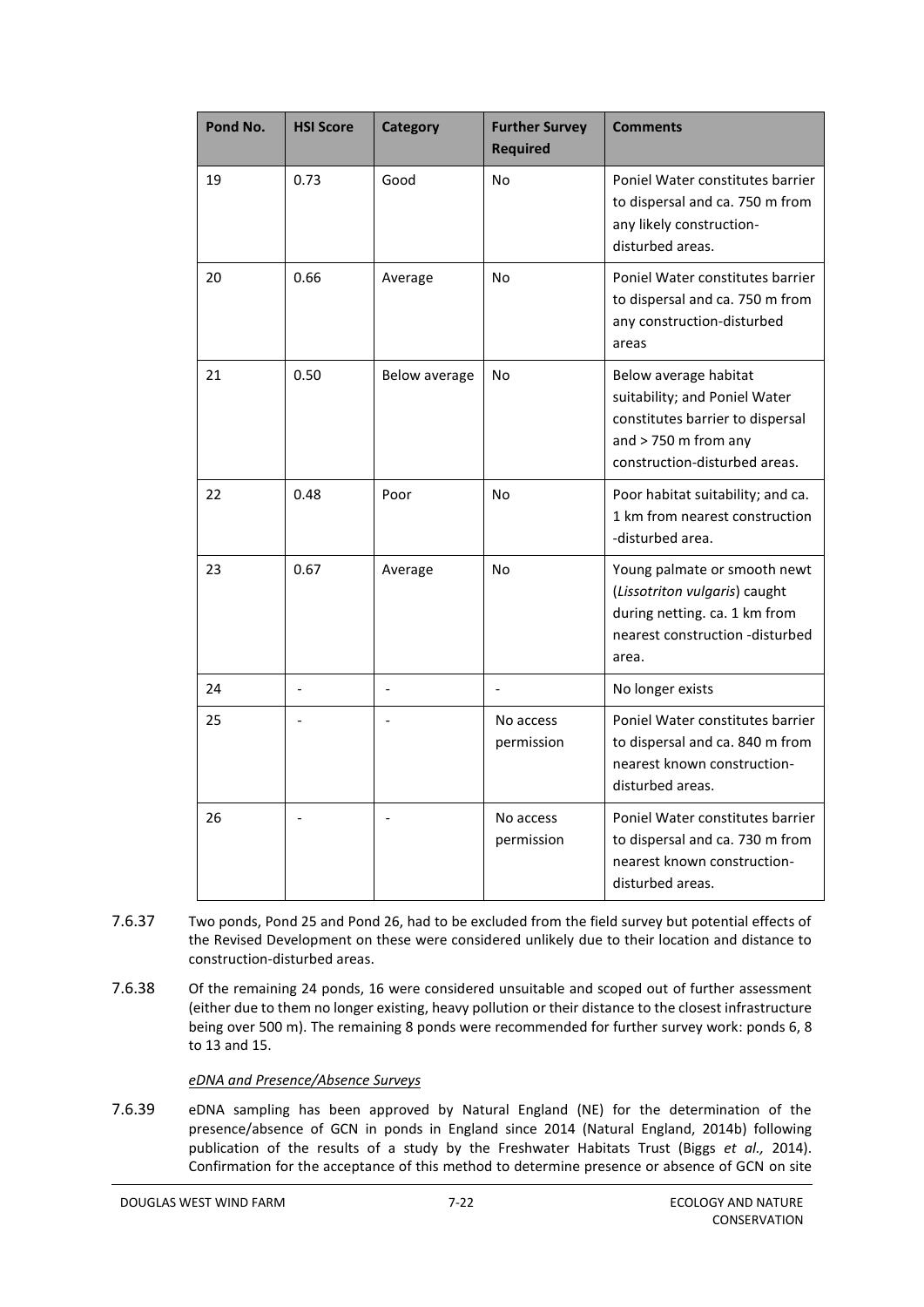was received by SNH on 27 March 2015 via e-mail (refer to Appendix 4.3).

- 7.6.40 Samples from eight ponds (6, 8 to 13 and 15) were taken on 17 April 2015. Ponds 11, 12, 13 and 15 returned negative results; therefore, GCN are confirmed as being absent from these ponds. Ponds 6, 8, 9 and 10 returned 'inconclusive' results due to sampling error. These four ponds were resampled on 07 May 2015 and all returned negative results; therefore, GCN are confirmed as being absent from these ponds.
- 7.6.41 The sampling time period for e-DNA surveys is mid-April to end of June. The time period for conducting conventional presence/absence surveys is mid-March to mid-June, with at least two visits between mid-April and mid-May or at least three visits between mid-April and mid-May where relative population size class assessments are required. Due to the overlap in the sampling periods and the time between e-DNA sample collection and return of lab results (about two weeks), it was considered prudent to carry out some conventional survey technique visits prior to the lab results becoming available. This would have allowed for completion of sufficient surveys for a population size class assessment, if GCN presence had been confirmed.
- 7.6.42 Therefore, as a precautionary approach conventional presence/absence surveys for GCN were conducted on 17 April 2015 for the eight ponds. A further visit was also conducted on 07 May 2015 on ponds 6, 8, 9 and 10. The surveys involved egg searches, torching and natural refugia searches (refer to Appendix 7.4 for further details). Upon the receipt of the eDNA results for all ponds being negative no further surveys were conducted.
- 7.6.43 The two visits(torching, etc.) that were conducted did not record GCN. During the first visit, torching revealed the presence of small newts (palmate/smooth newts) in seven ponds; no newts were observed in pond 11. Numbers were generally small (up to six), except for pond 15, where a much larger number of small newts were recorded (69). The latter was the only pond where small newt eggs (smooth or palmate newt) were recorded. The searches of natural and artificial refugia did not reveal any newts. With regards to other amphibians, small numbers of common toads (*Bufo bufo*) (10-12) were recorded at ponds 11 and 12, with much larger numbers recorded at pond 15 (59) and pond 13 (73). Small numbers of common frogs (*Rana temporaria*) (1 to 9) were also recorded at ponds 11, 13 and 15. During the second visit only one small newt was observed during torching in pond 8, but none in ponds 6, 9 or 10. No newts were observed during any of the refugia checks.
- 7.6.44 To conclude, GCN are confirm as being absent from the Study Area. A number of ponds support other amphibians with the largest number being recorded in ponds 13 (in the west of the site, formed due to a block drain running underneath the existing road) and 15 (outwith the north of the site).

#### **Bats**

- 7.6.45 Full details pertaining to the legal status of bats in Scotland are detailed within Appendix 7.6.
- 7.6.46 There are historical records of common pipistrelle (*Pipistrellus pipistrellus*), soprano pipistrelle (*Pipistrellus pygmeaus*), Leisler (*Nyctalus leisleri*) and Nathusius pipistrelle (*Pipistrellus nasthusii*) within 10 km of the site. A review of survey information from previous planned or approved wind farm developments in the area (Table 7.8) showed *Myotis* sp. and brown long-eared bats (*Plecotus auritus*) also to be present in the area and that bat levels are generally low across the sites surveyed.
- 7.6.47 Full details of the survey results are provided in Appendix 7.6. Figures 7.6 and 7.7 detail the spatial (walked transect and point count) and temporal (static, including 'at height') surveys in 2014 and 2015.
- 7.6.48 The Study Area is considered to be of 'medium' value due to its geographical location within range of high risk species (*Nyctalus* sp.) and its low to medium foraging/commuting suitability (Natural England, 2014a).
- 7.6.49 Five bat species were recorded during the temporal and spatial surveys: soprano pipistrelle, common pipistrelle, *Myotis* sp., brown long-eared and *Nyctalus* sp. When using the combined results for temporal and spatial surveys, the highest activity recorded was attributed to soprano pipistrelles (0.51 bat passes per hour, bpph), followed closely by *Pipistrelle* sp. (0.45 bpph) and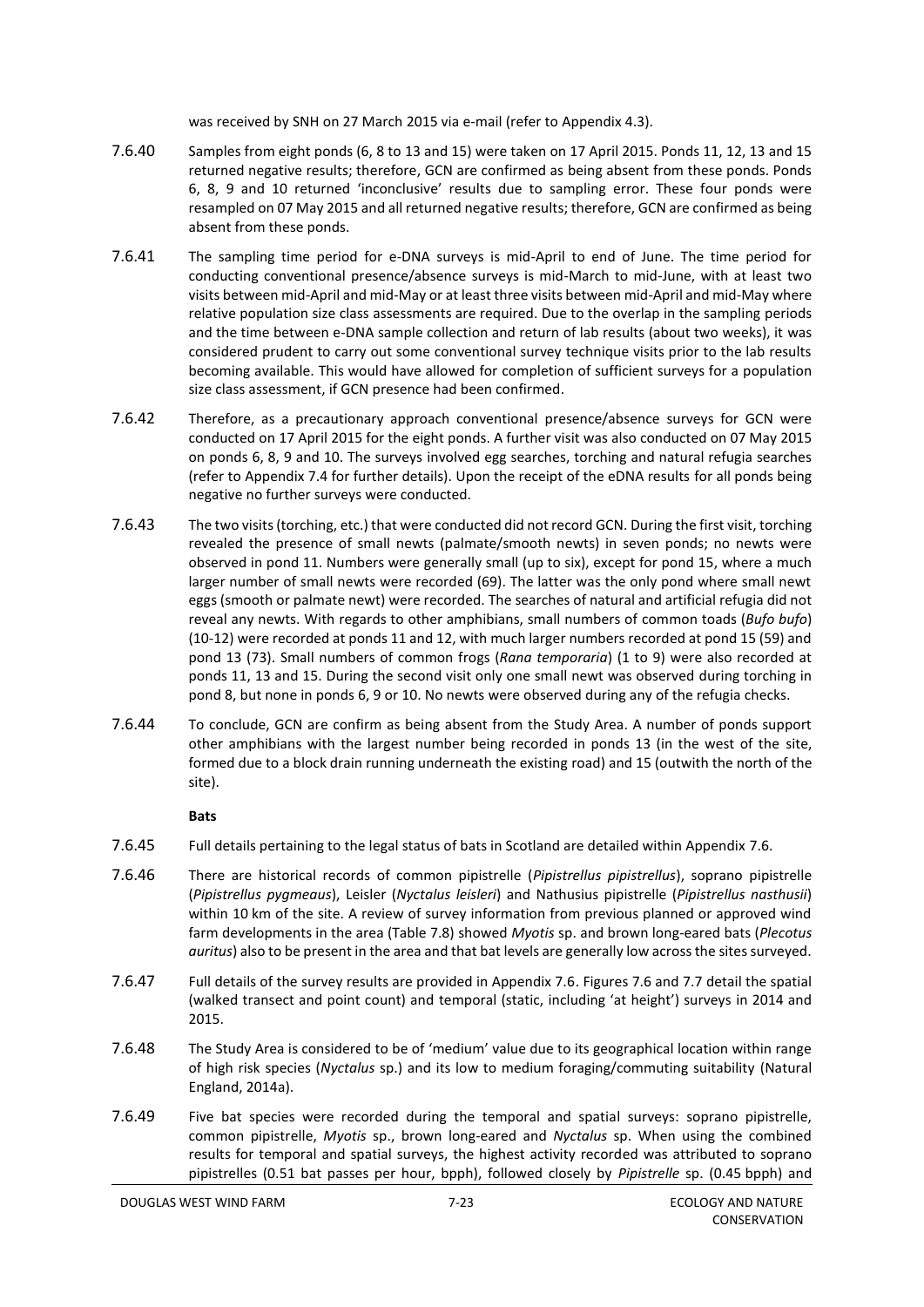common pipistrelles (0.35 bpph); numbers were considerably lower for *Nyctalus* sp. (0.06 bpph), *Myotis* sp. (0.02 bpph) and brown long-eared (0.004 bpph).

- 7.6.50 The results of the spatial surveys show the highest activity (bpph) to be along the plantation edge in the north western section of the Study Area. This supports the data recorded during the temporal surveys which showed location 1 (A1) (along the plantation edge on the western boundary with a small pond and burn also located nearby) having the highest activity (3.65 bpph). Location 5 (A5) (along the burn in the east of the Study Area) recorded the next highest with 3.04 bpph. All other locations recorded under 0.3 bpph for the temporal surveys. The results show that bats primarily use the linear features on site, such as the watercourses and plantation edge, with very low activity recorded in the open habitats on site.
- 7.6.51 Low levels of *Nyctalus* sp., considered to be at high risk from turbines, were recorded every month except in September to October in 2014 (refer to Table 13 and Graph 5 of Appendix 7.6). They were also recorded at every static location. When considering the full data set (September 2014 to September 2015), the location with the most *Nyctalus* sp. passes was at location 1 (A1) (0.31 bpph) with the most bat passes recorded in July (0.38bpph). All other locations recorded *Nyctalus* passes below 0.2 bpph. The activity levels are considered to be low. The higher number of passes at location 1 (A1) may be due to this species foraging over the tree canopy adjacent to the detector to the west. The data suggests that *Nyctalus* sp. were not more active at height than at ground level with the ground detector at location 2 (0.1 bpph) recording similar activity levels to the detector at height Location 2b (0.2 bpph).
- 7.6.52 A number of structures within and outside of the site were assessed and inspected by a licenced MacArthur Green bat worker to determine their suitability for roosting bats in April 2015. No roosts were confirmed within the Revised Development site or Study Area. One bat roost was confirmed in a derelict building over 800m from the site boundary (target note 6 on Figure 7.8). Two trees and a stone railway bridge were considered to have varying levels of suitability for bat roosts (target notes 1, 2 and 4 on Figure 7.8), although none were recorded during the surveys. A summary of the roost assessment and inspection is provided in Table 7.12 below and Figure 7.8 shows the target note locations for each of the potential roost features inspected.

| <b>Target</b><br>Note No. | <b>Grid Ref.</b> | <b>Description</b>                                                                                                                                                                                                                                                                                                                                                                                                                                                                               | <b>Results and</b><br><b>Recommendations</b>                                                                                                                                                                                                                                                                                                 |
|---------------------------|------------------|--------------------------------------------------------------------------------------------------------------------------------------------------------------------------------------------------------------------------------------------------------------------------------------------------------------------------------------------------------------------------------------------------------------------------------------------------------------------------------------------------|----------------------------------------------------------------------------------------------------------------------------------------------------------------------------------------------------------------------------------------------------------------------------------------------------------------------------------------------|
| 1                         | NS 82550 32186   | Dead tree with 3 cavities and cracks.<br>Unknown species. Category 1 tree.<br>Centre cavity 1: Cavity open at the top and<br>light coming into cavity (2 m off ground).<br>Cavity 2: On leader closest to road. Narrows<br>off and not deep. A single bat may be able to<br>fit into the cavity (3 m from ground).<br>Cavity 3: Is on the same leader as cavity 2. Not<br>able to investigate due to position. Is open to<br>the weather and considered not suitable.<br>No signs of bats found. | All potential cavities<br>investigated and no sign of<br>bats. The open cavity is not<br>suitable as it is too<br>exposed.<br>No felling or works to this<br>tree proposed; however if<br>this changes, <i>i.e.</i> if felling<br>and/or lopping tree and/or<br>working within root plate,<br>the cavities must be<br>checked prior to work. |
| $\mathfrak{p}$            | NS 82631 32103   | Stone railway bridge. Cavities at the side of<br>arch stones. Cavities that could be reached<br>with a ladder were investigated with an<br>endoscope.                                                                                                                                                                                                                                                                                                                                            | Low potential for<br>hibernation roost.<br>No works to the bridge<br>proposed. No further work<br>required.                                                                                                                                                                                                                                  |

|  |  | Table 7.12 – Details of Bat Roost Assessment Results |
|--|--|------------------------------------------------------|
|--|--|------------------------------------------------------|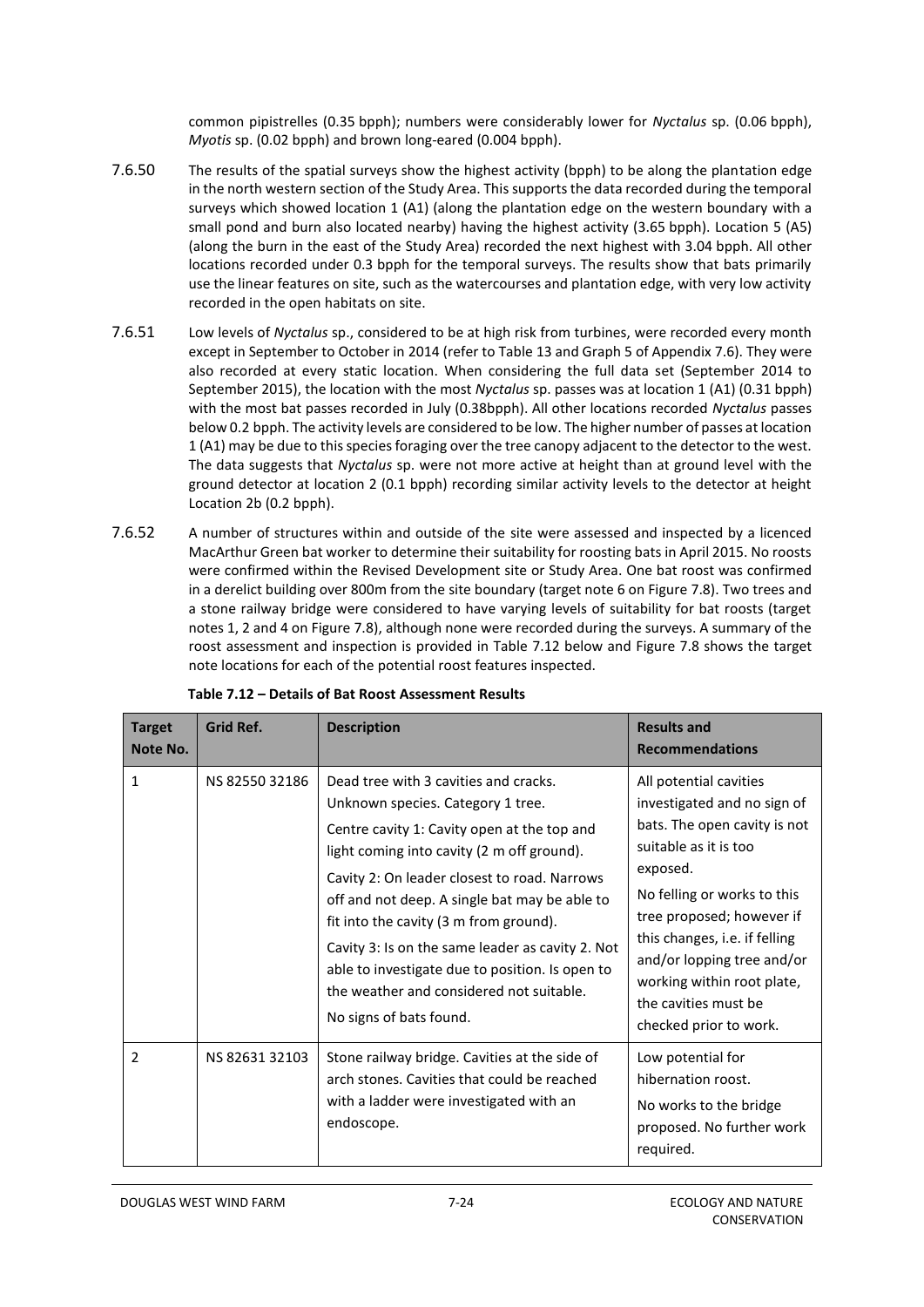| <b>Target</b><br>Note No. | <b>Grid Ref.</b> | <b>Description</b>                                                                                                                                                                                                                                                                                                                                                                | <b>Results and</b><br><b>Recommendations</b>                                                                                                                                                                                                                                                                                 |
|---------------------------|------------------|-----------------------------------------------------------------------------------------------------------------------------------------------------------------------------------------------------------------------------------------------------------------------------------------------------------------------------------------------------------------------------------|------------------------------------------------------------------------------------------------------------------------------------------------------------------------------------------------------------------------------------------------------------------------------------------------------------------------------|
|                           |                  | Cavities mostly shallow with loose mortar.<br>One long cavity and one round cavity that<br>extend for approx. 16 cm. No sign of bats.                                                                                                                                                                                                                                             |                                                                                                                                                                                                                                                                                                                              |
| 3                         | NS 83083 32593   | Railway bridge. No cracks in arch. Some cracks<br>on the abutments. One crack 20 cm, however<br>damp soil in the crack and unlikely to be used<br>by bats.                                                                                                                                                                                                                        | No sign of bats - unlikely<br>that a roost is present.<br>No works to the bridge<br>proposed. No further work<br>required.                                                                                                                                                                                                   |
| $\overline{4}$            | NS 80384 33053   | Dead tree with top cracked off. Unknown<br>species. Tree is hollow with numerous<br>cavities. Cavities visually inspected with a<br>torch and an endoscope. Cavities with light<br>spill. Category 2.                                                                                                                                                                             | No sign of bats.<br>No felling or works to this<br>tree proposed; however if<br>this changes, then the tree<br>must be sensitively felled:<br>cut tree in sections and<br>lower sections gently to<br>the ground. Cut sections to<br>be left in-situ for 48 hours<br>before cavities are opened<br>up and removed from site. |
| 5                         | NS 80384 33053   | Stone ruin. Old farmhouse with no roof and<br>the remaining walls exposed with a chimney<br>still present. Internal and external inspection<br>not carried out as the building is in very poor<br>condition and is structurally unsafe. Some<br>cracks in the walls could offer some roosting<br>potential.                                                                       | Low roost potential.<br>No works to the ruin<br>proposed. No further work<br>required.                                                                                                                                                                                                                                       |
| 6                         | NS 80773 34056   | Derelict building boarded up but front door<br>open. Loose tiles. Internal walls with big gaps<br>in plaster board. Ceiling not intact with parts<br>missing and the attic visible. Attic with<br>wooden sarking board.<br>A few bat droppings and a butterfly wing<br>(feeding remains) found within the building.<br>Droppings possibly pipistrelle and/or brown<br>long-eared. | Confirmed roost.<br>200 m buffer to turbines to<br>be maintained (currently<br>over 800 m from closest<br>infrastructure).<br>No further work required.                                                                                                                                                                      |
| 7                         | NS 80773 34056   | Trees. Several category 1 trees around<br>derelict building.                                                                                                                                                                                                                                                                                                                      | 200 m buffer to turbines to<br>be maintained (currently<br>over 800 m from closest<br>infrastructure).<br>No further work required.                                                                                                                                                                                          |
| 8                         | NS 80888 34241   | No internal and external inspection carried<br>out due to access constraints. Buildings                                                                                                                                                                                                                                                                                           | Over 900 m from closest<br>infrastructure.                                                                                                                                                                                                                                                                                   |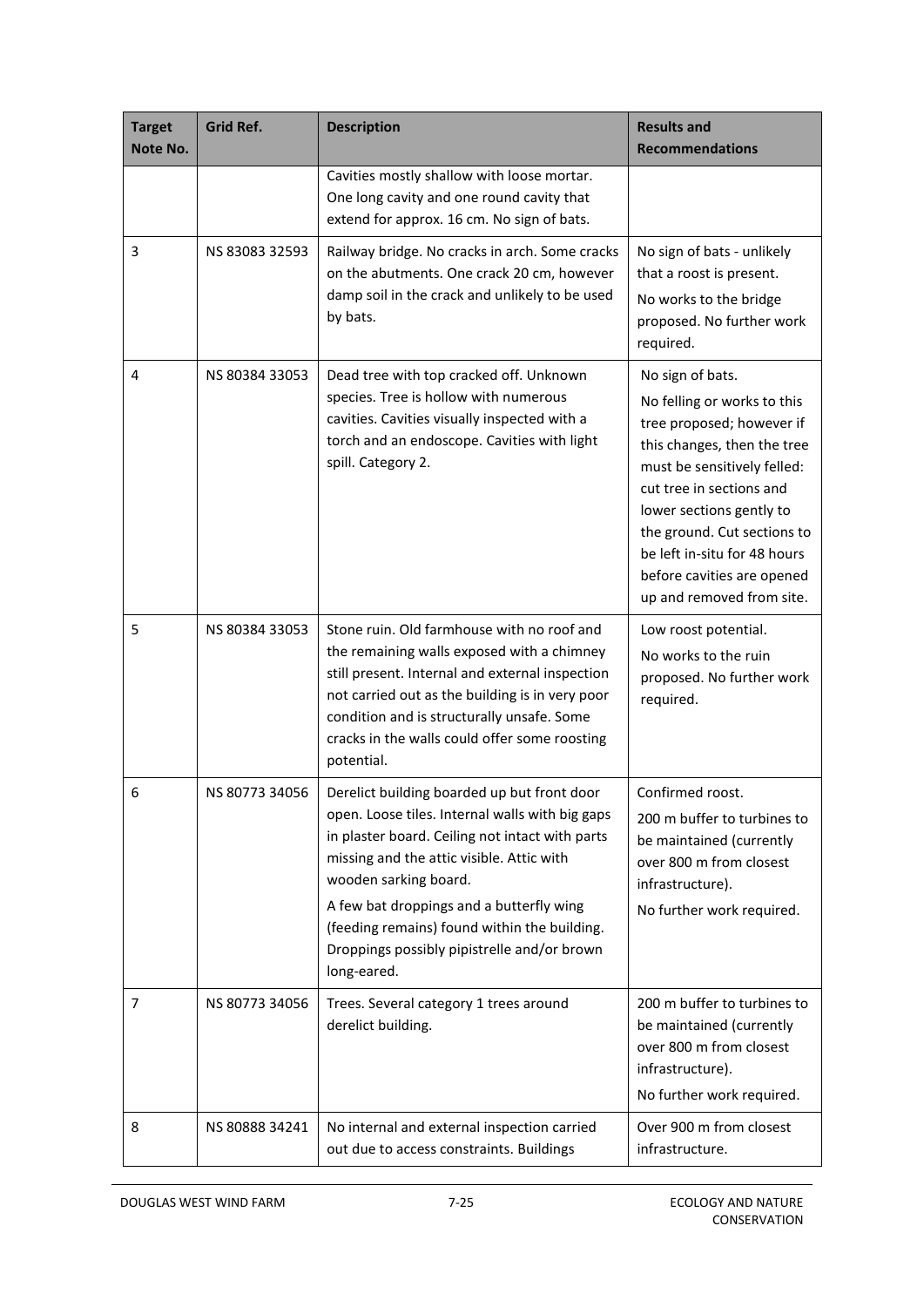| <b>Target</b><br>Note No. | <b>Grid Ref.</b> | <b>Description</b>                                                                                                      | <b>Results and</b><br><b>Recommendations</b>                                                                                        |
|---------------------------|------------------|-------------------------------------------------------------------------------------------------------------------------|-------------------------------------------------------------------------------------------------------------------------------------|
|                           |                  | surveyed from afar to determine if they are<br>suitable for bats.<br>The buildings are moderately suitable for<br>bats. | 200 m buffer to turbines to<br>be maintained (currently<br>over 900 m from closest<br>infrastructure).<br>No further work required. |

#### **Water Vole**

- 7.6.53 Full details pertaining to the legal status of water vole (*Arvicola amphibius*) are detailed within Appendix 7.2.
- 7.6.54 The field survey methods employed are detailed within Appendix 7.2.
- 7.6.55 The desk study did not reveal any records of water vole from the last 15 years including the surveys of the Study Area in 2009/2010 by Starling Learning. Water vole is listed on the Scottish Biodiversity Action Plan.
- 7.6.56 No signs of water voles were found during the survey visits in 2014, 2015 and 2017. Some of the burns flowing through the Study Area are slow-flowing, have soft substrate and an adjacent cover of rushes which would provide suitable habitat for water voles; however, due to the lack of historical records and no evidence within the Study Area, they are not considered to be present on site.
- 7.6.57 No evidence of mink (*Neovison vison*) (predator to water voles) was recorded during the surveys.

#### **Badger**

- 7.6.58 Full details pertaining to the legal status of badger (*Meles meles*) are detailed within Appendix 7.5.
- 7.6.59 The field survey methods employed for all surveys are detailed within Appendix 7.5.
- 7.6.60 Historical records of badger were provided by Scottish Badgers and surveys of the Study Area in 2009/2010 by Starling Learning recorded evidence of badgers (refer to Confidential Annex C.2 for further information).
- 7.6.61 The presence of badger was confirmed in 2014 through identification of latrines and prints within the Study Area. Setts were also recorded within the Study Area (refer to Confidential Annex C.2 for full survey results and Confidential Figure C7.2).
- 7.6.62 Surveys in 2017 recorded four setts within or on the edge of the Study Area, plus feeding signs, path, dung pit and footprints (Confidential Figure C7.4). As with 2014, evidence was found quite widely across the Study Area.
- 7.6.63 Badgers use the Study Area for foraging and for sett location, particularly the northern section. Berries from the small number of rowan trees (*Sorbus* sp.) on site have been used as a source of food.

#### **Red Squirrel**

- <span id="page-27-0"></span>7.6.64 Red squirrel (*Sciurus vulgaris*) is listed on Schedule 5 and are protected under Section 9(1) of the Wildlife and Countryside Act (1981), as amended by the Nature Conservation (Scotland) Act (2004), and is listed on the Scottish Biodiversity Action Plan.
- 7.6.65 Historical surveys of the local area (as cited in Dunnock Environmental Services, 2009), revealed very low levels of red squirrel activity within Townhead Wood (outwith the site, 1.8 km to the east) and Long Plantation (outwith but adjacent to the site on the east) with the most recent record dating from 2007. However, all the surveys recorded higher levels of grey squirrels in the area and the 2009 survey of Townhead Wood did not record any red squirrel evidence. Dunnock Environmental Services observed a grey squirrel during the 2014 surveys of the Study Area. The closest priority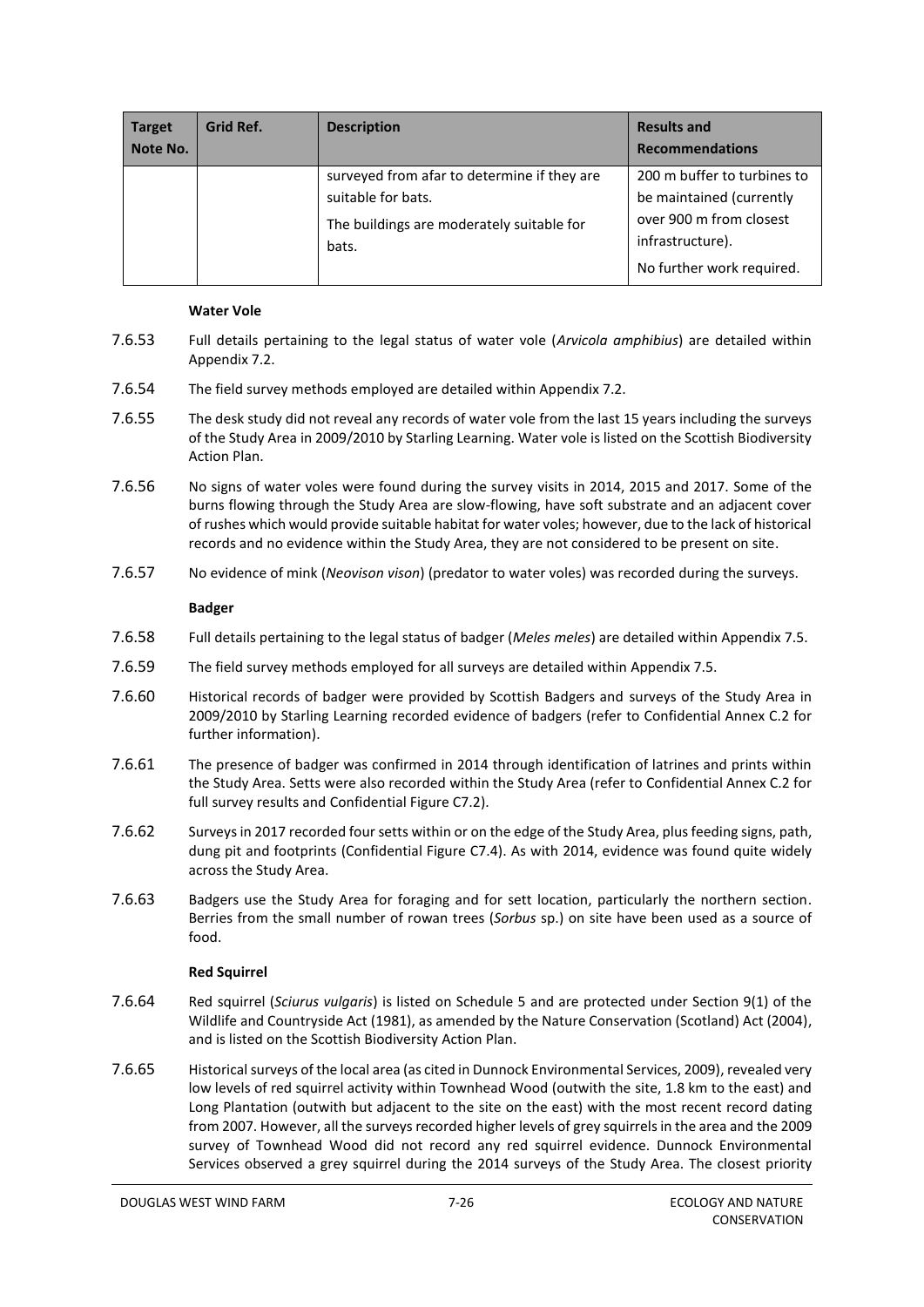woodland for red squirrel conservation is Todlaw and Cumberhead, located 3.5 km to the northwest (Poulsom *et al*., 2005); although the desk study did not reveal any records of red squirrel in this area.

7.6.66 The site is not considered suitable for this species due to the lack of woodland areas within the site. If red squirrels remain in the wider area (within the forest block to the west and Long Plantation to the east) it is likely that their populations are very low due to competition from grey squirrels. The lack of red squirrel evidence during the 2009 surveys at Townhead Wood supports this assumption.

**Fish**

- 7.6.67 There is a variety of legislation, regulations and guidance in place relating to fish species that may be present in watercourses within the Douglas Water catchment. Atlantic salmon (*Salmo salar*) are restricted to watercourses downstream of the site due to the impassable Falls of Clyde approximately 3 km downstream. Salmon are listed under Annex II and V of the EC Habitats Directive and are listed on the UK Biodiversity Action Plan (BAP). Brown trout/sea trout (*Salmo trutta*) are also a UK BAP species and sea trout is listed on the Scottish BAP. Fishing or taking eels is illegal (unless licensed) under The Freshwater Fish Conservation (Prohibition on Fishing for Eels) (Scotland) Regulations 2008. Eels are also a UK BAP priority species.
- 7.6.68 Fish habitat and electrofishing surveys were conducted in June 2012 as part of the previous planned development of the same site (EcoFish Consultants, 2012). Ten locations were sampled, plus one control location, within and immediately downstream of the site. The survey report is included as Appendix 7.7.
- 7.6.69 The habitat suitability varied across the Study Area, with Poniel Water (running to the north of the site boundary) exhibiting moderate to high suitability; however, this watercourse currently lacks any bankside cover and has extensive areas of bedrock substrate. Shiel Burn in the west of the site flows from the forestry block into Poniel Water. Although Shiel Burn was assessed as having moderate suitability there is extensive bedrock in the area and the culvert on Shiel Burn (grid ref. NS 80834 33052) is impassable to fish. Longhill Burn and Alder Burn (locations within the centre of the site) and Broadlea Burn (on the southern boundary of the site) were considered to have low suitability for fish and were not surveyed further. The habitat suitability of Longhill Burn and Alder Burn improved slightly downstream (by the north-east corner of the site); however, it was still considered to be low.
- 7.6.70 The results of the electrofishing surveys recorded 'very low' numbers of brown trout within Poniel Water and Shiel Burn only. Population estimates were not able to be drawn due to the low numbers caught. There were not any perceived limitations to the survey.
- 7.6.71 There has been extensive historical modification of the watercourses on site, for example, the majority of the length of Poniel Water within the site was re-directed for the opencast mine workings, and the pond along Longhill Burn was created as part of the habitat restoration of the opencast mine. The culverts along Longhill Burn, Shiel Burn and Alder Burn are either impassable to fish or in a state of disrepair; and three culverts that run underneath the existing road within the site are blocked, causing pooling of water upstream (to the west) of the road (ponds 10, 12 and 13, Figure 7.5).
- 7.6.72 The conditions within the Study Area, and therefore the habitat suitability of the site, are not considered to have changed significantly since the 2012 surveys. Therefore brown trout are only expected to occur in Poniel Water and Shiel Burn in very low numbers. Alder Burn and Longhill Burn within the Study Area are not expected to sustain brown trout.

#### **Other Species**

#### *Pine Marten*

7.6.73 Pine marten (*Martes martes*) is listed on Schedule 5 and is protected under Section 9(1) of the Wildlife and Countryside Act (1981), as amended by the Nature Conservation (Scotland) Act (2004).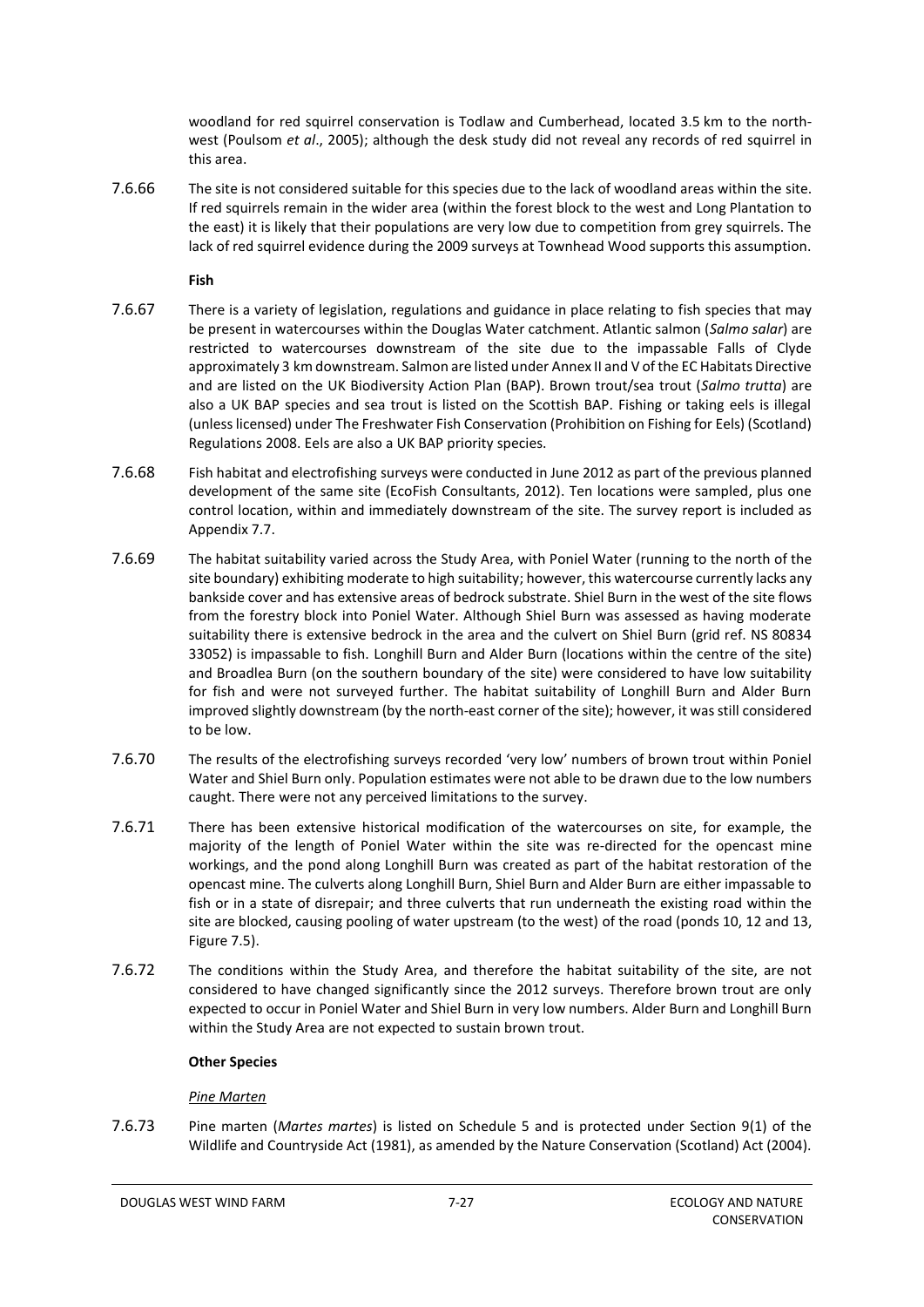The protection afforded to this species is the same as for red squirrel, detailed above in paragraph [7.6.64.](#page-27-0)

- 7.6.74 Pine marten is listed on the Scottish Biodiversity Action Plan. Pine marten populations are known to be expanding geographically in southern Scotland (Croose *et al.*, 2013) and are therefore considered here for completeness.
- 7.6.75 The site is not considered suitable for this species due to the lack of woodland areas that are generally used for shelter and den sites. The forestry to the west (outwith the site) may provide sheltering opportunities if they are present in the wider area and the site may provide limited foraging opportunities within the marshy grassland areas.
- 7.6.76 Given that the closest confirmed record is 20 km to the north-west of the site and the lack of woodland areas within the site, it is considered that pine marten will not be present on the site.

#### *Reptiles*

- 7.6.77 Adder (*Vipera burus*), slow worm (*Anguis fragalis*) and viviparous (common) lizard (*Zootoca vivipara*) are protected under Section 9(1) and 9(5) of the Wildlife and Countryside Act (1981), as amended by the Nature Conservation (Scotland) Act (2004). Under Section 9(1) it is an offence to intentionally or recklessly kill, injure or take these species.
- 7.6.78 Slow worm, adder and common lizard are listed on the Scottish Biodiversity Action Plan.
- 7.6.79 It was not considered necessary to undertake targeted reptile surveys; however, incidental records of reptile sightings, or signs such as shed skins and features of particular importance (i.e. potential hibernacula) were recorded.
- 7.6.80 No reptiles were recorded during any surveys within the Study Area. The dilapidated building at Brackenside may provide some suitable hibernacula features. The areas of heath vegetation recorded across parts of the Study Area may provide varied structure and microtopography suitable for basking and foraging reptiles. Although no signs of reptiles were observed during the survey this does not confirm their absence from the Study Area.

#### *Terrestrial Invertebrates*

7.6.81 Habitats of particular importance to this group, e.g. dead wood piles or wild flower assemblages, were not found within the Study Area.

# *'Do Nothing' Scenario*

7.6.82 A large portion of the site consists of a restored opencast mine with the associated habitats reflecting its disturbed nature. The remaining habitats across the site are indicative of ongoing anthropogenic influence, albeit at relatively low levels. In the absence of the Revised Development at the site it is likely that the existing habitats would prevail but at varying levels, reflecting the effects of current management across the site. This is likely to be most applicable to the grassland and heath habitats which will be the most affected by changes to grazing and trampling pressures. In light of this, it is possible to conclude that the relative ecological interest of the site and Study Area will remain at similar levels over time under the current management.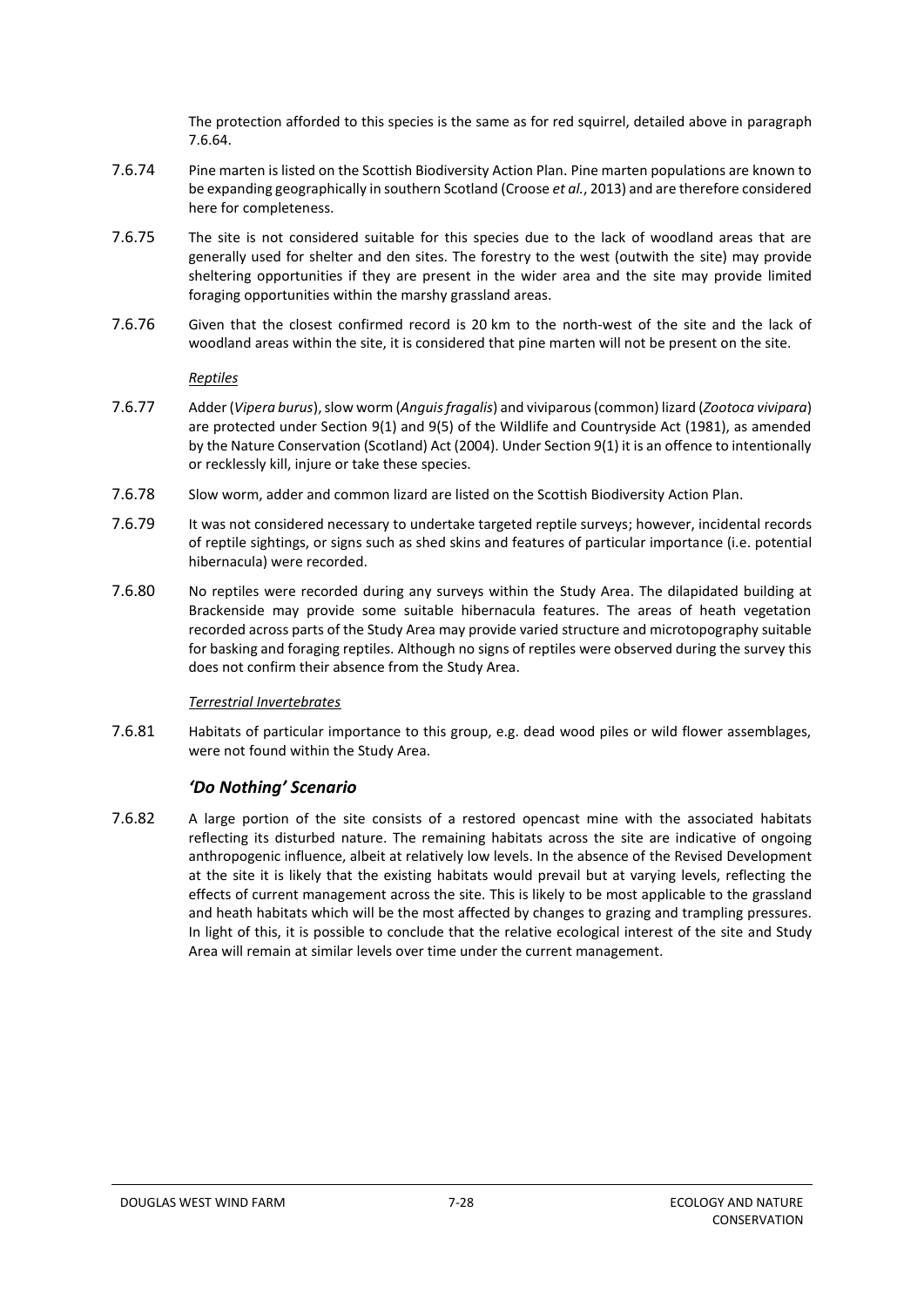# <span id="page-30-0"></span>7.7 Potential Effects

# *Species/Habitats Scoped Out of this Assessment*

7.7.1 Following the design mitigation described in Chapter 2 (and summarised in Section 7.8 Mitigation) and those measures described in the 'Project Assumptions' section above (including implementation of appropriate pollution prevention measures and a SPP), the following habitats and species are not considered to be impacted by the Revised Development and are therefore not considered further in this assessment.

#### **Designated Sites**

### *Miller's Wood SSSI*

7.7.2 Miller's Wood SSSI is designated for upland birch woodland. The SSSI will not be directly impacted by the Revised Development. Due to the distance of the SSSI to the site (approximately 2.23 km) and that it is not hydrologically connected to the site due to being in a different catchment, it is not considered to be indirectly impacted by the Revised Development. Miller's Wood SSSI is therefore scoped out of this assessment.

### *Coalburn Moss SAC/SSSI*

7.7.3 Coalburn Moss SAC/SSSI is designated for raised bogs. The SAC/SSSI will not be directly impacted by the Revised Development. Due to the distance of the SSSI to the site (approximately 1.62 km) and that it is not hydrologically connected to the site due to being in a different sub-catchment, it is not considered to be indirectly impacted by the Revised Development. Coalburn Moss SAC/SSSI is therefore scoped out of this assessment.

### *Ancient Woodland*

7.7.4 No areas of Ancient Woodland will be directly affected by the Revised Development. The closest Ancient Woodland is Long Plantation which lies approximately 75 m to the east of the site boundary (refer to Figure 7.1). Due to the distance between the infrastructure and the woodland, and the topography of the area it is considered that the Ancient Woodland will not be impacted by the Revised Development and therefore is scoped out of this assessment.

# **Habitats**

# *Broadleaved Woodland Plantation*

7.7.5 It should be noted that the broadleaved woodland plantation mapped on the western boundary of the site is recently planted, with the majority of tree heights under 2 m. The majority of the underlying vegetation consists of scattered bracken with some patches of marshy grassland. This area is not directly or indirectly impacted by the Revised Development and is therefore scoped out of this assessment.

#### *Groundwater Dependent Terrestrial Ecosystems*

- 7.7.6 As previously discussed (refer to paragraph [7.6.23\)](#page-20-0), the majority of the site lies over a restored opencast coal mine. Those habitats that fall under the SEPA (2014a, 2014b) categories of potentially high or moderate GWDTEs that exist on the site outwith the area of the restored opencast coal mine are assessed for their potential groundwater dependency.
- 7.7.7 The GWDTE assessment takes into account that habitats in the south and north-west of the site have been historically impacted by drainage.
- 7.7.8 Table 7.13 lists the habitats that fall under the SEPA GWDTE categories and provides an assessment of their potential groundwater dependency. Refer to Figure 7.4 for the location the habitats listed below.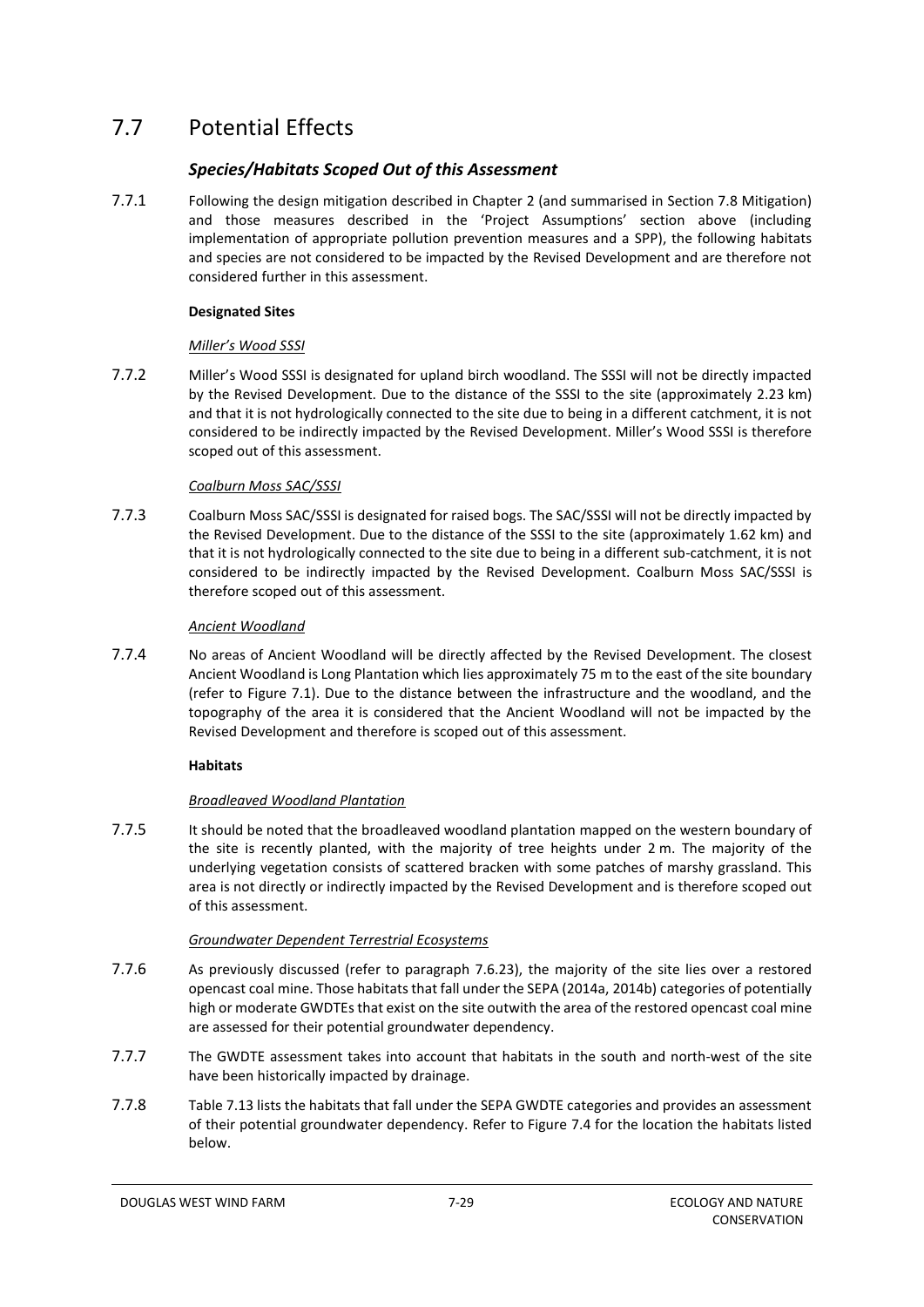| <b>NVC</b><br><b>Category</b> | <b>SEPA</b><br><b>Category</b> | <b>Comments</b>                                                                                                                                                                                                                                                                                                                                                                                                                                                                                                                                                                                                                                                                                                                                                                     | <b>Assessment</b><br><b>Result</b>     |
|-------------------------------|--------------------------------|-------------------------------------------------------------------------------------------------------------------------------------------------------------------------------------------------------------------------------------------------------------------------------------------------------------------------------------------------------------------------------------------------------------------------------------------------------------------------------------------------------------------------------------------------------------------------------------------------------------------------------------------------------------------------------------------------------------------------------------------------------------------------------------|----------------------------------------|
| S11c                          | High                           | This community was recorded in one small area<br>located on the north-western edge of a pond (no. 13)<br>in the north-west of the site. It is downhill of T4 and<br>associated with the margins of the pond. This intimate<br>association with a surface water feature indicates that<br>the S11 is of low (or no) groundwater dependency.<br>Furthermore, the vegetation on the ground is a poor<br>fit with the S11 community (as discussed in Appendix<br>7.1), thereby making the designation as a GWDTE<br>technically inaccurate.                                                                                                                                                                                                                                             | No<br>groundwater<br>dependency        |
| M <sub>23b</sub>              | High                           | All three M23 polygons in the southern section of the<br>site are associated with watercourses that drain<br>towards the scattered ponds in the central east and<br>north. This indicates that they have a strong<br>dependency on surface water flows and conversely, at<br>most, a low dependency upon groundwater.                                                                                                                                                                                                                                                                                                                                                                                                                                                               | Low to no<br>groundwater<br>dependency |
| MG9a                          | Moderate                       | The extensive polygon occupied by this community is<br>situated on the gentle slopes of the south-<br>easternmost watercourse's catchment (unnamed<br>burn). It occupies depressions and gentler slopes not<br>occupied by the more freely-drained, mat grass<br>dominated acid grasslands. Its topographic situation<br>and particularly its association with the easternmost<br>watercourse indicate that it is reliant on surface water<br>flows. Furthermore, given the low soil flow rates and<br>consequent waterlogging often associated with the<br>habitat of this community (Rodwell, 1991 et seq; Vol.<br>2), it may be inferred that direct rainfall is also a<br>significant input. As such, this GWDTE is unlikely to be<br>of more than low ground water dependence. | Low to no<br>groundwater<br>dependency |

### **Table 7.13 Groundwater Dependency Assessment**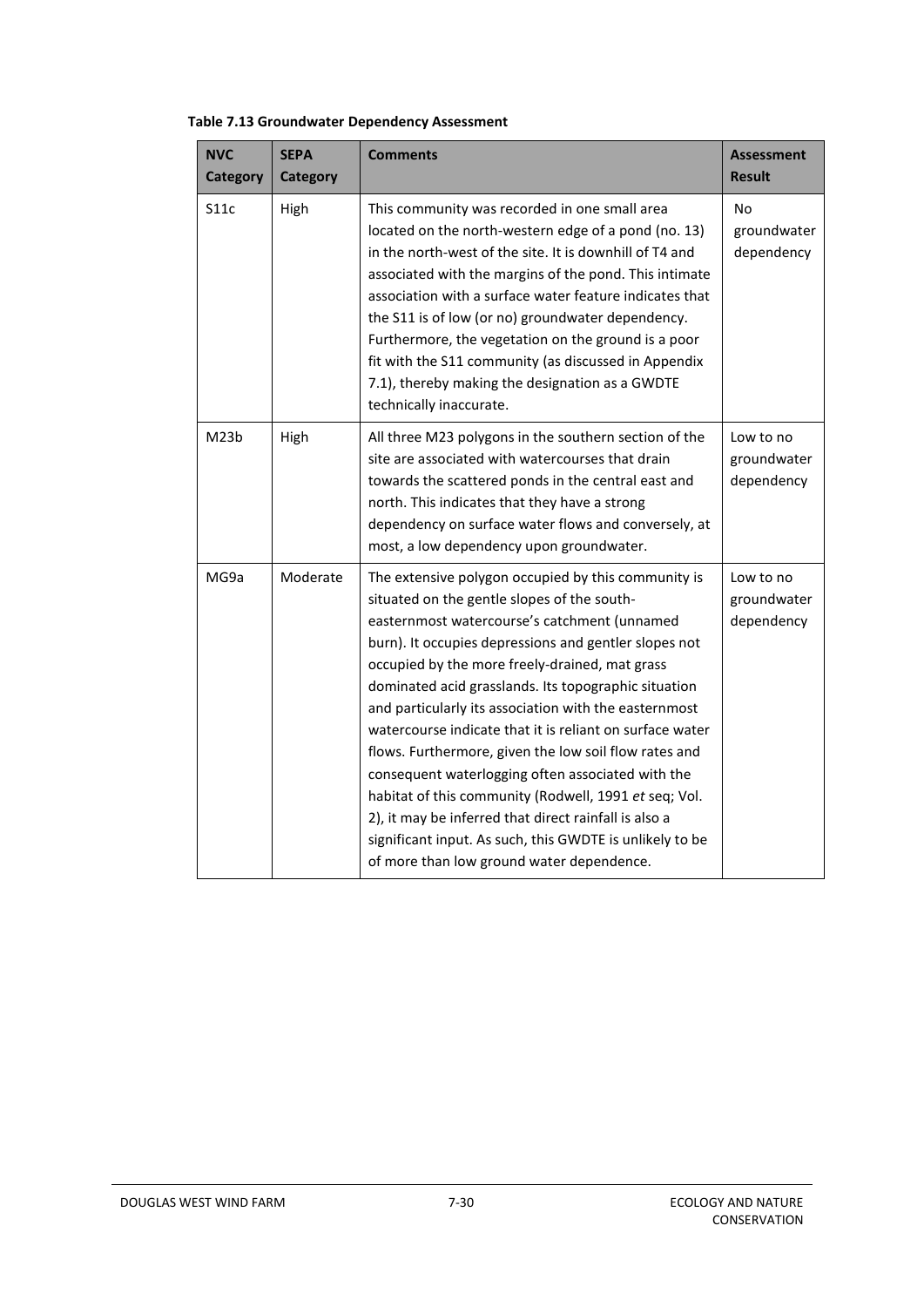| <b>NVC</b> | <b>SEPA</b> | <b>Comments</b>                                                                                                                                                                                                                                                                                                                                                                                                                                                                                                                                                                                                                                                                                                                                                 | <b>Assessment</b>               |
|------------|-------------|-----------------------------------------------------------------------------------------------------------------------------------------------------------------------------------------------------------------------------------------------------------------------------------------------------------------------------------------------------------------------------------------------------------------------------------------------------------------------------------------------------------------------------------------------------------------------------------------------------------------------------------------------------------------------------------------------------------------------------------------------------------------|---------------------------------|
| Category   | Category    |                                                                                                                                                                                                                                                                                                                                                                                                                                                                                                                                                                                                                                                                                                                                                                 | <b>Result</b>                   |
| M15d       | Moderate    | This community is characteristically less mesic than<br>the other M15 sub-communities and it typically grades<br>into acid grassland at the drier end of the continuum<br>along which it may occur. Such a situation is evident<br>here where small areas (of up to several squares<br>metres) of partially improved 'acid grassland' are<br>frequent within the M15's extent; with the<br>widespread absence of Sphagnum, other than in<br>occasional, small, waterlogged depressions; and in the<br>prominence of hypnaceous mosses. This combination<br>of characteristics suggests that the related polygons<br>are not groundwater dependent but ombrogenous,<br>with localised surface water flows/ponding sustaining<br>the Sphagnum within depressions. | No<br>groundwater<br>dependency |

- 7.7.9 Further assessment on the potential GWDTEs identified within the site is provided in Chapter 11 Hydrology, Hydrogeology and Geology (Section 11.7). It concludes that, those plant communities identified within the site with the potential to have dependence on groundwater are, in reality, likely to be predominantly dependent on surface and/or rain water, and are therefore not GWDTEs. SEPA has previously agreed with this conclusion in its response to South Lanarkshire Council, dated 28 August 2015, in connection with the Consented Development.
- 7.7.10 Due to the assessment showing that the habitats listed have low or no groundwater dependency, potential effects on GWDTEs or these habitats are scoped out of this assessment. Despite the habitats having low or no groundwater dependency, standard mitigation measures for GWDTE habitats will be implemented to ensure those habitats will be protected (as described in Section 7.7 below).

#### **Species**

# *Otter*

7.7.11 Two potential otter holts and couches were recorded in 2017, in close proximity to the site boundary and proposed water crossings (Confidential Figure C7.3). Unmitigated construction activity associated with the water crossings and increased vehicle movements within the site have the potential to disturb this species. However, given the mitigation measures to protect and reduce disturbance to this species (which are provided in the Section 7.8 and the SPP, Appendix 7.9), and the pollution prevention measures (within the CEMP) to protect the main prey species within the water environment, the effect on this receptor is considered to be negligible and therefore this species is scoped out of this assessment. The SPP also provides details of monitoring for this species prior to construction and the procedure to follow should these potential holts be confirmed, or any new features be identified.

# *Great Crested Newt*

7.7.12 GCN are confirmed as being absent from the site. Pollution prevention measures that will be in place to protect the water environment will ensure these habitats are not impacted for the other amphibians present. GCN and other amphibians are therefore scoped out of this assessment.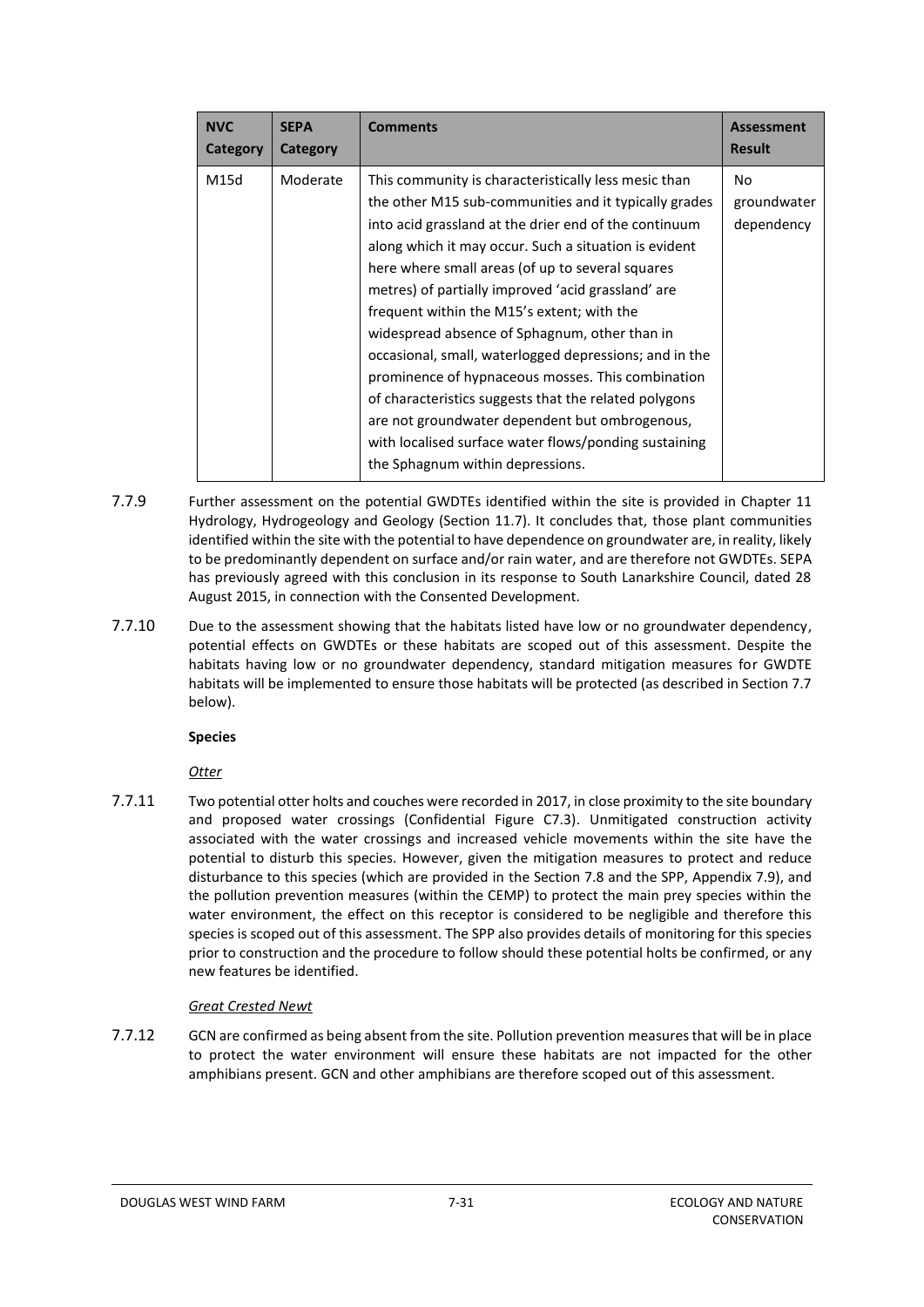#### *Bats (Construction)*

- <span id="page-33-0"></span>7.7.13 The loss of habitat to the Revised Development will slightly reduce the foraging opportunities within the site; however, given the abundance of these habitat types in the surrounding environs and the small extent of their loss, it is considered to be negligible.
- 7.7.14 The closest confirmed bat roost is over 800 m from the closest infrastructure (outwith the site to the north). The infrastructure is not situated along any foraging or commuting routes (refer to Section 7.7 in this chapter). Given the distance between the roosts and the infrastructure and the measures to reduce disturbance to diurnal mammals (outlined in the SPP), disturbance to roosting bats during construction is considered to be negligible and is therefore scoped out of this assessment.
- <span id="page-33-1"></span>7.7.15 Residual impacts on bats during the operational phase of the Revised Development are considered below.

#### *Water Vole*

7.7.16 There are no historical records of water vole within the vicinity of the site. No evidence was found of water vole during any surveys. Some suitable habitat exists within the Study Area along the minor burns; however, given the recent disturbance within the site, the lack of historical records and lack of field evidence water vole are not considered to be present on the site. Water vole is therefore scoped out of this assessment.

#### *Badger*

7.7.17 Badger setts recorded within the Study Area are over 30 m away from any infrastructure, and over 100 m from new or major infrastructure (Confidential Figures C7.2 and C7.4). The increased vehicle movements within the site have the potential to disturb this species. However, given the mitigation measures to protect and reduce disturbance to this species (which are provided in Section 7.8 and the SPP, refer to Appendix 7.9), the effect on this receptor is considered to be negligible and therefore this species is scoped out of this assessment. The SPP also provides details of monitoring changes to the baseline for this species prior to construction and the procedure to follow should any new features be identified.

# *Red Squirrel*

7.7.18 The site is not considered suitable for this species due to the lack of woodland within the site. If red squirrels remain in the wider area there is a possibility that they may commute across the site between the surrounding woodland plantations. The woodland plantations will not be directly impacted by the Revised Development. Given the inclusion of this species in the SPP to reduce potential disturbance, disturbance to this species during construction, operation and decommissioning is considered to be negligible and this species is therefore scoped out of this assessment.

*Fish*

7.7.19 Resident brown trout were recorded in very low numbers during the 2012 surveys and the current baseline is expected to remain at similar levels. An impassable waterfall to migratory salmonids exists over 3 km downstream at the Falls of Clyde. Given the implementation of the appropriate pollution prevention measures (within the CEMP), pollution impacts on fish resulting from the Revised Development are considered to be negligible and fish are not considered further in this assessment.

#### *Pine Marten*

7.7.20 Pine marten are not considered to be present on the site and are therefore scoped out of this assessment. Should the range of pine marten extend into the area of the site then the measures to protect and reduce disturbance to mammals (as detailed in the SPP) will be applicable to this species.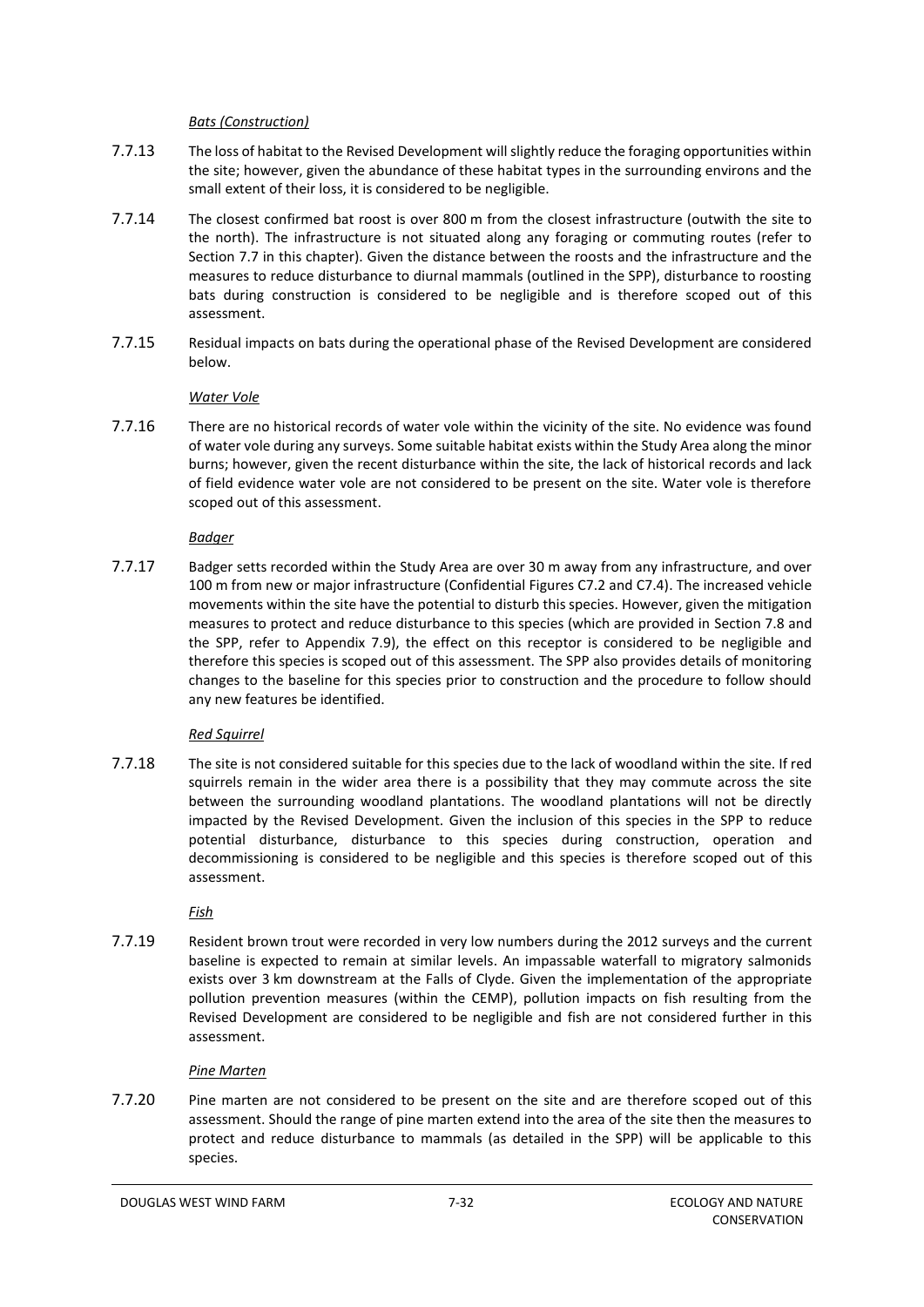#### *Reptiles / Terrestrial Invertebrates*

7.7.21 There were no sightings of reptiles and the dilapidated building at Brackenside is over 100 m from the closest infrastructure. There were no features of interest for terrestrial invertebrates observed in the Study Area. Given the mobile and reactive nature of these species, should they be present in the area, disturbance to these species is considered to be negligible and they are therefore scoped out of this assessment.

# *VERs Considered in the Assessment*

7.7.22 A summary of the remaining habitats and species identified as VERs within the Study Area, and their conservation value is given in Table 7.14, together with the justification for this qualification.

| Table 7.14 – Nature Conservation Value of Confirmed Valued Ecological Receptors within the |  |  |  |  |  |  |
|--------------------------------------------------------------------------------------------|--|--|--|--|--|--|
| <b>Study Area</b>                                                                          |  |  |  |  |  |  |
|                                                                                            |  |  |  |  |  |  |

| <b>Valued Ecological</b><br><b>Receptor (VER)</b> | <b>Nature Conservation</b><br>Value | <b>Relevant Legislation/Guidance and Justification</b>                                                                                                                                                                                                                                                                                                                                                                                                                                                                                                                                                |
|---------------------------------------------------|-------------------------------------|-------------------------------------------------------------------------------------------------------------------------------------------------------------------------------------------------------------------------------------------------------------------------------------------------------------------------------------------------------------------------------------------------------------------------------------------------------------------------------------------------------------------------------------------------------------------------------------------------------|
| North Atlantic wet<br>heath                       | Local                               | This habitat consists mainly of the M15<br>community associated with the Annex 1 category<br>North Atlantic wet heath; however, it is<br>degraded due to historic land drainage and<br>grazing pressure causing a lack of distinctive M15<br>species which appear to have been replaced by<br>widespread acid grassland and purple moor-<br>grass pasture species. Upland heathland is listed<br>as a priority habitat on the Scottish BAP.<br>As this habitat is relatively widespread<br>throughout Scotland and given its degraded<br>nature, it is assigned a Local nature conservation<br>value. |
| <b>Bats</b>                                       | Local                               | All bat species are listed on Annex IV of the EC<br>Habitats Directive, and fully protected through<br>The Conservation (Natural Habitats, &c.)<br>Regulations 1994 (as amended). Bat species are<br>listed on the Scottish BAP. A bat roost was<br>confirmed at a derelict building to the north of<br>the site; however, this is over 800 m from the<br>closest infrastructure. Bat activity as a whole<br>was, and is expected to remain low. As such,<br>their nature conservation value within the site is<br>considered to be Local.                                                            |

# *Construction*

#### *North Atlantic Wet Heath*

<span id="page-34-0"></span>7.7.23 Effects upon wet dwarf shrub heath during construction will be direct (through limited habitat loss) and indirect (through drying effects upon neighbouring habitats). The total amount of direct habitat loss on this habitat will be 0.59 ha, which represents 1.87 % of the overall habitat extent within the site [\(Table 7.\)](#page-20-1). In addition, and for the purposes of this assessment, this figure has been increased to allow for indirect losses as a result of the zone of drainage around infrastructure (it is acknowledged that full habitat loss within this buffer is not guaranteed, but is assumed to enable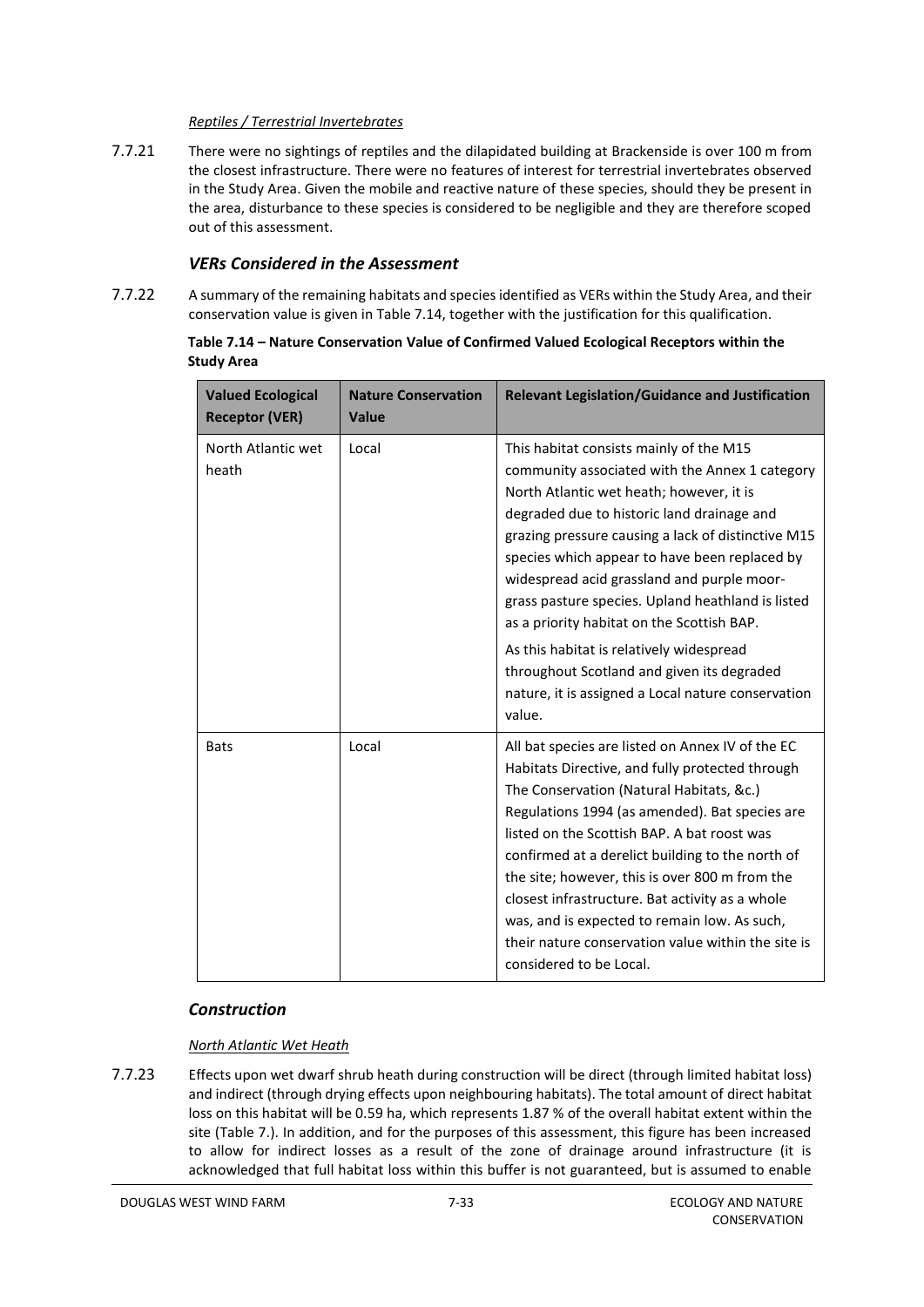an assessment of the 'worst-case' in this regard). In order to quantify this a drainage zone of 20 m will occur around drainage features, and the overall loss is considered to be 3.00 ha (9.57 % of the overall habitat).

- 7.7.24 The total upland heathland coverage across Scotland (including wet and dry heathlands) is estimated to be between 1,700,000 ha and 2,500,000 ha (Maddock, 2008): the proportion of this habitat that will be directly and indirectly lost due to the Revised Development is a negligible amount of the Scottish, and regional resource.
- 7.7.25 When considering potential impacts upon this receptor prior to any mitigation and accounting for the relative abundance of upland heathland across Scotland, an impact magnitude of negligible spatial and long term temporal is assigned.
- <span id="page-35-1"></span>7.7.26 The wet dwarf shrub heath within the site has a nature conservation value of Local. The overall effect significance prior to mitigation is therefore considered to be **minor** and **not significant** under the terms of the EIA Regulations.

*Bats*

<span id="page-35-0"></span>7.7.27 The effects on bats during the construction phase have been considered and scoped out of further assessment (refer to paragraphs [7.7.13](#page-33-0) t[o 7.7.15](#page-33-1) above).

# *Operation*

### *North Atlantic Wet Heath*

7.7.28 Effects on wet heath from drying impacts in relation to the infrastructure have been considered in the Construction section above. This habitat will not be further impacted during operation; therefore it is not considered further in this section to avoid duplication.

### *Bats*

- 7.7.29 During the operation phase, a risk exists with regard to the potential collision risk upon bat species, together with the risk that animals are affected by barotrauma when flying in proximity of the turbines. For the purposes of this assessment, the potential impacts from barotrauma are assumed to be the same as for collision risk. This is due to the lack of published empirical evidence in causes of bat fatalities around wind farms and the difficulties in determining whether bat fatalities are due to strikes (collisions) with the turbine blades or barotrauma (Hundt, 2012).
- 7.7.30 Common and soprano pipistrelle bats are assessed by Natural England (2014a) guidance to be of medium risk in terms of collision although they are of low risk in terms of any threat to national populations. These pipistrelle species regularly fly at low heights, typically less than 25 m and, assuming that their behaviour is not modified by the presence of turbines, then the collision risk of common and soprano pipistrelle bats is considered to be medium. Avoidance through design mitigation to site turbines away from key commuting areas is described in Section 7.8, with the recommended buffers provided in Figure 7.9. Activity within the Study Area was mainly recorded around edge habitats such as burns and plantation edge, and it declined in more open exposed habitats such as open moorland. Given the low activity levels of these species within the Study Area, and the incorporation of the avoidance buffers to the design, the impacts on the populations of these two species are therefore considered to be of low spatial and long term temporal magnitude. Bats are considered to be of Local nature conservation value: this would result in an overall **minor adverse** effect which is **not significant** under the terms of the EIA Regulations.
- 7.7.31 *Myotis* sp. and brown long-eared bats are assessed by Natural England guidance (2014a) to be of low risk in terms of collision and threat to national populations. When considering the low levels of total activity across the Study Area and the incorporation of the avoidance buffers to the design, the impact magnitude on this species is considered to be negligible, which results in an overall **negligible** effect which is **not significant** under the terms of the EIA Regulations.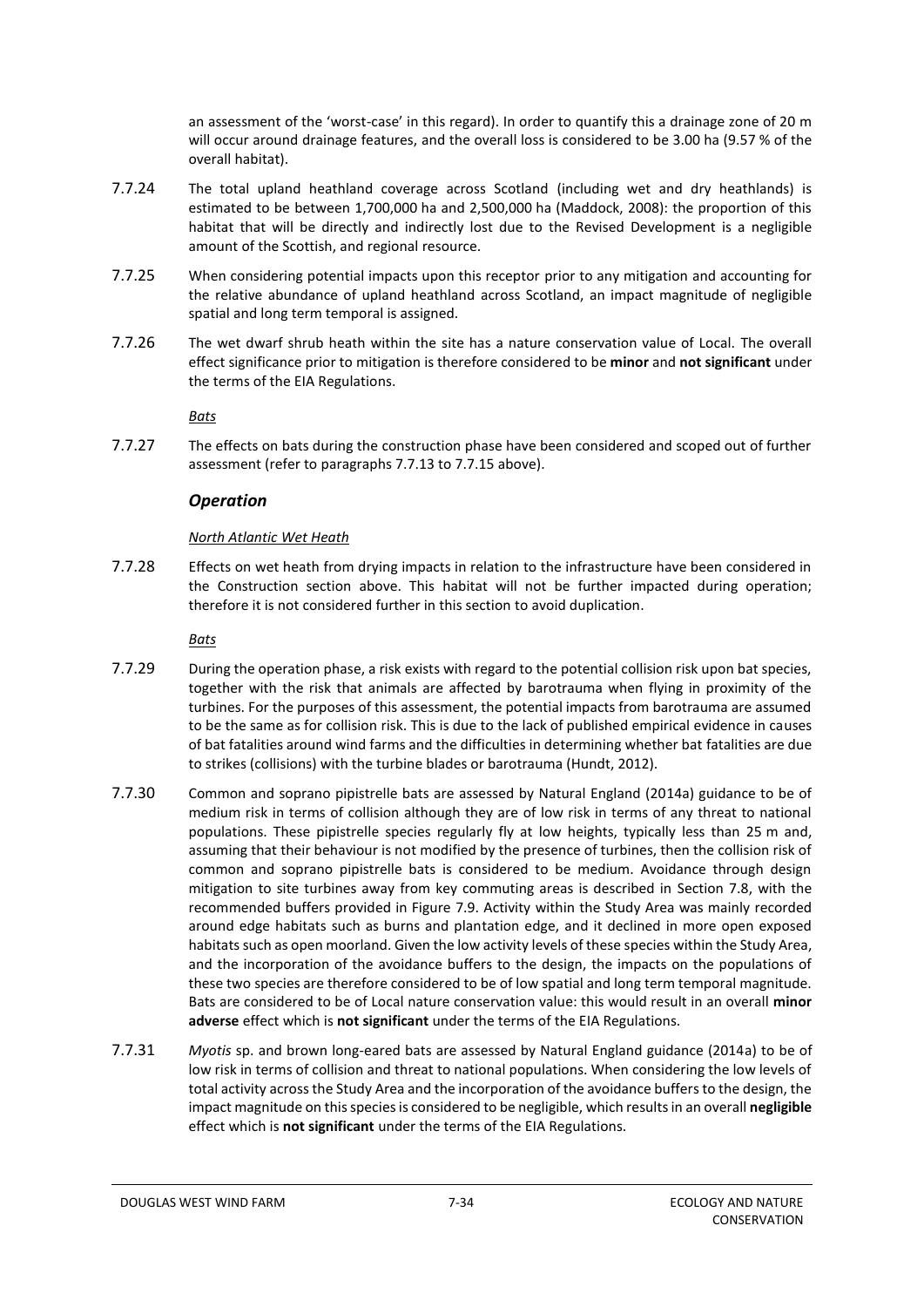- 7.7.32 *Nyctalus* sp. bats are assessed by Natural England guidance (2014a) to be of high risk in terms of collision and threat to national populations. *Nyctalus* species are known to commute and forage up to 13.4 km away from their roosts (Shiel *et al.* 1999) over a range of habitats, both open and closed, as well as using linear features such as watercourses or drainage channels. *Nyctalus* species are also known to be more active at heights of 30 m (dependant on habitat type) than other species, such as *Myotis* sp. (Collins and Jones, 2009); however, the study found the difference between *Nyctalus* passes at the upper and lower detectors not to be statistically significant.
- 7.7.33 Given the low activity recorded, the apparent fidelity to the plantation to the west of the site and the incorporation of the relevant avoidance buffers to the design, the impact on *Nyctalus* sp. is considered to be of low spatial and long term temporal magnitude. Bats are considered to be of Local nature conservation value; resulting in a **minor adverse** effect and **not significant** under the terms of the EIA Regulations.

# *Decommissioning*

7.7.34 It is considered that the effects during the decommissioning phase of the Revised Development would be the same as those identified during the construction phase, with the exception of habitat loss that has already occurred during construction.

# <span id="page-36-0"></span>7.8 Mitigation

7.8.1 In light of the potential effects on VERs identified within the assessment, a number of mitigation measures are proposed in order to avoid or minimise these effects on VERs.

# *Mitigation through Design*

- 7.8.2 It should be noted that the assessment above takes into account the design mitigation incorporated into the layout of the infrastructure; however, it is included here for completeness.
- 7.8.3 An iterative design process allowed the incorporation of various ecological constraints in order that effects can be avoided/minimised from the outset; these are described in Chapter 2. This has resulted in avoidance of highly groundwater-dependent ecosystems (Figure 7.4) and key features for otter (e.g. watercourses) and badger. The existing road running through the site and farm tracks are utilised as much as possible to reduce habitat and watercourse disturbance. Watercourse crossings will be designed to allow the passage of small mammals in the site (particularly otters) through the use of wide, bottomless culverts or culverts with integral mammal ledges. Existing hardstandings and tracks will be utilised across the site to reduce the requirement for construction of new foundations or tracks.
- 7.8.4 To protect and reduce disturbance to bats turbines are located over 50 m away from features (blade tip to the top of the feature) that are used by commuting and foraging bats, according to Natural England (2014a) guidance, as illustrated in Figure 7.9 and detailed further below.
- 7.8.5 The recommended stand-off distance between the feature (woodland edges/hedgerows) and the centre of the turbine has been calculated using the following equation:

$$
b = \sqrt{(50 + bl)^2 - (hh - fh)^2}
$$

- 7.8.6 Where bl = blade length; hh = hub height; and fh = feature height.
- 7.8.7 Feature height is assumed to be a maximum of 20 m as a 'worst case' scenario for the trees on the edge of the site (note that trees adjoining the site have been measured subsequent to the preparation of the Consented Development ES). This results in a stand-off distance of 94 m as follows*:*

$$
b = \sqrt{(50 + 64)^2 - (85 - 20)^2}
$$

7.8.8 This stand-off distance will reduce the already minimal potential adverse effects further. The battree stand-off distance of 94 m has been rounded up to 100 m*.*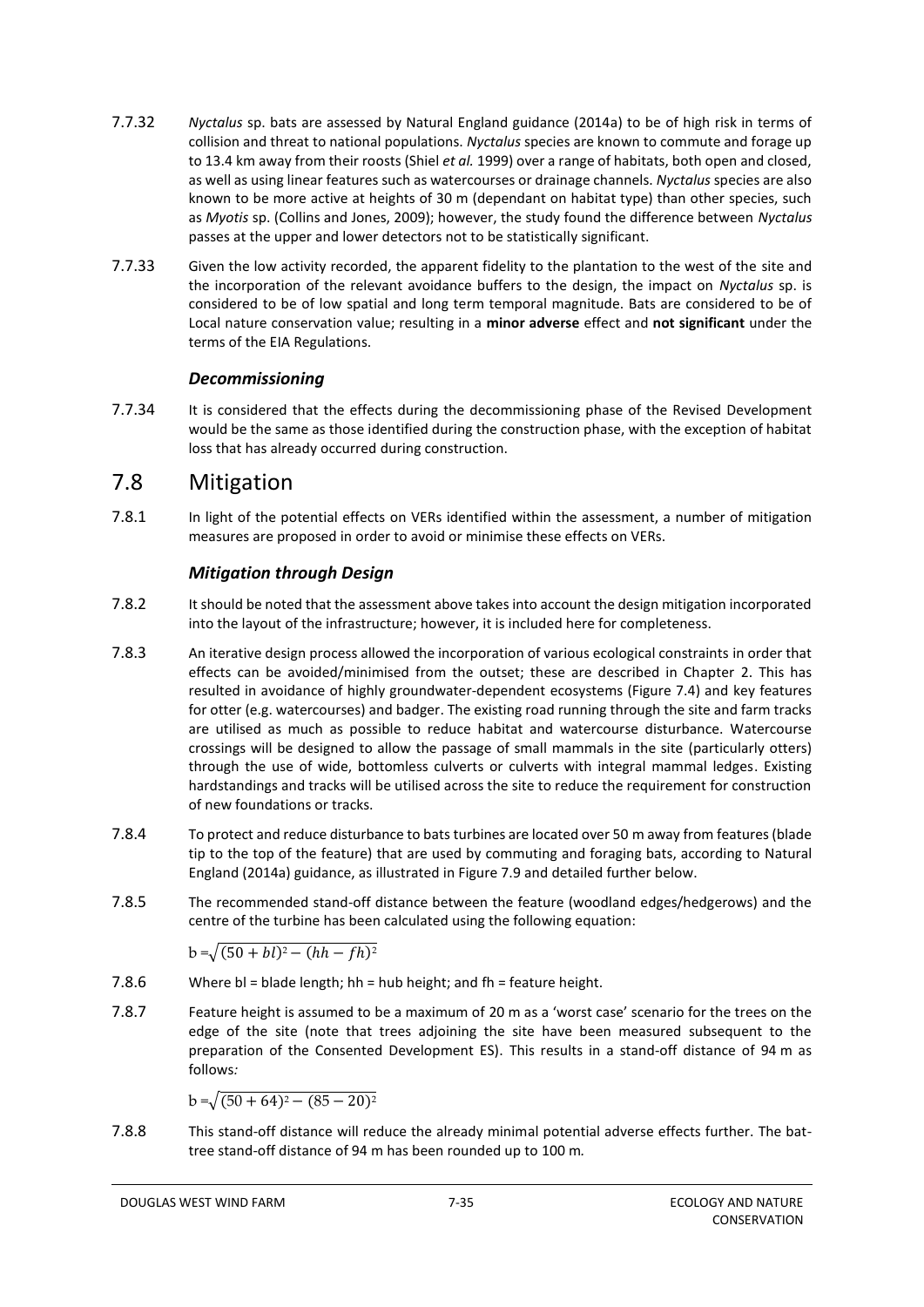# *Measures Prior to Construction and Decommissioning*

7.8.9 Arrangements for pre-construction ecological surveys will be conducted within 6 months of construction commencement and will be set out in the CEMP. The CEMP will be agreed with relevant statutory consultees and SLC prior to the commencement of construction.

### *Mitigation during Construction*

- 7.8.10 Pollution prevention mitigation measures and arrangements for ecological monitoring and safeguards during construction shall also be set out in the CEMP. The CEMP will be implemented across the whole site during construction. These measures shall be designed in order that the watercourses on site (and those into which the site drains) are protected against pollution. These aspects of the CEMP will be monitored by a suitably qualified Ecological Clerk of Works (ECoW).
- 7.8.11 The ECoW will also be required to advise and supervise, where appropriate, and will have the power to stop works at any stage should it be deemed necessary. The ECoW will provide tool box talks on the ecological sensitivities within the site to all site personnel prior to them commencing work.
- 7.8.12 The existing culvert along the Shiel Burn is damaged and does not allow for easy passage by small mammals; it also does not allow for the upstream passage of fish species. The culvert will be removed and the watercourse reinstated in this area during -construction. This will provide enhancement of the watercourse in this area.

#### **GWDTEs**

- 7.8.13 Mitigation measures that will be implemented during construction to minimise or avoid impacts on potential GWDTEs include:
	- The ECoW to direct and oversee micrositing of infrastructure and activities on site to avoid impacts on potential GWDTEs where possible, for instance micrositing to avoid flushes;
	- The permeability of roads will be maintained by installation of regular cross drains (which would be detailed in a construction method statement);
	- If clay is sourced from excavations it can be used to create bunds to restrict drainage effects from construction;
	- Natural re-colonisation will ensure full vegetation reinstatement of excavated areas (that do not have infrastructure overlain); and
	- Should any bare peat or soil exist, this will be monitored by the ECoW at regular intervals over the following 6 months to 1 year to ensure that re-vegetation is successful. If early growth does not appear then action (such as re-seeding) should be taken to prevent erosion or sediment washing off site.

#### **Disturbance Reduction / Mammal Protection**

- 7.8.14 Good practice measures will be implemented throughout the construction phases to ensure that reasonable measures are taken to minimise the risks associated with a construction site on all wild animals in line with SNH guidance.
- 7.8.15 As detailed in the 'Project Assumptions' section above (paragraph [7.5.30\)](#page-15-2), the Species Protection Plan (SPP) will be agreed with the Local Authority, in consultation with SNH prior to construction commencement (refer to Appendix 7.9 for the draft SPP). The SPP will include measures to protect and reduce disturbance to species on site, as outlined below:
	- Covering/securing all excavations and piping or provision of an 'exit route' where covering is not practical;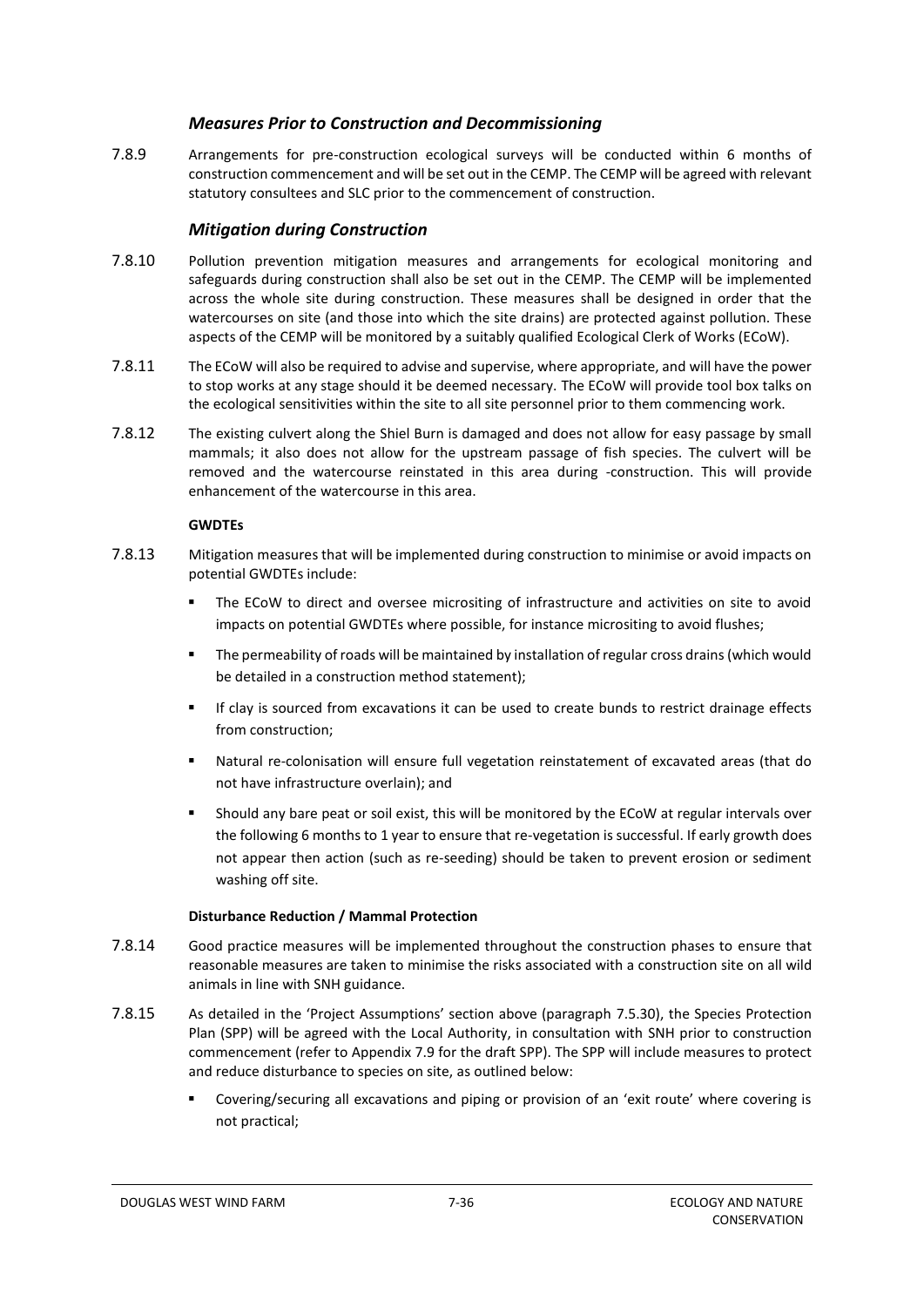- Night time working will be minimised to reduce disturbance to nocturnal and diurnal fauna. Where this is not possible, directional lighting away from features (including mammal paths, tree lines and watercourses) will be used to minimise light disturbance; and
- A speed limit of 15 mph for all vehicles on site will help to reduce the risk of disturbance and mortality to protected species.
- 7.8.16 Badger setts and otter holts within the site will be protected by a 30 m protection zone, demarcated using coloured tape, or something of similar visible marking prior to commencement of works. There will be no blasting activities within 100 m of the badger setts. A licence from SNH to disturb otters or badgers is not likely to be required provided appropriate buffer distances are maintained.

# *Mitigation and Enhancement during Operation*

- 7.8.17 The CEMP will contain provisions such as habitat restoration measures and ecological monitoring that will be undertaken throughout the operational phase of the Revised Development. Maintenance operations will follow the same safety and environmental procedures as for the construction phase.
- 7.8.18 Although only a small area of wet heath on the site will be impacted (paragraphs [7.7.23](#page-34-0) to [7.7.27\)](#page-35-0) which is assessed as not significant under the EIA Regulations, measures to restore and enhance areas of similar habitat is proposed as mitigation and enhancement, refer to Appendix 7.8 Outline Habitat Management Plan (HMP). The aim of this will be to restore wet heath in the southern part of the site and enhance surrounding habitats across the previously restored opencast coal mine area. This represents an enhancement measure and will more than offset the minor losses to the wet heath. The HMP will be finalised and then approved with the Local Authority and SNH prior to construction commencement. The HMP will remain a live document for the lifetime of the Wind Energy Component of the Revised Development. The Outline HMP also proposes habitat enhancement for black grouse (refer to Chapter 8).

# *Mitigation during Decommissioning*

7.8.19 Mitigation measures proposed for the construction phase of the Revised Development will also be implemented for the decommission phase. These measures will be agreed with the planning authority as part of the CEMP approval process.

# <span id="page-38-0"></span>7.9 Residual Effects

# *Construction*

# *North Atlantic Wet Heath*

- 7.9.1 When considering potential impacts (direct and indirect habitat loss) upon this receptor (as described within paragraphs [7.7.23](#page-34-0) to [7.7.26\)](#page-35-1), accounting for its degraded nature and the relative abundance of the habitat within the wider area, and the restoration and enhance measures outlined in the OHMP (Appendix 7.8), an effect magnitude of negligible is assigned.
- 7.9.2 The wet dwarf shrub heath within the site has a nature conservation value of Local; the overall effect significance is therefore considered to be **negligible** and **not significant** under the terms of the EIA Regulations.

*Bats*

7.9.3 The effects on bats during the construction phase have been considered and scoped out of further assessment (refer to paragraphs [7.7.13](#page-33-0) t[o 7.7.15](#page-33-1) above).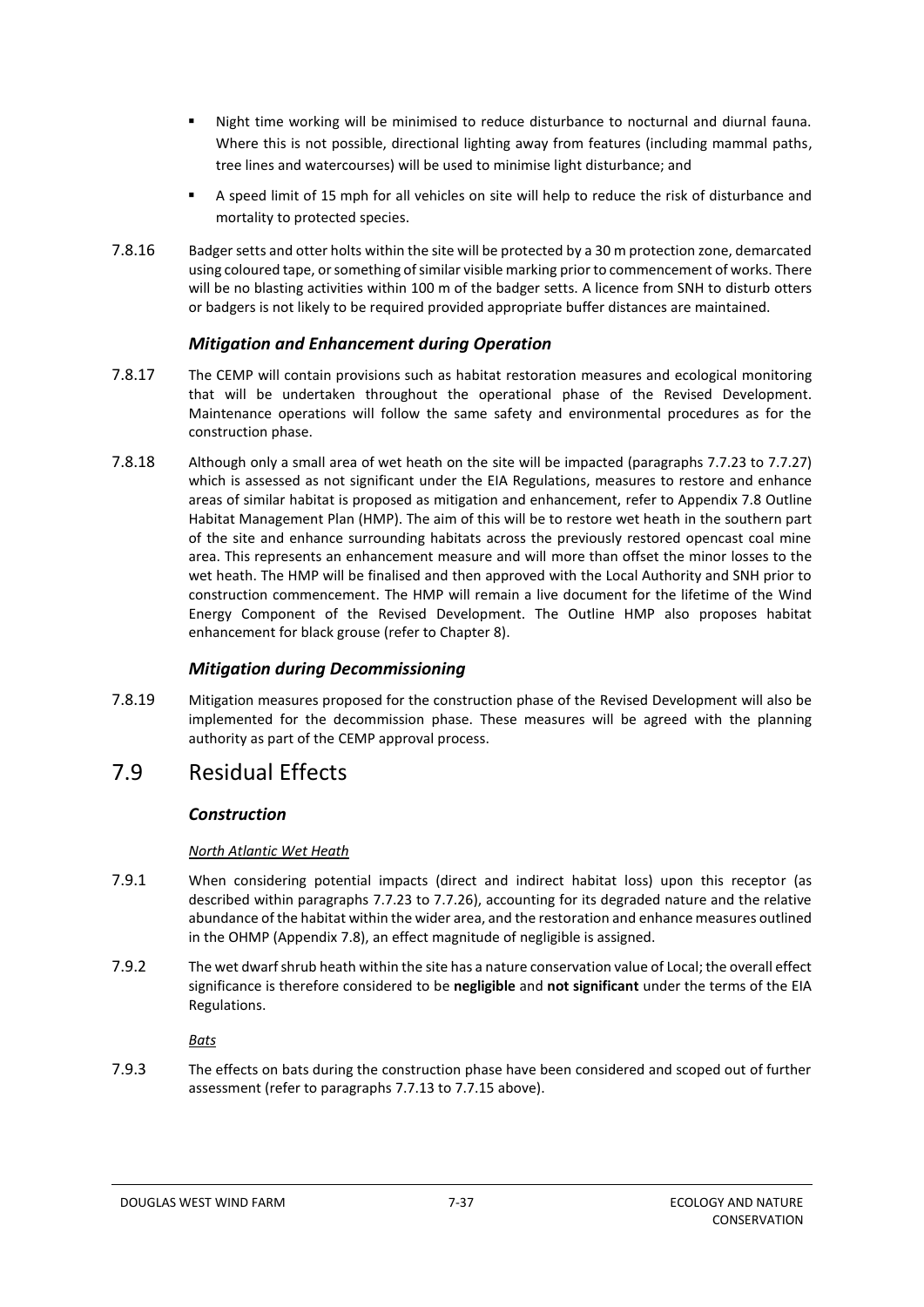# *Operation*

#### *Wet Heath*

7.9.4 Effects on wet heath from drying impacts in relation to the infrastructure have been considered in the construction section above. The HMP aims to improve this habitat during the operational phase. This will result in a **minor positive** effect on this habitat.

*Bats*

7.9.5 As no further mitigation measures are proposed for bats during the operation of the Revised Development, the residual effects on all bats species remain the same (**minor** or **negligible** and **not significant** under the terms of the EIA Regulations) as described in paragraphs 7.7.29 to 7.7.33 above.

# *Decommissioning*

7.9.6 It is considered that the effects during the decommissioning phase of the Revised Development would be the same as those identified during the construction phase, with the exception of habitat loss that has already occurred during construction.

# <span id="page-39-0"></span>7.10 Cumulative Assessment

7.10.1 A number of other wind farms are present within the wider area (both in planning, under construction and operational); however, it is not considered likely that any significant cumulative effects will arise (in line with SNH, 2012). This is due to the negligible/minor scale and nature of the predicted effects for the Revised Development, the application of appropriate mitigation measures, and small geographical range of the species discussed in this chapter.

# <span id="page-39-1"></span>7.11 Summary

- 7.11.1 This chapter describes the assessment of the potential effects of the Revised Development on the ecological resources present within the site and Study Area.
- 7.11.2 A desk based study and a series of field surveys were undertaken to establish the baseline conditions of the Study Area.
- 7.11.3 There are no ecological designations within the site. The main habitats within the site include wet heath and marshy grassland. Potential GWDTEs were also identified within the site (according to SEPA, 2014a and 2014b guidance); however, those which are potentially highly groundwater dependent were avoided during the design layout process. Bat activity on site is considered to be low. Otter and badger were recorded within the Study Area. Trout species recorded in 2012 showed low numbers in Shiel Burn and Poniel Water only and this status is not expected to have changed significantly. No other protected species were recorded within the Study Area.
- 7.11.4 The ecological receptors present were considered during the design of the Revised Development. Design mitigation measures included maintenance of a stand-off distance between woodland edges and turbine centres of 94 m to reduce the potential for bats colliding with turbines. Otter and badger features within the site have been avoided. The number of watercourse crossings has been reduced where possible to minimise the potential of pollution entering the watercourses. Watercourse crossings have been designed to allow the passage of mammals (such as otter) and fish up- and down-stream. Existing hardstanding areas and tracks are utilised to reduce ground disturbance.
- 7.11.5 Pollution prevention measures and a SPP will be in place throughout the life time of the Revised Development, and will be detailed in the CEMP. An ECoW will be present during the construction phase to monitor construction works to ensure the requirements of the CEMP are met.
- 7.11.6 An HMP will be implemented post-construction to restore and enhance wet heath and marshy grassland habitats within the site. This would also benefit bird species, such as black grouse and waders.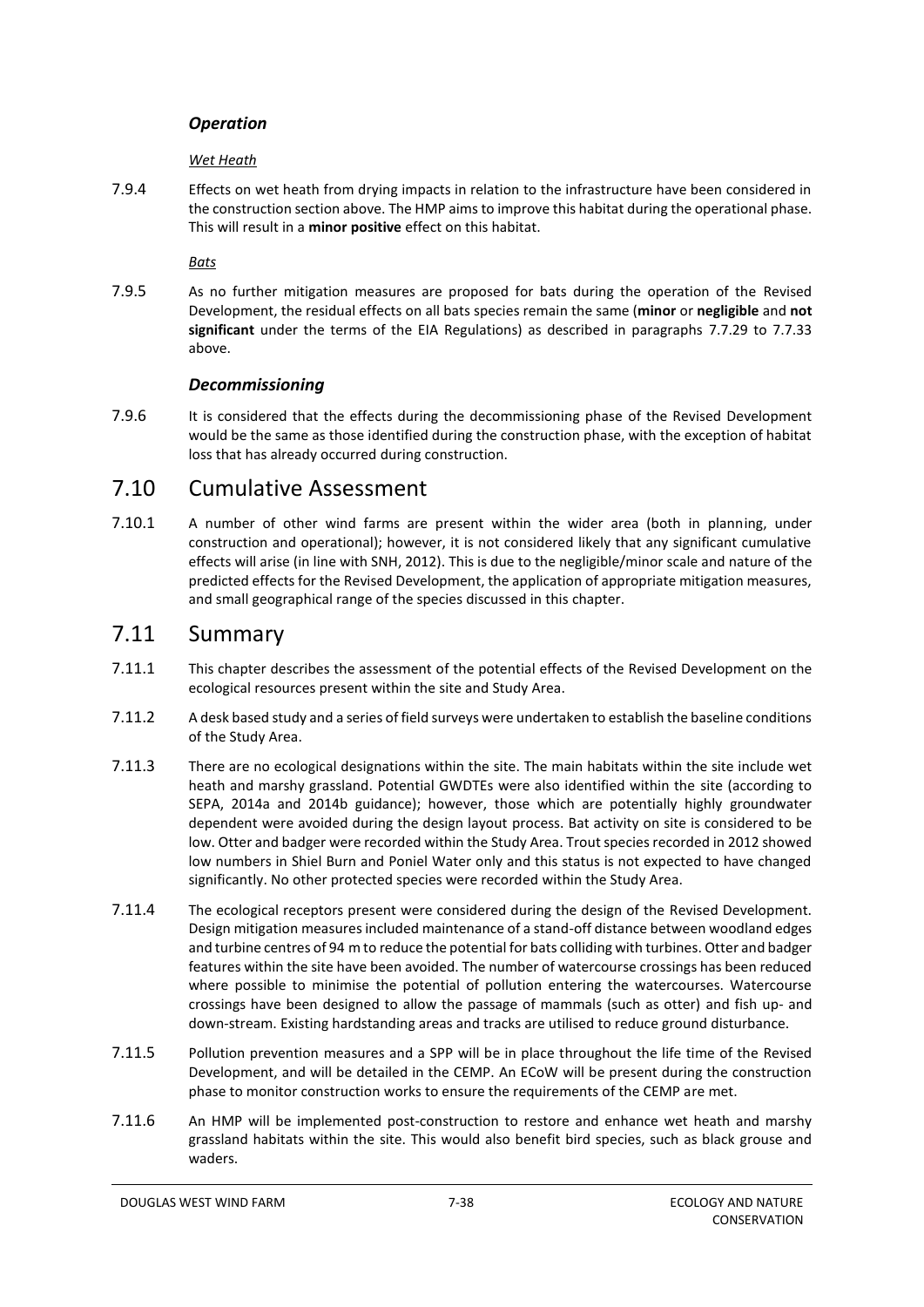- 7.11.7 With the implementation of the mitigation and enhancement measures as described, it is considered that all effects would be reduced to either **minor** or **negligible** and would be therefore be **not significant** under the terms of the EIA Regulations.
- 7.11.8 Table 7.15 below provides a summary of the potential and the residual effects of the Revised Development on VERs.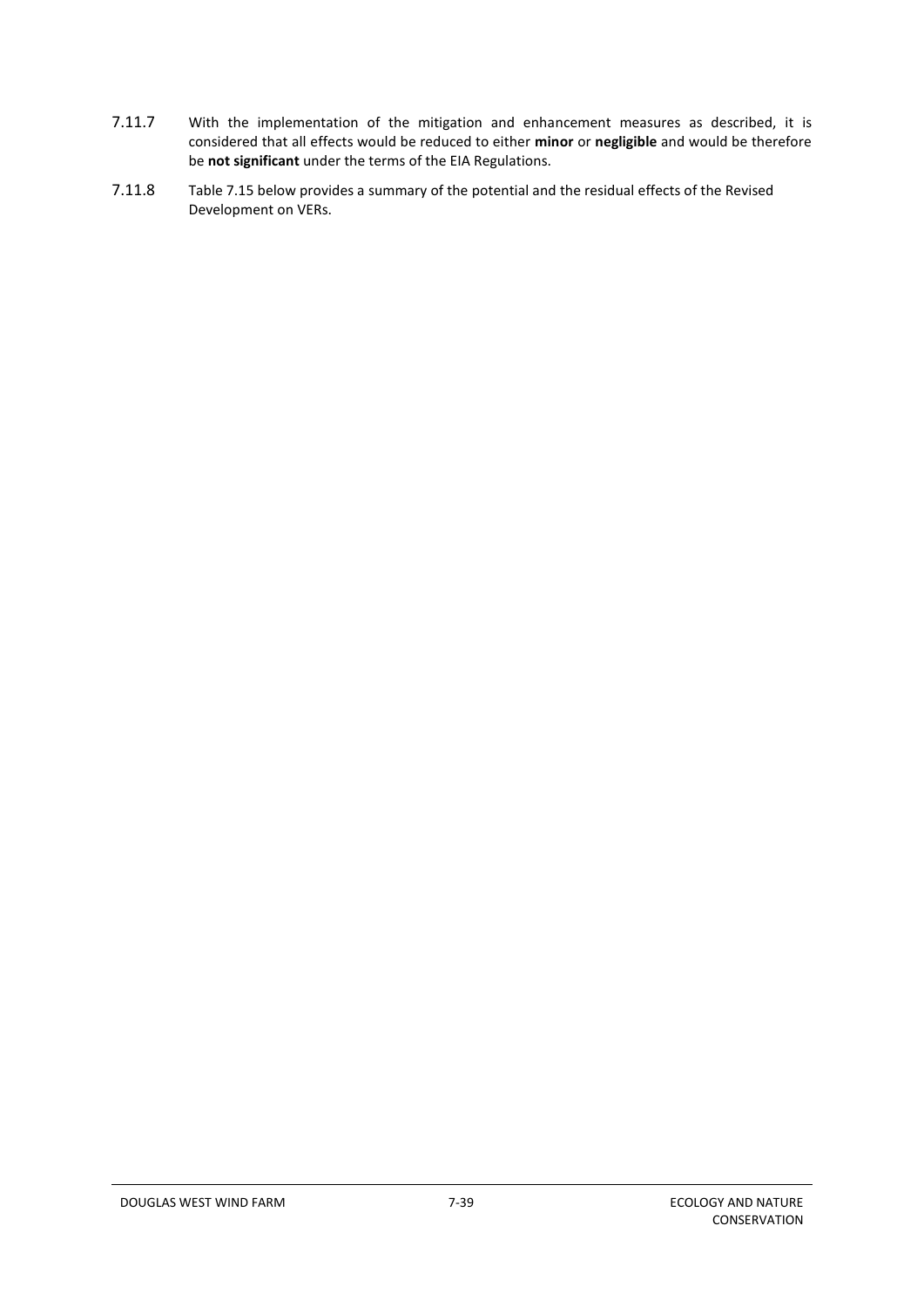#### **Table 7.15 – Summary Table**

| <b>Description of Effect</b><br><b>Significance of Potential Effect</b> |                                                                                             | <b>Mitigation Measure</b>     | <b>Significance of Residual Effect</b>                                                                      |                                                                                              | <b>Comparison with the</b>           |                                                                                     |
|-------------------------------------------------------------------------|---------------------------------------------------------------------------------------------|-------------------------------|-------------------------------------------------------------------------------------------------------------|----------------------------------------------------------------------------------------------|--------------------------------------|-------------------------------------------------------------------------------------|
|                                                                         | <b>Significance</b>                                                                         | Beneficial/<br><b>Adverse</b> |                                                                                                             | <b>Significance</b>                                                                          | <b>Beneficial/</b><br><b>Adverse</b> | <b>Consented Development</b>                                                        |
| <b>During Construction/Decommissioning</b>                              |                                                                                             |                               |                                                                                                             |                                                                                              |                                      |                                                                                     |
| Direct and indirect habitat<br>loss to wet heath                        | Minor                                                                                       | Adverse                       | Restoration/<br>enhancement of<br>habitats (Appendix 7.8).                                                  | Negligible                                                                                   | Neutral                              | No Change                                                                           |
| <b>During Operation</b>                                                 |                                                                                             |                               |                                                                                                             |                                                                                              |                                      |                                                                                     |
| Collision risk/barotrauma to<br>bats                                    | For medium risk<br>Pipistrelle sp.<br>bats: minor<br>Nyctalus sp.:<br>minor;<br>Myotis sp.: | Adverse<br>Adverse<br>Neutral | Avoidance of linear<br>features (design<br>mitigation) NB. Already<br>factored into original<br>assessment. | For medium risk<br>Pipistrelle sp.<br>bats: minor;<br>Nyctalus sp.:<br>minor;<br>Myotis sp.: | Adverse<br>Adverse<br>Neutral        | No Change<br>(Nyctalus sp. now minor<br>adverse instead of negligible)<br>No Change |
|                                                                         | negligible.                                                                                 |                               |                                                                                                             | negligible.                                                                                  |                                      |                                                                                     |
| <b>Cumulative Effects</b>                                               |                                                                                             |                               |                                                                                                             |                                                                                              |                                      |                                                                                     |
| Direct and indirect habitat<br>loss to wet heath                        | Minor                                                                                       | Adverse                       | None required                                                                                               | Minor                                                                                        | Adverse                              | No Change                                                                           |
| Collision risk/ barotrauma to<br>bats                                   | Minor /<br>negligible                                                                       | Adverse /<br>Neutral          | None required                                                                                               | Minor /<br>negligible                                                                        | Adverse /<br>Neutral                 | No Change                                                                           |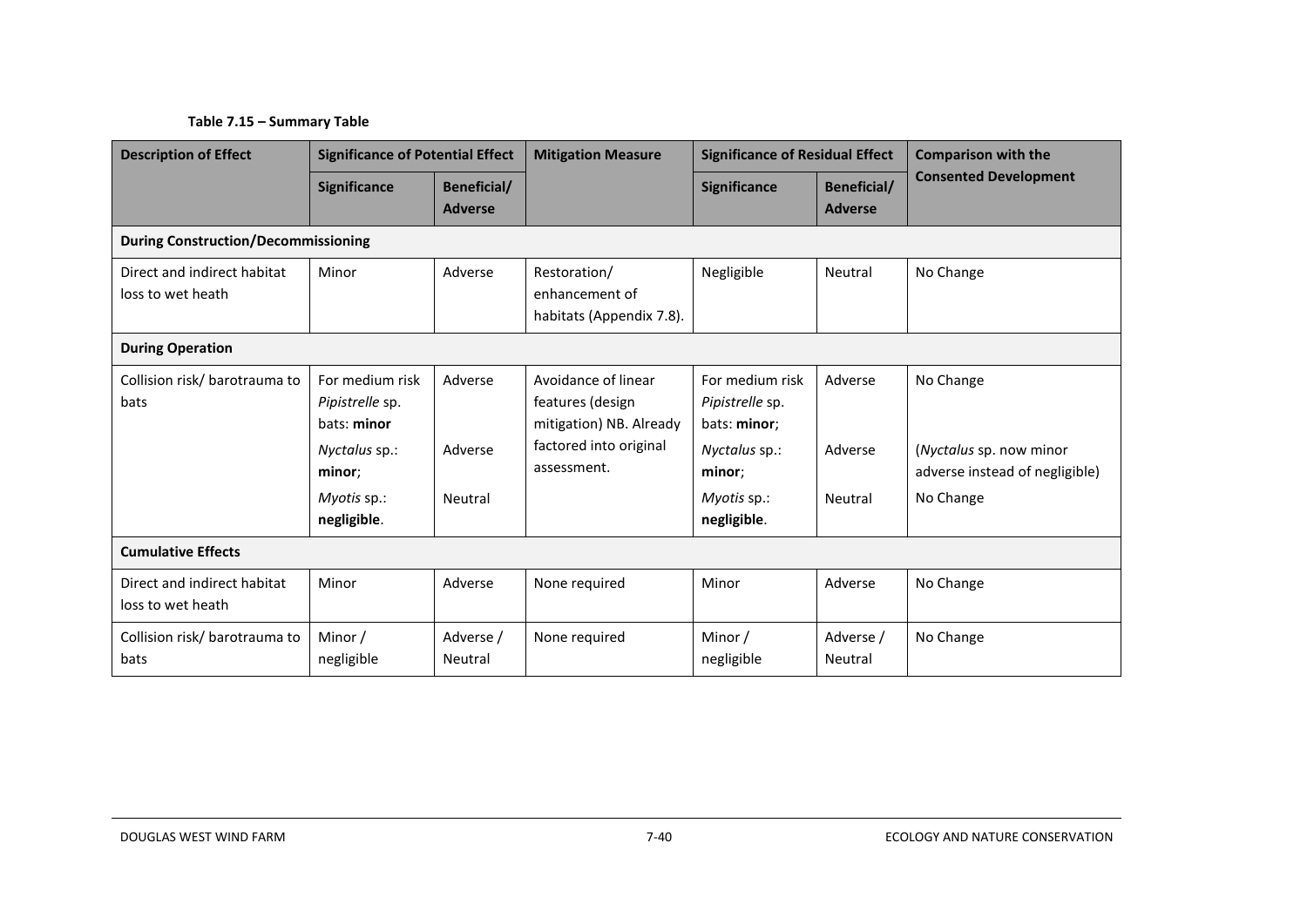# <span id="page-42-0"></span>7.12 References

Biggs, J., Ewald, N., Valentini, A., Gaboriaud, C., Griffiths, R.A., Foster, J., Wilkinson, J., Arnett, A., Williams, P. and Dunn, F. (2014) *Analytical and methodological development for improved Surveillance of the Great Crested Newt.* Defra Project WC1067. Freshwater Habitats Trust: Oxford.

Collins, J. and Jones, G. (2009) Differences in bat activity in relation to bat detector height: implications for bat surveys at proposed windfarm sites. *Acta Chiropterologica*. 11(2):343-350.

Croose, E., Birks, J.D.S. & Schofield, H.W. (2013) *Expansion zone survey of pine marten (*Martes martes*) distribution in Scotland*. Scottish Natural Heritage Commissioned Report No. 520.

Dalquhandy Wind Farm ES (2012) SRG Renewables Ltd.

Dunnock Environmental Services (2009) *Squirrel Hair-Tube Survey at the Proposed Glentaggart East Surface Mine, Douglas, South Lanarkshire*. September 2009.

EcoFish Consultants (2012) *Douglas West Wind Farm Ecological Baseline Report Fisheries Habitat and Fish Fauna Surveys, July 2012*.

Joint Nature Conservancy Council (JNCC) (2007) *Handbook for Phase 1 Habitat Survey - a Technique for Environmental Audit*. JNCC: Huntingdon:

JNCC (2013) Guidelines for the Selection of Biological SSSIs.

JNCC and Defra (2012) UK Post-2010 Biodiversity Framework.

Haddow, J.F. & Herman, J.S. (2000). Recorded distribution of bats in Scotland. Scottish Bats, 5: 35- 47.

Haddow, J. (2012) *Looking for Leisler's – in Scotland*. November 2012. Central Scotland Bat Group / Auritus Wildlife Consultancy.

Hill, D., Fasham, M., Tucker, G., Shewry, M & Shaw, P. (2005) Handbook of Biodiversity Methods – Survey, Evaluation and Monitoring. Cambridge University Press.

Hundt, L. (2012) *Bat Surveys: Good Practice Guidelines, 2nd edition*. Bat Conservation Trust ISBN-13: 9781872745985.

CIEEM (2016) Guidelines for Ecological Impact Assessment in the UK and Ireland: Terrestrial, Freshwater and Coastal, 2nd edition. Chartered Institute of Ecology and Environmental Management, Winchester.

Maddock, A. (2008) *UK Biodiversity Action Plan Priority Habitat Descriptions: Upland Heathland.* UK Biodiversity Action Plan: Priority Habitat Descriptions. BRIG (ed. A. Maddock).

Natural England (2014a) *Bats and onshore wind turbines: interim guidance*. Third Edition TIN051.

Natural England (2014b) *EPS Mitigation Licensing: Latest Developments*. Natural England EPS Newsletter, April 2014.

Poulsom, L., Griffiths, M., Broome, A. & Mayle, B. (2005) Identification of priority woodlands for red squirrel conservation in North and Central Scotland: a preliminary analysis. Scottish Natural Heritage Commissioned Report No. 89 (ROAME No. FO2AC334).

Rodwell, J.S. (1991, ed.) British Plant Communities. Volume 2. Mires and Heaths. Cambridge University Press: Cambridge.

Rodwell, J.S. (1992, ed.) British Plant Communities. Volume 3. Grasslands and Montane Communities. Cambridge University Press: Cambridge.